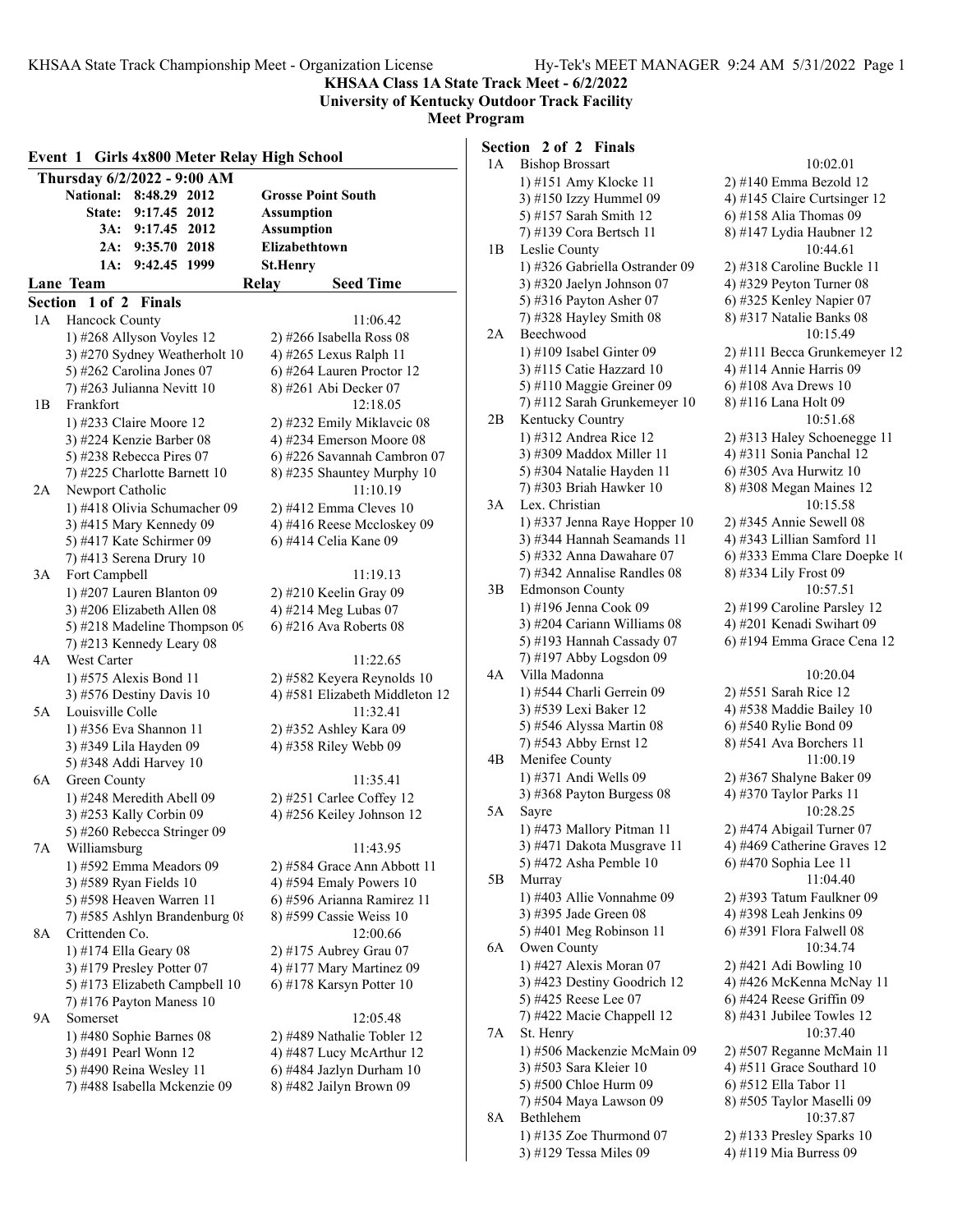**Warrington Central** 

# **KHSAA Class 1A State Track Meet - 6/2/2022 University of Kentucky Outdoor Track Facility**

**Meet Program**

### **Section 2 of 2 Finals**

|    | Section 2 of 2 Finals                                                                                             |                                                                                                                       | Event 2 Boys 4x800 Meter Relay High School                                             |                                                                                       |
|----|-------------------------------------------------------------------------------------------------------------------|-----------------------------------------------------------------------------------------------------------------------|----------------------------------------------------------------------------------------|---------------------------------------------------------------------------------------|
| 9A | 5) #122 Maggie Dalrymple 11<br>$(7)$ #123 Addy Greenwell 09<br>Walton-Verona                                      | $(6)$ #124 Ashtyn Jones 10<br>$8)$ #121 Lucy Dalrymple 08<br>10:44.39                                                 | Thursday 6/2/2022 - 9:25 AM<br>National: 7:33.48 2009                                  | <b>Warrington C</b>                                                                   |
|    | 1) $#573$ Ella Shearer 10<br>$(3)$ #563 Lindsey Brooks 09<br>5) #567 Kassidy Evans $10$<br>7) #572 Olivia Sams 10 | $2)$ #569 Dixie Hensley 09<br>4) #565 Audrey Carrico 12<br>$(6)$ #562 Emily Bowlin 10<br>$8)$ #561 Trinity Bauwens 10 | State: 7:50.03 2016<br>3A: 7:50.03 2016<br>2A: 7:59.75 1998<br>1A: 8:08.22 2008        | <b>Central Hard</b><br><b>Central Hard</b><br><b>Union County</b><br><b>St. Henry</b> |
|    |                                                                                                                   |                                                                                                                       | Lane Team                                                                              | Relay<br>S <sub>t</sub>                                                               |
|    |                                                                                                                   |                                                                                                                       | Section 1 of 2 Finals<br><b>Edmonson County</b><br>1А<br>$1)$ $#747$ Logan Brooks $12$ | $2)$ $H748$ Tyles                                                                     |

|    | State:                                     | 7:50.03       | 2016 |              | <b>Central Hardin</b>                             |
|----|--------------------------------------------|---------------|------|--------------|---------------------------------------------------|
|    | 3A:                                        | 7:50.03       | 2016 |              | <b>Central Hardin</b>                             |
|    | 2A:                                        | 7:59.75 1998  |      |              | <b>Union County</b>                               |
|    | 1A:                                        | 8:08.22       | 2008 |              | <b>St. Henry</b>                                  |
|    | Lane Team                                  |               |      | <b>Relay</b> | <b>Seed Time</b>                                  |
|    | Section 1 of 2                             | <b>Finals</b> |      |              |                                                   |
| 1A | <b>Edmonson County</b>                     |               |      |              | 8:58.53                                           |
|    | 1) #747 Logan Brooks 12                    |               |      |              |                                                   |
|    | 3) #750 Brandon Lindsey 11                 |               |      |              | 2) #748 Tyler Brooks 09<br>4) #752 Braden Wall 11 |
|    | 5) #749 Landon Franich 09                  |               |      |              | 6) #751 Jarrett Prunty $12$                       |
| 1B | Leslie County                              |               |      |              | 9:51.03                                           |
|    | 1) #867 Matthew Buckle 11                  |               |      |              | 2) #869 Chance Collins 08                         |
|    | 3) #877 Kollin Xavier Roark 07             |               |      |              | 4) #871 Korbin Fletcher 08                        |
|    |                                            |               |      |              |                                                   |
|    | 5) #872 Cole Hensley 08                    |               |      |              | 6) #866 Paton Bramble 07                          |
| 2A | 7) #873 Grayson Lewis 11<br>Lex. Christian |               |      |              | 8) #875 Conner Nightingale 10<br>9:00.93          |
|    | 1) #886 Shaun Ware 09                      |               |      |              | 2) #883 Aiden Finley 10                           |
|    | 3) #887 Luke Wood 09                       |               |      |              | 4) #884 Cole Roberson 10                          |
|    | 5) #885 Harrison Samford 08                |               |      |              | 6) #882 Noah Davis 10                             |
|    | 7) #881 Jaxon Byall 09                     |               |      |              | 8) #879 Joshua Brand 09                           |
| 3А | Green County                               |               |      |              | 9:05.81                                           |
|    | 1) #804 Jeff York 09                       |               |      |              | 2) #802 Ethan Patterson 11                        |
|    | 3) #798 Jayden Marr 10                     |               |      |              | 4) #796 Zach Jewell 12                            |
|    | 5) #792 Darius Anderson 07                 |               |      |              |                                                   |
| 4А | Bellevue                                   |               |      |              | 9:07.70                                           |
|    | 1) #639 Jonah Ellis 10                     |               |      |              | 2) #649 Jacob Scott 11                            |
|    | 3) #648 Curtis Rust 10                     |               |      |              | 4) #643 Nick Long 09                              |
|    | 5) #651 Aaron Vogt 11                      |               |      |              | 6) #641 Elijah Joseph 11                          |
|    | 7) #640 Marcelo Herald 09                  |               |      |              | 8) #645 Ethan Noonchester 11                      |
| 5A | Murray                                     |               |      |              | 9:10.42                                           |
|    | 1) #951 Chase Renick 12                    |               |      |              | 2) #947 Jimmy Kjellberg 09                        |
|    | 3) #955 Luke Tompkins 10                   |               |      |              | 4) #941 Guervenson Binfield-S:                    |
|    | 5) #943 Ben Cauley 10                      |               |      |              | 6) #945 Luke Cross 12                             |
|    | 7) #952 Owen Riddle 09                     |               |      |              |                                                   |
| 6A | University Hts                             |               |      |              | 9:12.10                                           |
|    | 1) #1084 Cole Glover 09                    |               |      |              | 2) #1086 Chase Hendricks 12                       |
|    | 3) #1083 Ray Farmer 12                     |               |      |              | 4) #1091 Luke Shouse 11                           |
|    | 5) #1089 Logan Miller 09                   |               |      |              |                                                   |
| 7Α | Highlands Latin                            |               |      |              | 9:15.15                                           |
|    | 1) #813 Asher Bitner 09                    |               |      |              | 2) #818 Mason Rizzo 11                            |
|    | 3) #814 Benjamin Bitner 09                 |               |      |              | 4) #817 Clayton Nau 10                            |
|    | 5) #819 Jonny Steinrock 12                 |               |      |              |                                                   |
| 8A | Williamsburg                               |               |      |              | 9:30.69                                           |
|    | 1) #1137 Nick Baird 11                     |               |      |              | 2) #1143 Tucker Hale 07                           |
|    | 3) #1146 Eli Meadors 08                    |               |      |              | 4) #1148 Robel Schwarz 11                         |
|    | 5) #1140 Alex Gamble 10                    |               |      |              | 6) #1144 Matthew Harrell 09                       |
|    | 7) #1145 Landon Lowrie 09                  |               |      |              | $(8)$ #1150 Hunter Thomas 10                      |
| 9Α | Walden                                     |               |      |              | 9:41.90                                           |
|    | 1) #1110 Nate Celello 09                   |               |      |              | 2) #1111 Michael Cook 08                          |
|    | 3) #1112 Jonathan Green 11                 |               |      |              | 4) #1113 Baxter Keith 12                          |
|    | 5) #1109 Ethan Bendixen 09                 |               |      |              | 6) #1114 Tyler Orne 11                            |
|    | 7) #1108 Drew Barton 10                    |               |      |              | 8) #1107 Navarre Baharestan 08                    |
|    |                                            |               |      |              |                                                   |
|    |                                            |               |      |              |                                                   |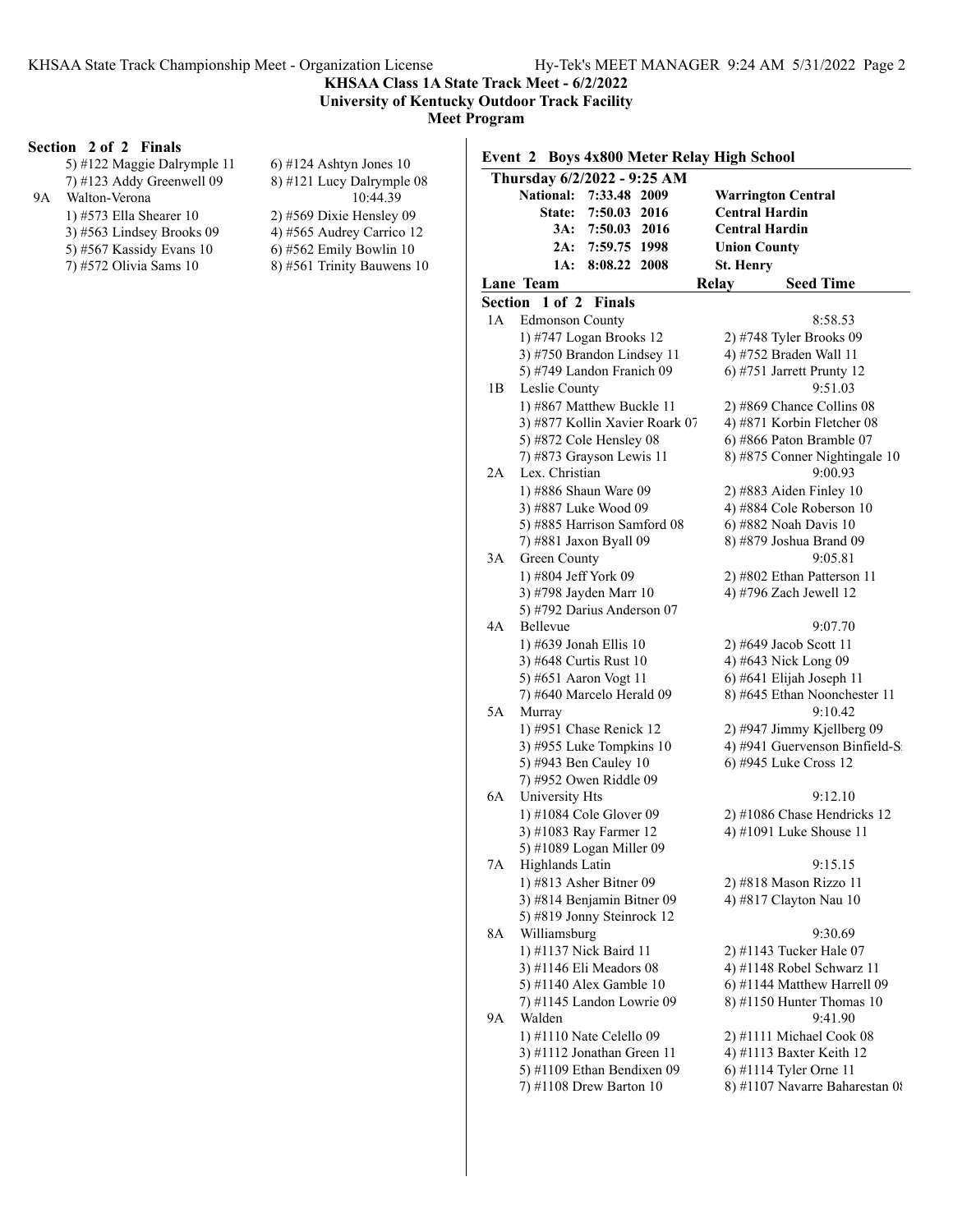#### **KHSAA Class 1A State Track Meet - 6/2/2022 University of Kentucky Outdoor Track Facility Meet Program**

#### **Section 2 of 2 Finals**

1A Bishop Brossart 8:25.66 1) #673 Ryan Branch 12 2) #676 Ryan Clines 10 3) #687 Parker Losure 12  $\qquad \qquad$  4) #688 Nathan Ruth 10 5) #675 Brennen Callahan 10 6) #681 Nick Heck 10 7) #672 Robby Beckerich 11 8) #690 Andrew Schwartz 12 1B Villa Madonna 8:46.36 1) #1094 Keegan Davis 11 2) #1100 Adam Kolar 10 3) #1103 Ethan Martin 09 4) #1095 Joey Grannen 11 5) #1097 Ian Halpin 11 6) #1096 Connor Gumm 10 7) #1098 Adam Hassoun 10 8) #1106 Jacob Watson 10 2A Calvary 8:29.41 1) #705 Gavin Yusko 12 2) #699 Scott Heyob 11 3) #704 Lucas Toro 10 4) #702 Brent Smith 12 5) #698 Eli Craven 09 6) #701 Jackson Reagor 09 7) #697 Andre Antoine 09 8) #700 Grayson Oster 08 2B Bethlehem 8:46.63 1) #665 Isaac Riggs 09 2) #668 Max Weston 11 3) #653 Jack Ballard 10 4) #661 Challen McCoy 11 5) #659 Grant Greenwell 07  $\qquad$  6) #667 Hayden Thomas 07 7) #657 Trevor French 09 8) #660 Lincoln Livers 08 3A Trimble County 8:33.09 1) #1077 Jessup Smith 11 2) #1066 Hunter Bachmann 10 3) #1078 Walker Tingle 12 4) #1067 Matthew Craig 12 3B Danville 8:47.68 1) #727 Brady Bischoff 12 2) #736 Thomas Swing 09 3) #729 Ryan Clarkson 12 4) #737 Wayne Swing 12 5) #730 Tyler Clarkson 09 6) #735 Hyrum Swing 08 7) #738 Tristan Viveros 09 4A Williamstown 8:34.94 1) #1152 McKinnley Cheeks 12 2) #1157 Joel McCain 12 3) #1158 Alex Mirones 11  $\qquad \qquad$  4) #1160 Riley Morris 10 5) #1163 Javonte Yangoua 08 6) #1161 CJ Tien 12 7) #1153 Layne Clark 10 8) #1159 Zach Mirones 09 4B Fort Campbell 8:55.46 1) #772 Amari Waddy 11 2) #764 William Lubas 11 3) #763 Aidan Lindemen 12 4) #754 Joshua Blanton 07 5) #755 Frank Boltze 10 6) #766 Seth Puraty 08 7) #765 John Montalvo 11 5A Augusta 8:35.59 1) #617 Matthew Jones 12 2) #620 Conner Snapp 10 3)  $#615$  Bryant Curtis 10  $4)$   $#618$  Michael Jones 12 5) #616 John Hamm 08 6) #619 Grayson Miller 09 7) #613 Braydon Appleman 11  $\qquad$  8) #614 John Paul Cordle 12 5B Cov. Holy Cross 8:56.94 1) #828 Joel Kaiser 11 2) #831 Dalton Sunday 12 3) #832 Wyatt Sunday 11 4) #824 Carter Engle 11 5) #823 Parker Deaton 10 6) #822 Alex Bunton 10 7) #825 Will Fuller 11 8) #829 Lucas McGuire 09 6A St. Henry 8:35.72 1) #1052 Dixon Ryan 11 2) #1048 Lake Durrett 10 3) #1054 Jeff Stewart 10 4) #1051 Isaac Portwood 11 5) #1049 Jack Goodwin 11 6) #1044 Charlie Barsan 12 7) #1043 Sam B. Baker 10 7A Walton-Verona 8:38.02 1) #1116 Isaac Cockrell 12 2) #1122 Carson Milner 11 3) #1125 Isaac Thornton 12  $\qquad$  4) #1119 Davis Fritz 12 5) #1117 Seth Cockrell 10 6) #1118 Christian Dingus 12 7) #1121 Wesley Lucas 12 8) #1115 Wiley Baker 12

8A Pikeville 8:40.46

3) #996 Carter Hurley 10 4) #997 Drew Hurley 12 5) #995 Skylar Hu 08 6) #998 Carter Justice 10 7) #1004 Gabe Schaub 09 9A West Carter 8:45.17 1) #1130 Connor Greene 11 2) #1128 Timothy Fields 11 3) #1134 Harley Richards 11 4) #1136 Kaden Wilson 12 5) #1129 Jordan Fuston 10 6) #1131 Adam Miller 12 7) #1133 Isaac Owens 09 8) #1127 Dwaylon Dean 09

1) #1003 Jacob Rogers 10 2) #999 Rylan Keathley 11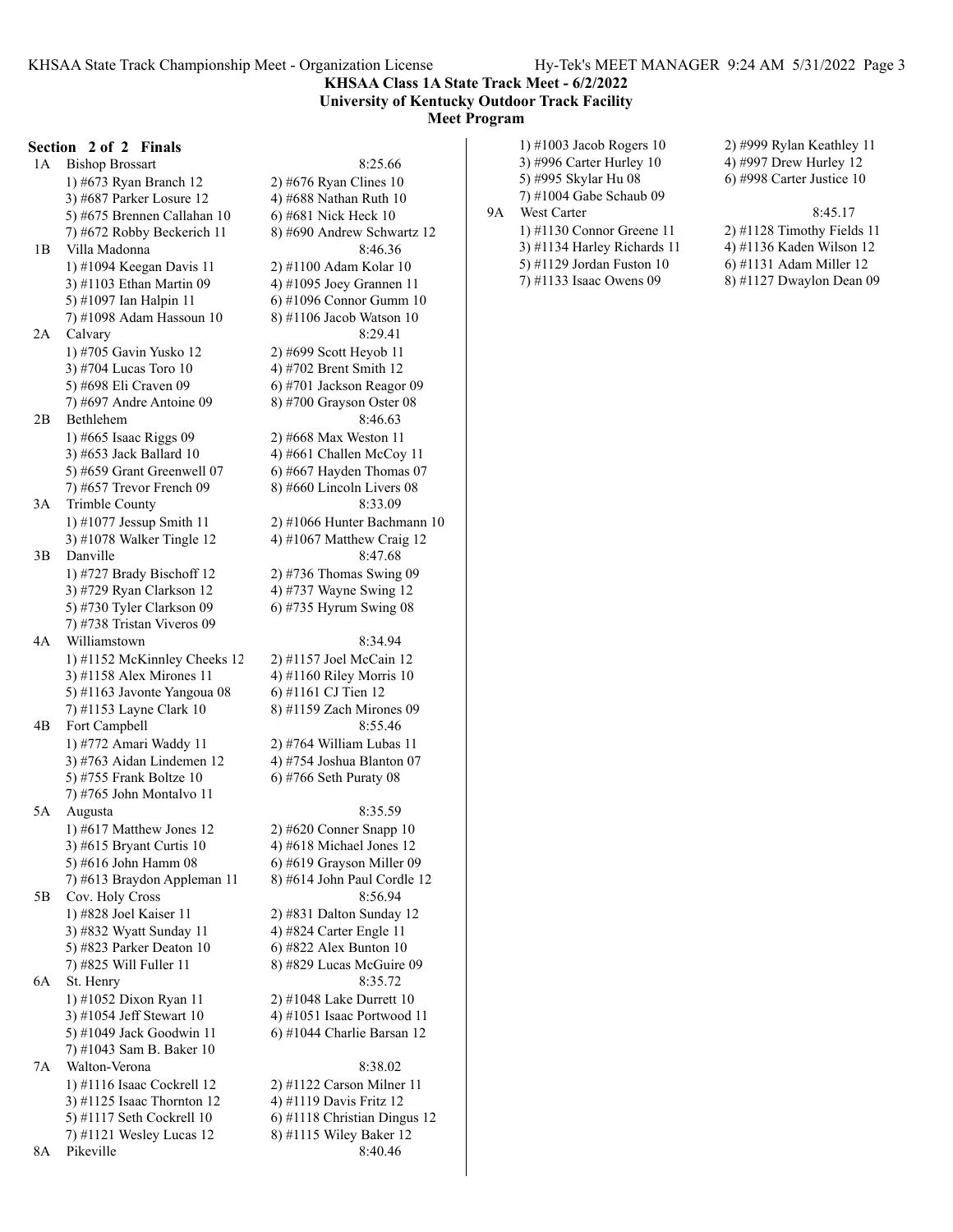#### **KHSAA Class 1A State Track Meet - 6/2/2022 University of Kentucky Outdoor Track Facility**

**Meet Program**

#### **Event 3 Girls 100 Meter Hurdles High School Thursday 6/2/2022 - 9:50 AM National: 13.03 2007 Vashti Thomas State: 14.03 1998 Danielle Carruthers 3A: 14.10 2021 Sophie Galloway 3A: 14.29 2A: 14.03 1998 Danielle Carruthers 1A: 14.52 2021 Krista Perry Lane Name Seed Time Seed Time Section 1 of 3 Finals** 3 142 Lia Callahan 12 Bishop Brossart 18.38 4 258 Emma Renfrow 12 Green County 18.15 5 181 Jazelynn Doneghy 09 Danville 18.04 6 117 Naomi Howard 09 Beechwood 18.04 7 520 Makayla Abbott 12 Trimble County 18.19 8 167 Rebecca Biggs 12 Burgin 18.45 **Section 2 of 3 Finals** 1 169 Raegan Taylor 08 Burgin 17.88 2 249 Mia Blaydes 09 Green County 17.83 3 153 Kaitlyn Kramer 09 Bishop Brossart 17.78 4 562 Emily Bowlin 10 Walton-Verona 17.71 5 449 Nicole Lin 08 Pikeville 17.70 6 509 Ava Oleson 09 St. Henry 17.71 7 323 Ava Napier 08 Leslie County 17.77 8 502 Kaelyn King 11 St. Henry 17.81 9 388 Heaven Carver 12 Morgan County 17.85 **Section 3 of 3 Finals** 1 559 Natalie Svidal 08 Walden 17.55 2 568 Natalie Hall 11 Walton-Verona 17.29 3 396 Layla Green 08 Murray 17.18 4 558 Amelia Svidal 11 Walden 17.10 5 485 Emily Ham 12 Somerset 16.71 6 219 Gianna Verdone 12 Fort Campbell 17.02 7 432 Mallary Bailey 10 Owensboro Cath 17.16 8 463 Sophie Maynard 08 Raceland 17.18 9 591 Lylah Mattingly 10 Williamsburg 17.53

#### **Event 4 Boys 110 Meter Hurdles High School**

| Thursday 6/2/2022 - 10:00 AM |                       |            |  |     |                        |  |                  |  |
|------------------------------|-----------------------|------------|--|-----|------------------------|--|------------------|--|
|                              | <b>National:</b>      | 13.10 1980 |  |     | <b>Dennis Brantley</b> |  |                  |  |
|                              | <b>State:</b>         | 13.76 2017 |  |     | Isaiah McCall          |  |                  |  |
|                              | 3A:                   | 13.76 2017 |  |     | Isaiah McCall          |  |                  |  |
|                              | 2A:                   | 13.90 1964 |  |     | <b>Larry White</b>     |  |                  |  |
|                              | 1A:                   | 14.40 1979 |  |     | <b>Jay Sprague</b>     |  |                  |  |
|                              | Lane Name             |            |  |     | Yr School              |  | <b>Seed Time</b> |  |
|                              | Section 1 of 3 Finals |            |  |     |                        |  |                  |  |
| $\mathcal{L}$                | 1150 Hunter Thomas    |            |  |     | 10 Williamsburg        |  | 19.50            |  |
| 3                            | 971 Andrew Watkins    |            |  |     | 11 Nicholas County     |  | 18.69            |  |
| 4                            | 623 Jaxon Cline       |            |  |     | 10 Bath County         |  | 18.16            |  |
| 5                            | 680 Ethan Haubner     |            |  | 09. | <b>Bishop Brossart</b> |  | 17.75            |  |
| 6                            | 697 Andre Antoine     |            |  |     | 09 Calvary             |  | 18.16            |  |
| 7                            | 834 Tyler Ballard     |            |  |     | 11 Lou. Holy Cross     |  | 18.50            |  |
| 8                            | 1164 Martaveous Smith |            |  |     | 10 Bethlehem           |  | 18.92            |  |

#### **Section 2 of 3 Finals**

| 1 | 903 Timothy Bennett          | 10 | Mayfield               | 17.72 |
|---|------------------------------|----|------------------------|-------|
| 2 | 948 Keaton McCoy             | 12 | Murrav                 | 17.63 |
| 3 | 1023 Cole Conlon             | 12 | Raceland               | 17.52 |
| 4 | 963 William Rapier           | 11 | Newport Catholi        | 17.16 |
| 5 | 1041 Grayson Turner          | 11 | Somerset               | 16.88 |
| 6 | 1055 Antonio Sturpe          | 12 | St. Henry              | 17.07 |
| 7 | 1068 Dru Ferguson            | 12 | Trimble County         | 17.48 |
| 8 | 898 Julien Veliquette        | 09 | Louisville Colle       | 17.53 |
| 9 | 1017 Bryan Maynard           |    | 10 Prestonsburg        | 17.69 |
|   | <b>Section 3 of 3 Finals</b> |    |                        |       |
| 1 | 794 Jake Bishop              | 10 | Green County           | 16.86 |
| 2 | 1127 Dwaylon Dean            | 09 | <b>West Carter</b>     | 16.54 |
| 3 | 677 Owen Davis               | 12 | <b>Bishop Brossart</b> | 16.10 |
| 4 | 632 Nathan Howard            | 12 | Beechwood              | 15.60 |
| 5 | 1123 Grady Shay              | 11 | Walton-Verona          | 15.09 |
| 6 | 1118 Christian Dingus        | 12 | Walton-Verona          | 15.28 |
| 7 | 646 Zachary Noonchester      | 12 | Bellevue               | 16.00 |
|   |                              |    |                        |       |
| 8 | 1082 Connor Dill             |    | 12 University Hts      | 16.23 |
| 9 | 1047 Charlie Casey           |    | 12 St. Henry           | 16.56 |

#### **Event 5 Girls 100 Meter Dash High School**

|   | Thursday 6/2/2022 - 10:10 AM |            |      |    |                               |                  |  |
|---|------------------------------|------------|------|----|-------------------------------|------------------|--|
|   | National:                    | 11.14 1992 |      |    | <b>Marion Jones</b>           |                  |  |
|   | State:                       | 11.69 2019 |      |    | <b>Rosalynd Hollingsworth</b> |                  |  |
|   | 3A:                          | 11.69      | 2019 |    | <b>Rosalynd Hollingsworth</b> |                  |  |
|   | 2A:                          | 11.97 1998 |      |    | <b>Danielle Carruthers</b>    |                  |  |
|   | 1A:                          | 12.20 1980 |      |    | Angela Payne                  |                  |  |
|   | Lane Name                    |            |      |    | Yr School                     | <b>Seed Time</b> |  |
|   | Section 1 of 3 Finals        |            |      |    |                               |                  |  |
| 3 | 450 Taylor Mckinney          |            |      |    | 12 Pikeville                  | 13.57            |  |
| 4 | 454 Ava Arnett               |            |      | 09 | Pineville                     | 13.55            |  |
| 5 | 467 Anastasia Dowlen         |            |      |    | 12 Russellville               | 13.49            |  |
| 6 | 307 Symone Jackson           |            |      |    | 10 Kentucky Count             | 13.54            |  |
| 7 | 236 Katie Norman             |            |      |    | 10 Frankfort                  | 13.56            |  |
| 8 | 446 Kylie G Hall             |            |      |    | 10 Pikeville                  | 13.57            |  |
|   | Section 2 of 3 Finals        |            |      |    |                               |                  |  |
| 1 | 517 Yasmne Peterson          |            |      |    | 12 Todd Central               | 13.49            |  |
| 2 | 149 Hayley Hickman           |            |      | 11 | <b>Bishop Brossart</b>        | 13.47            |  |
| 3 | 243 Javona Davis             |            |      |    | 10 Fulton County              | 13.45            |  |
| 4 | 390 Hollis Bourque           |            |      |    | 12 Murray                     | 13.43            |  |
| 5 | 274 Emma Owens               |            |      | 11 | Harlan                        | 13.33            |  |
| 6 | 381 Thalia Partin            |            |      |    | 08 Middlesboro                | 13.37            |  |
| 7 | 478 Faith Newsome            |            |      | 11 | Shelby Valley                 | 13.44            |  |
| 8 | 164 Peyton Jones             |            |      | 10 | <b>Brown</b>                  | 13.47            |  |
| 9 | 211 Jerni Hicks              |            |      | 08 | Fort Campbell                 | 13.49            |  |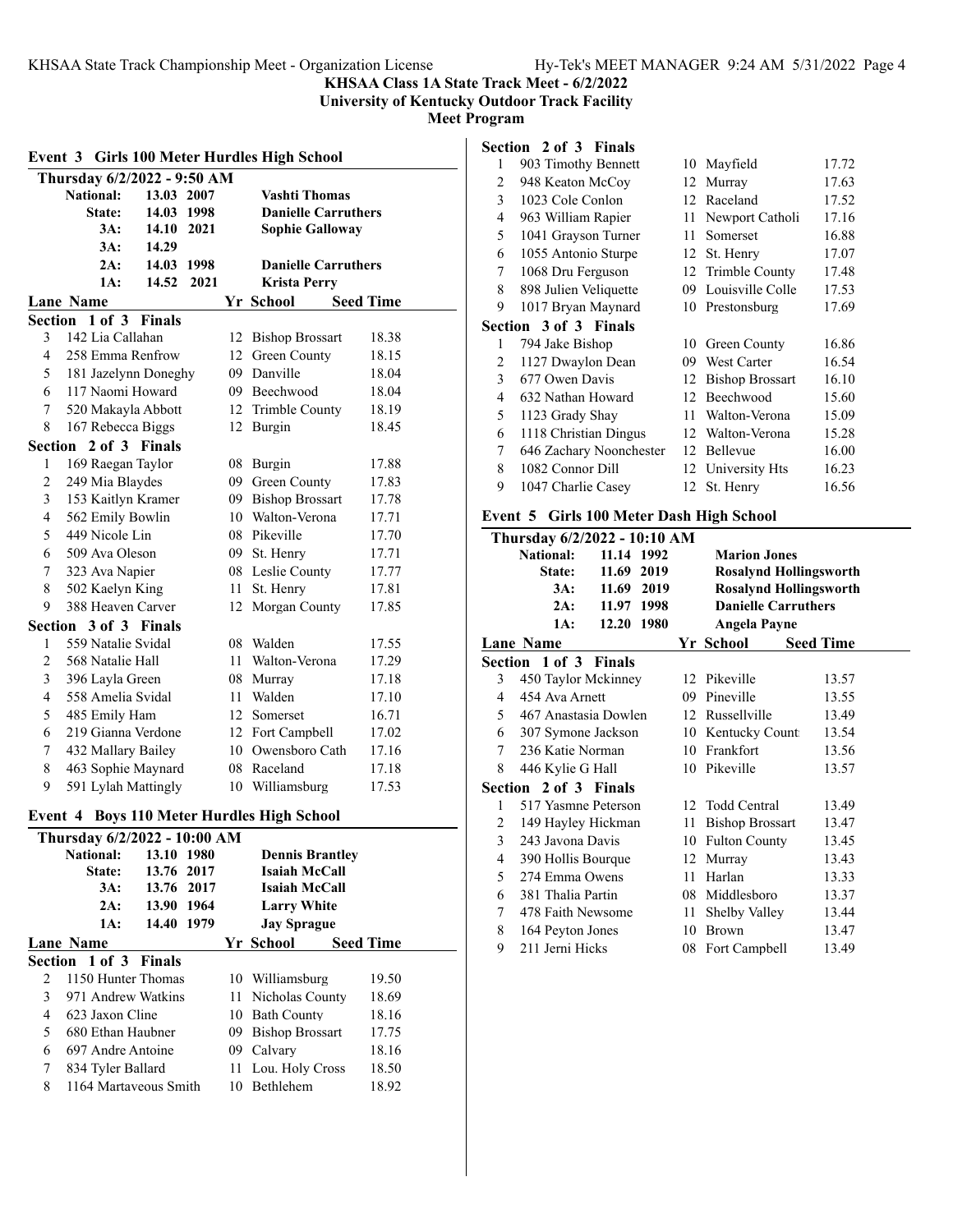**KHSAA Class 1A State Track Meet - 6/2/2022**

**University of Kentucky Outdoor Track Facility**

**Meet Program**

### **Section 3 of 3 Finals...(Event 5 Girls 100 Meter Dash High S**

|               | 574 Jessi Hammes        |    | 10 Washington Cou  | 13.32 |
|---------------|-------------------------|----|--------------------|-------|
| $\mathcal{L}$ | 468 Jermani Morris      |    | 10 Russellville    | 13.14 |
| 3             | 457 Ta'Mya Davis        |    | 11 Presentation    | 13.08 |
| 4             | 593 Madison Peace       |    | 10 Williamsburg    | 13.02 |
| 5             | 442 Taesha Speaks       |    | 12 Paris           | 12.52 |
| 6             | 439 Briley Cline        |    | 10 Paris           | 12.79 |
|               | 148 Chloe Hein          |    | 11 Bishop Brossart | 13.05 |
| 8             | 166 Chabely Perez Tolon | 09 | <b>Brown</b>       | 13.09 |
| 9             | 370 Taylor Parks        |    | 11 Menifee County  | 13.16 |
|               |                         |    |                    |       |

#### **Event 6 Boys 100 Meter Dash High School**

| Thursday 6/2/2022 - 10:20 AM |                       |               |                  |                         |                  |  |
|------------------------------|-----------------------|---------------|------------------|-------------------------|------------------|--|
|                              | <b>National:</b>      | 10.15 2011    |                  | <b>Jaylon Hicks</b>     |                  |  |
|                              | State:                | 10.23 2019    |                  | <b>Langston Jackson</b> |                  |  |
|                              | 3A:                   | 10.23 2019    |                  | <b>Langston Jackson</b> |                  |  |
|                              | 2A:                   | 10.61 1996    |                  | <b>Josh Ellis</b>       |                  |  |
|                              | 1A:                   | 10.70 1985    |                  | <b>Al Baker</b>         |                  |  |
|                              | <b>Lane Name</b>      |               |                  | Yr School               | <b>Seed Time</b> |  |
|                              | Section 1 of 3        | <b>Finals</b> |                  |                         |                  |  |
| $\overline{c}$               | 862 Kyle Stepteau     |               |                  | 09 Kentucky Count       | 11.93            |  |
| 3                            | 986 MarQeis Catlett   |               |                  | 12 Paris                | 11.73            |  |
| $\overline{4}$               | 719 Tristan Davidson  |               | 12               | Crittenden Co.          | 11.66            |  |
| 5                            | 1039 Guy Bailey       |               |                  | 10 Somerset             | 11.64            |  |
| 6                            | 918 Dylan Adams       |               |                  | 12 Menifee County       | 11.65            |  |
| 7                            | 1035 Jonathan Fields  |               |                  | 10 Shelby Valley        | 11.66            |  |
| 8                            | 836 Keith Hadley      |               |                  | 09 Lou. Holy Cross      | 11.82            |  |
|                              | Section 2 of 3 Finals |               |                  |                         |                  |  |
| 1                            | 1031 Christian Waugh  |               |                  | 11 Raceland             | 11.63            |  |
| $\overline{2}$               | 1149 Martin Shannon   |               | 11               | Williamsburg            | 11.60            |  |
| 3                            | 809 Johann Gist       |               |                  | 12 Harlan               | 11.57            |  |
| $\overline{4}$               | 902 Bray Newborn      |               |                  | 12 Ludlow               | 11.56            |  |
| 5                            | 771 Niklas Sujanani   |               |                  | 12 Fort Campbell        | 11.51            |  |
| 6                            | 808 Jaedyn Gist       |               |                  | 11 Harlan               | 11.51            |  |
| 7                            | 890 Ziare Monroe      |               |                  | 12 Lloyd Memorial       | 11.57            |  |
| 8                            | 946 Mason Grant       |               |                  | 12 Murray               | 11.58            |  |
| 9                            | 1062 Omarion Riddick  |               | 12               | <b>Todd Central</b>     | 11.61            |  |
|                              | Section 3 of 3 Finals |               |                  |                         |                  |  |
| $\mathbf{1}$                 | 929 Anthony Cole      |               |                  | 10 Model                | 11.46            |  |
| $\overline{2}$               | 1000 Zac Lockhart     |               |                  | 12 Pikeville            | 11.35            |  |
| 3                            | 1059 Keanu Galima     |               | 12 <sup>12</sup> | <b>Todd Central</b>     | 11.30            |  |
| $\overline{4}$               | 1041 Grayson Turner   |               | 11               | Somerset                | 11.18            |  |
| 5                            | 777 Malik Blunt       |               |                  | 12 Fort Knox            | 10.85            |  |
| 6                            | 781 Tristin Griffin   |               |                  | 12 Fort Knox            | 11.11            |  |
| 7                            | 1124 Jackson Smith    |               |                  | 10 Walton-Verona        | 11.25            |  |
| 8                            | 1123 Grady Shay       |               |                  | 11 Walton-Verona        | 11.32            |  |
| 9                            | 908 Isaac Stevenson   |               | 12               | Mayfield                | 11.38            |  |

**Event 7 Girls 4x200 Meter Relay High School**

|   | Thursday 6/2/2022 - 10:35 AM     |                               |
|---|----------------------------------|-------------------------------|
|   | <b>National:</b><br>1:33.87 2004 | <b>Long Beach Poly</b>        |
|   | State: 1:39.30 2019              | <b>Tates Creek</b>            |
|   | 3A: 1:39.30 2019                 | <b>Tates Creek</b>            |
|   | 2A: 1:42.76 2019                 | <b>Boyle County</b>           |
|   | 1:43.30 1982<br>1A:              | <b>Trigg County</b>           |
|   | Lane Team                        | <b>Seed Time</b><br>Relay     |
|   | Section 1 of 3 Finals            |                               |
| 3 | Kentucky Country                 | 1:57.75                       |
|   | 1) #307 Symone Jackson $10$      | $2)$ #308 Megan Maines 12     |
|   | 3) #306 Caroline Hutchins 10     | 4) #314 Lakayla Smith 12      |
|   | 5) #310 Minhal Nazeer 10         | 6) #302 Abby Caudill 12       |
|   | 7) #304 Natalie Hayden 11        | 8) #301 Brooke Bonar 11       |
| 4 | Lou. Holy Cross                  | 1:57.54                       |
|   | 1) #288 Emily Kulp 10            | 2) #284 Emma Baxter 10        |
|   | 3) #286 Trinity Howard 10        | 4) #292 Mattie Streble 11     |
|   | 5) #293 Callahan Wiegandt 12     | $(6)$ #289 Ava Mattingly 09   |
|   | 7) #285 Kelsey Ellis 09          | 8) #291 Lindsay Smith 12      |
| 5 | <b>Todd Central</b>              | 1:57.11                       |
|   | 1) #515 Melanie Chamberlin 10    | $2)$ #516 Caitlin Hines 10    |
|   | 3) #517 Yasmne Peterson 12       | 4) #519 Ava Scott 09          |
|   | 5) #518 Aly Prather 10           |                               |
| 6 | <b>Edmonson County</b>           | 1:57.39                       |
|   | 1) #194 Emma Grace Cena 12       | 2) #195 Christina Compton 11  |
|   | 3) #196 Jenna Cook 09            | 4) #202 Lilly Jane Vincent 11 |
|   | 5) #203 Emma White 11            | $6)$ #198 Peytin Manor 07     |
| 7 | Highlands Latin                  | 1:57.68                       |
|   | 1) #277 Katherine Baum 09        | 2) #279 Molly-Louise Denley 0 |
|   | 3) #283 Caroline White 09        | 4) #280 Ulla Dodd 09          |
|   | 5) #278 Logan Boyd 07            | 6) #282 Myla Pryor 11         |
| 8 | Jenkins                          | 1:58.17                       |
|   | 1) #295 Mason Ballou 12          | $2)$ #296 Alyssa Fields 10    |
|   | 3) #300 Traistine White 08       | 4) #299 Emma Stewart 10       |
|   | 5) #298 Hope Roark 10            |                               |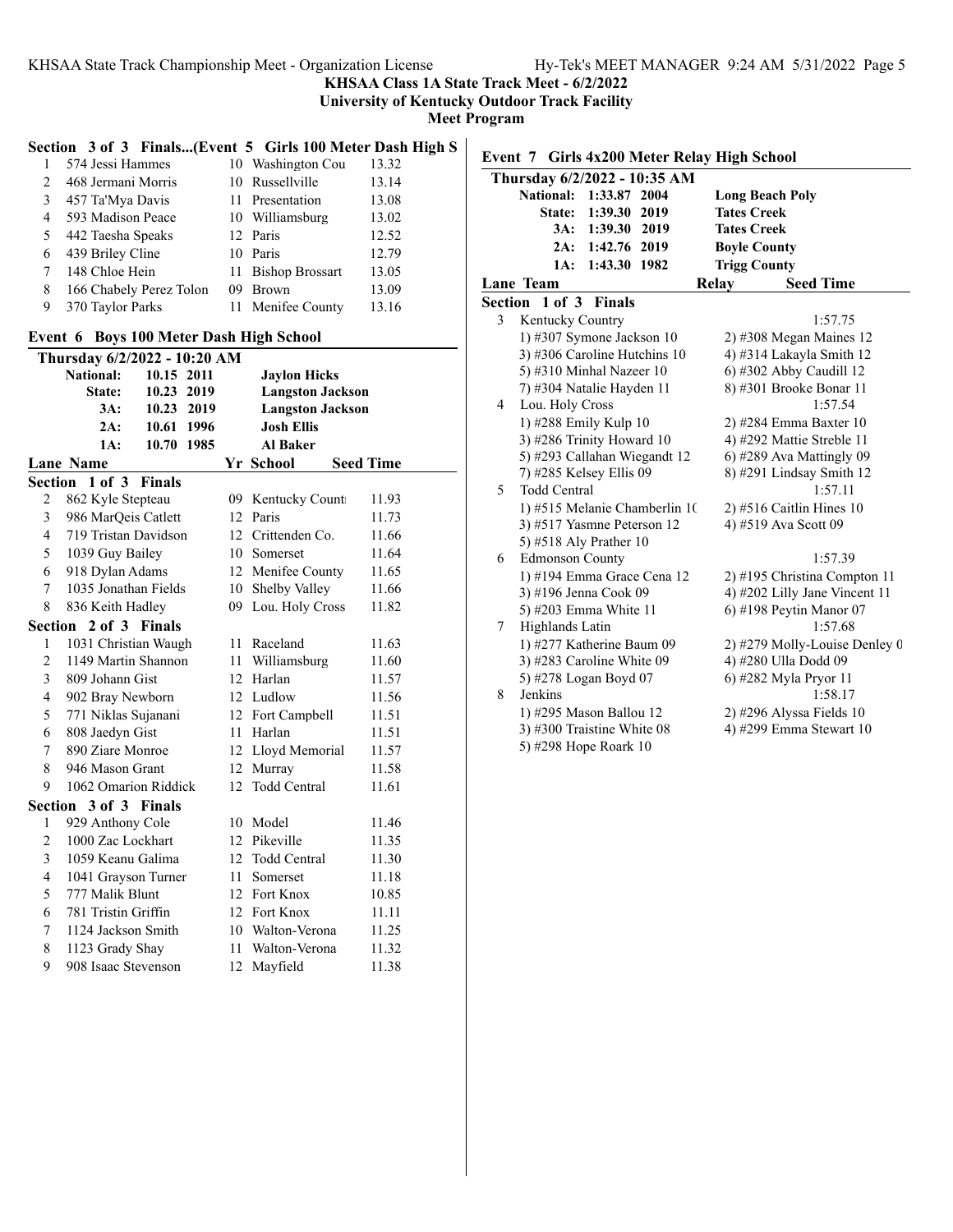**KHSAA Class 1A State Track Meet - 6/2/2022 University of Kentucky Outdoor Track Facility**

**Meet Program**

|    |                                                           | Section 2 of 3 Finals(Event 7 Girls 4x200 Meter Relay High |   | Section 3 of 3 Finals                                   |                                |
|----|-----------------------------------------------------------|------------------------------------------------------------|---|---------------------------------------------------------|--------------------------------|
|    | 1 Leslie County                                           | 1:57.08                                                    |   | 1 Pikeville                                             | 1:54.05                        |
|    | 1) #327 Emily Roark 09                                    | 2) #328 Hayley Smith $08$                                  |   | 1) #448 Mackenzie Joseph 07                             | 2) #446 Kylie G Hall 10        |
|    | 3) #329 Peyton Turner 08                                  | 4) #320 Jaelyn Johnson 07                                  |   | 3) #450 Taylor Mckinney 12                              | 4) #445 Mattie Crum 12         |
|    | 5) #323 Ava Napier 08                                     | $6)$ #316 Payton Asher 07                                  |   | 5) #447 Olivia Hamilton 11                              | $6)$ #452 Ava Rogers 08        |
|    | 7) #317 Natalie Banks 08                                  | 8) #322 Kenzie Morgan 11                                   |   | 7) #451 Maria Perez 08                                  |                                |
| 2  | Middlesboro                                               | 1:56.15                                                    | 2 | Brown                                                   | 1:53.91                        |
|    | 1) #378 Haven Hatfield $12$                               | $2)$ #381 Thalia Partin 08                                 |   | 1) #165 Lucy O'Brien 08                                 | $2)$ #164 Peyton Jones 10      |
|    | 3) #376 Reagan Ausmus $10$                                | 4) #377 Ryleigh Ausmus 10                                  |   | 3) #162 Owen Goodman 12                                 | 4) #166 Chabely Perez Tolon 09 |
|    | 5) #379 Amelia Hooks 08                                   |                                                            |   | 5) #161 Adelynn Emmett 07                               |                                |
| 3  | Bethlehem                                                 | 1:55.49                                                    | 3 | Lex. Christian                                          | 1:53.38                        |
|    | 1) #125 Rebecca Lee 12                                    | 2) #137 Khloe Young 09                                     |   | 1) #338 Lilianne Hutchinson 11                          | 2) #341 Lilly Meyer 07         |
|    | 3) #127 Lilly Meredith 11                                 | 4) #134 Carlie Thurmond 10                                 |   | 3) #336 Violet Griese 07                                | 4) #335 Olivia Griese 12       |
|    | 5) #126 Mariela Lozano 09                                 | 6) #135 Zoe Thurmond $07$                                  |   | 5) #339 Lindsay Joseph 08                               | $6$ ) #330 Sydney Bryant 09    |
|    | 7) #131 Molly Parkerson 09                                |                                                            |   | 7) #344 Hannah Seamands 11                              | 8) #340 Chloe King 09          |
| 4  | <b>Fulton County</b>                                      | 1:55.14                                                    | 4 | Fort Campbell                                           | 1:51.33                        |
|    | 1) #243 Javona Davis 10                                   | 2) #244 Emily Scott 11                                     |   | 1) #209 Charlize Cruz 09                                | 2) #211 Jerni Hicks 08         |
|    | 3) #245 Jaleeha Smith $08$                                | 4) #246 Anijiha Tucker 08                                  |   | 3) #220 Natalie Winters 11                              | 4) #221 Savannah Ziegler 11    |
|    | 5) #242 Ja'Mesha Brown 09                                 |                                                            |   | 5) #213 Kennedy Leary 08                                | 6) #217 Pyper Sain 12          |
| 5. | Trimble County                                            | 1:54.52                                                    | 5 | Murray                                                  | 1:50.65                        |
|    | 1) #520 Makayla Abbott 12                                 | 2) #521 Danielle Craig 12                                  |   | 1) #389 Canyon Bourque 10                               | $2)$ #390 Hollis Bourque 12    |
|    | 3) #526 Rebecca Kainer 10                                 | 4) #529 Ainslie Stark 07                                   |   | 3) #396 Layla Green 08                                  | 4) #399 Kaydence Kindle 07     |
|    | 5) #522 Adeline Howerton 10                               | 6) #525 Harmony Johnson 11                                 |   | 5) #402 Jenna Turley 11                                 | 6) #404 Alyssa Watkins 11      |
|    | 7) #524 Maddie Isley 11                                   |                                                            |   | 7) #397 Farris Howard 12                                |                                |
| 6  | St. Henry                                                 | 1:54.78                                                    | 6 | <b>Bishop Brossart</b>                                  | 1:51.07                        |
|    | 1) #495 Cassidy Cline $11$                                | 2) #507 Reganne McMain 11                                  |   | 1) #153 Kaitlyn Kramer 09                               | 2) #149 Hayley Hickman 11      |
|    | 3) #502 Kaelyn King 11                                    | 4) #510 Avery Pleiman 09                                   |   | 3) #152 Hannah Kramer 11                                | 4) #141 Lexi Braun 09          |
|    | 5) #494 Lizzie Casey 09                                   | 6) #509 Ava Oleson 09                                      |   | 5) #154 Sophie Neufelder 12                             | $6)$ #140 Emma Bezold 12       |
|    | 7) #496 Jadyn Danbury 11                                  | 8) #498 Karol Fernandez 09                                 |   | 7) #148 Chloe Hein 11                                   | 8) #146 Lauren Gooderson 11    |
| 7  | University Hts                                            | 1:55.26                                                    |   | 7 Danville                                              | 1:53.37                        |
|    | 1) #530 Aliviah Acree 09                                  | 2) #532 Emma Dill 08                                       |   | 1) #187 Chloe Strysick 11                               | 2) #189 Amarie Wright 10       |
|    | 3) #533 Audrey Grise 10                                   | 4) #535 Piper Hancock 12                                   |   | 3) #183 Azalia Ford 09                                  | 4) #185 Kaidence Key 09        |
|    | 5) #536 Maddie Martin 10                                  | 6) #534 Kendall Hancock 07                                 |   | 5) #188 Karolyn Valko 11                                | 6) #184 Makayley Hughes 10     |
| 8  | Walton-Verona                                             | 1:55.92                                                    |   | 7) #182 Layla Emerson 10                                | 8) #181 Jazelynn Doneghy 09    |
|    | 1) #561 Trinity Bauwens 10                                | $2)$ #562 Emily Bowlin 10                                  | 8 | Somerset                                                | 1:53.81                        |
|    | 3) #566 Olivia Drohan 12                                  | 4) #570 Kaylee Neace 11                                    |   | 1) #485 Emily Ham 12                                    | 2) #488 Isabella Mckenzie 09   |
|    | 5) #568 Natalie Hall 11                                   | 6) #567 Kassidy Evans 10                                   |   | 3) #486 Jolie May 11                                    | 4) #483 Grace Burgess 10       |
|    | 7) #571 Jenna Rodgers 11                                  | 8) #563 Lindsey Brooks 09                                  |   | 5) #480 Sophie Barnes 08                                | 6) #491 Pearl Wonn 12          |
| 9  | Villa Madonna                                             | 1:56.53                                                    |   | 7) #482 Jailyn Brown 09                                 | 8) #481 Hannaha Boyer 09       |
|    | 1) #545 Mackenzie Kessans 12                              | 2) #548 Brooklyn Pickens 11                                | 9 | Owen County                                             | 1:54.01                        |
|    | 3) #549 Izzie Ramundo 10                                  | 4) #552 Sofia Virzi 09                                     |   | 1) #422 Macie Chappell 12                               | 2) #421 Adi Bowling 10         |
|    | 5) #547 Abigail Meyers 12<br>7) #542 Sophie Cordonnier 09 | 6) #550 Rachel Raziano 12                                  |   | 3) #426 McKenna McNay 11<br>5) #423 Destiny Goodrich 12 | 4) #420 Savannah Anderson 09   |
|    |                                                           | 8) #538 Maddie Bailey 10                                   |   |                                                         | $6)$ #424 Reese Griffin 09     |
|    |                                                           |                                                            |   | 7) #431 Jubilee Towles $12$                             | 8) #430 Shya Smith 09          |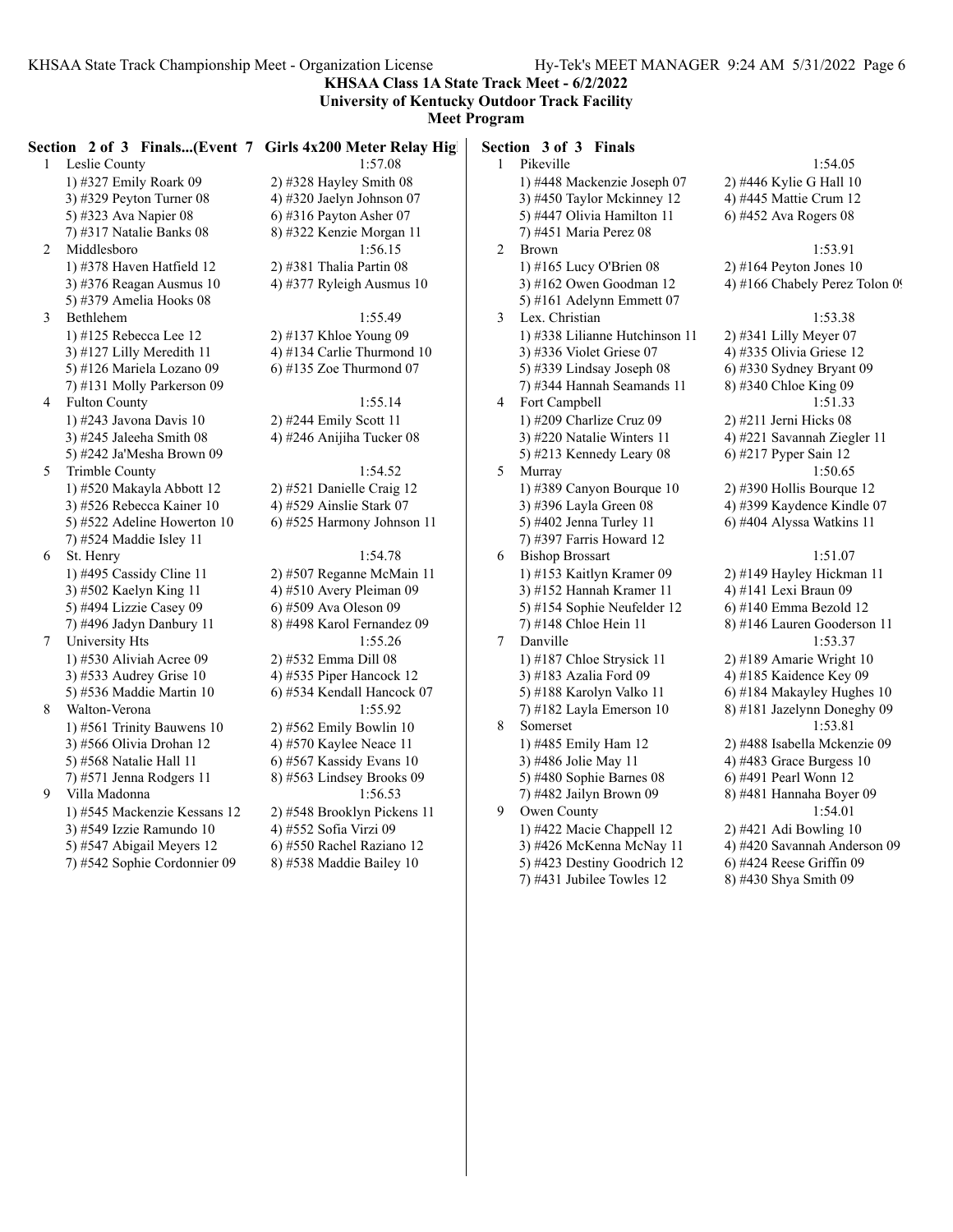**KHSAA Class 1A State Track Meet - 6/2/2022 University of Kentucky Outdoor Track Facility**

**Meet Program**

| Event 8 Boys 4x200 Meter Relay High School |                                  | 1 | Section 2 of 3<br>Raceland  |
|--------------------------------------------|----------------------------------|---|-----------------------------|
| Thursday 6/2/2022 - 10:45 AM               |                                  |   | 1) #1026 M                  |
| 1:23.52 2017<br><b>National:</b>           | <b>Port Arthur Memorial</b>      |   | 3) #1029 G                  |
| 1:25.78 2015<br>State:                     | <b>Henry Clay</b>                |   | 5) #1031 Cl                 |
| 3A:<br>1:25.78 2015                        | <b>Henry Clay</b>                |   | 7) #1023 Co                 |
| 1:28.76 2018<br>2A:                        | <b>Boyle County</b>              | 2 | Bethlehem                   |
| 1:29.00 2018<br>1A:                        | <b>Fort Knox</b>                 |   | 1) #655 Jore                |
| Lane Team                                  | <b>Seed Time</b><br><b>Relay</b> |   | 3) #662 Nic                 |
| Section 1 of 3 Finals                      |                                  |   | 5) #664 Wil                 |
| 3<br>Newport Catholic                      | 1:39.27                          |   | 7) #654 Cao                 |
| 1) #958 Charlie Ford 09                    | 2) #964 Christian Woods 10       | 3 | Trimble Co                  |
| 3) #961 Brayden Leger 10                   | 4) #959 Thomas Krallman 11       |   | 1) #1070 $O1$               |
| 5) #963 William Rapier 11                  | 6) #960 Coby Kramer 11           |   | 3) #1068 $D_1$              |
| 7) #957 Ryan Desmond 10                    | 8) #962 Kameron Patterson 10     |   | 5) #1067 M                  |
| University Hts<br>4                        | 1:38.36                          |   | 7) #1065 M                  |
| 1) #1082 Connor Dill 12                    | 2) #1092 Trey Wyatt 12           | 4 | Nicholas Co                 |
| 3) #1091 Luke Shouse 11                    | 4) #1090 Mason Price 12          |   | 1) #967 Ale                 |
| 5) #1088 Griffin McCoy 09                  | $6)$ #1087 Clayton Lester 08     |   | 3) #971 Ano                 |
| 7) #1085 Ethan Hale 11                     |                                  |   | 5) #965 Dyl                 |
| Danville<br>5                              | 1:38.13                          |   | 7) #972 Joh                 |
| 1) #729 Ryan Clarkson 12                   | 2) #732 Elijah Kinley 11         | 5 | Green Cour                  |
| 3) #728 Caleb Burns 12                     | 4) #731 Jerome Johnson 12        |   | 1) #794 Jak                 |
| 5) #727 Brady Bischoff 12                  | 6) #737 Wayne Swing 12           |   | 3) #803 Jull                |
| 7) #730 Tyler Clarkson 09                  | 8) #733 Ridhard Norris 10        |   | 5) #792 Dai                 |
| Williamstown<br>6                          | 1:38.24                          | 6 | Middlesbor                  |
| 1) #1160 Riley Morris 10                   | 2) #1154 Malachi Donaldson 1(    |   | 1) #926 Asl                 |
| 3) #1162 Honore Yangoua 10                 | 4) #1153 Layne Clark 10          |   | 3) #922 Jero                |
| 5) #1161 CJ Tien 12                        | 6) #1152 McKinnley Cheeks 12     |   | 5) #925 Ric                 |
| 7) #1163 Javonte Yangoua 08                | 8) #1155 Ayden Englehardt 10     | 7 | Fort Knox                   |
| Campbellsville<br>7                        | 1:39.02                          |   | 1) #783 Chi                 |
| 1) #714 Camren Vicari 10                   | 2) #711 Gabriel Noyola 08        |   | 3) #786 Lio                 |
| 3) #713 Charles Tucker 10                  | 4) #715 Deondre Weathers 10      |   | 5) #779 Juli                |
| 5) #708 John Gholston $08$                 | 6) #710 Dayvion Long 11          |   | 7) #774 Tec                 |
| 7) #706 Shaiden Calhoun 08                 | 8) #712 TiOnday Slaughter 08     | 8 | Prestonsbur                 |
| Louisville Colle<br>8                      | 1:43.27                          |   | 1) #1014 $C_8$              |
| 1) #891 Henry Hasselbacher 09              | 2) #895 Barton Ritchay 12        |   | 3) #1019 G                  |
| 3) #893 James Marshall 09                  | 4) #900 Jeremy Ye 11             |   | 5) #1012 Ca                 |
| 5) #894 Ben Pierie 12                      | 6) #892 Andy He 10               |   | $(7)$ #1016 A               |
| 7) #897 Kwaylen Smith 10                   | 8) #901 Piero Ysisola 12         | 9 | Cov. Holy<br>1) $\#$ 20 Los |
|                                            |                                  |   |                             |

**Finals** 

| 1 | Raceland                      | 1:38.00                      |
|---|-------------------------------|------------------------------|
|   | 1) #1026 Mason Lykins 11      | 2) #1030 Ty Tyson 10         |
|   | 3) #1029 Grant Stephens 12    | 4) #1024 Parker Gallion 12   |
|   | 5) #1031 Christian Waugh 11   | 6) #1020 Cameron Bell 10     |
|   | 7) #1023 Cole Conlon 12       | 8) #1027 Bryson Rowsey 08    |
| 2 | Bethlehem                     | 1:37.68                      |
|   | 1) #655 Jordan Brady 12       | $2)$ #652 Isaiah Ballard 10  |
|   | 3) #662 Nick Osborne 11       | 4) #1164 Martaveous Smith 10 |
|   | 5) #664 Will Ray 10           | 6) #656 Ryan Fabek 07        |
|   | 7) #654 Caden Boren 11        | 8) #658 David George 09      |
| 3 | Trimble County                | 1:37.32                      |
|   | 1) #1070 Owen Jackson 09      | 2) #1069 Ricky Gray 11       |
|   | 3) #1068 Dru Ferguson 12      | 4) #1075 Keenan Sanders 11   |
|   | 5) #1067 Matthew Craig 12     | 6) #1080 Hunter West 12      |
|   | 7) #1065 Miguel Avelar 11     | 8) #1073 Kaden May 11        |
| 4 | Nicholas County               | 1:37.07                      |
|   | 1) #967 Alex Koeder 09        | 2) #966 Carter Fryman 10     |
|   | 3) #971 Andrew Watkins 11     | 4) #968 CJ Koeder 12         |
|   | 5) #965 Dylan Donovan 10      | 6) #970 Wyatt Simons 08      |
|   | 7) #972 John Taylor Yazell 08 | 8) #969 Braxtyn Mynear 07    |
| 5 | Green County                  | 1:36.08                      |
|   | 1) #794 Jake Bishop 10        | 2) #793 Gage Bale 09         |
|   | 3) #803 Jullian Seymour 10    | 4) #801 Darian Mitchell 12   |
|   | 5) #792 Darius Anderson 07    | 6) #797 Jacob Keith 12       |
| 6 | Middlesboro                   | 1:37.05                      |
|   | 1) #926 Ashton Osbourne 11    | 2) #927 Tyler Sturgill 11    |
|   | 3) #922 Jeremiah Beck 09      | 4) #924 Cayden Grigsby 10    |
|   | 5) #925 Richard Logan 11      |                              |
| 7 | Fort Knox                     | 1:37.14                      |
|   | 1) #783 Christopher Hinds 09  | 2) #784 Joseph Hinds 09      |
|   | 3) #786 Lionel Taylor Jr 12   | 4) #785 Allston Leggette 11  |
|   | 5) #779 Julio Gracia 11       | 6) #782 Jason Hemingway 12   |
|   | 7) #774 Teo Allen 07          | 8) #780 Jamarion Gray 08     |
| 8 | Prestonsburg                  | 1:37.56                      |
|   | 1) #1014 Caleb Gearheart 11   | 2) #1013 Bryan Amador 10     |
|   |                               |                              |
|   | 3) #1019 Grant Varney 11      | 4) #1018 Taylor Ousley 11    |
|   | 5) #1012 Carter Akers 12      | 6) #1015 Jeremy Gearheart 10 |
|   | 7) #1016 Anan Liu 11          | 8) #1017 Bryan Maynard 10    |
| 9 | Cov. Holy Cross               | 1:37.90                      |
|   | 1) #830 Joseph Mullins 12     | 2) #831 Dalton Sunday 12     |
|   | 3) #828 Joel Kaiser 11        | 4) #832 Wyatt Sunday 11      |
|   | 5) #826 Gavin Goetz 09        | 6) #827 Philip Hall 09       |
|   | 7) #824 Carter Engle 11       | 8) #833 Nathan Wendt 11      |
|   |                               |                              |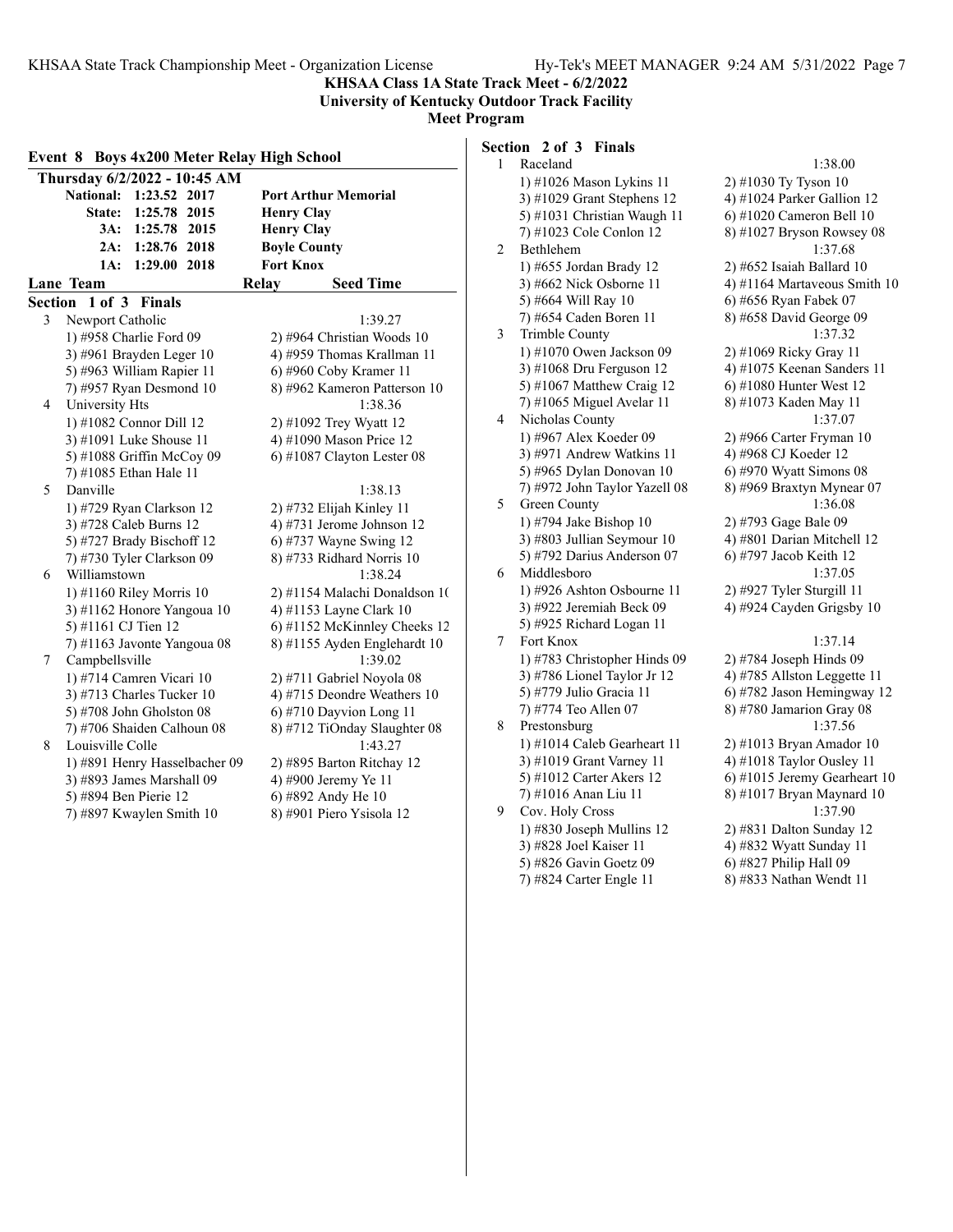3) #1060 Franklin Grullon  $11$ 5) #1058 BJ Farlow 09

**KHSAA Class 1A State Track Meet - 6/2/2022**

**University of Kentucky Outdoor Track Facility**

**Meet Program**

|              |                               | Section 3 of 3 Finals(Event 8 Boys 4x200 Meter Relay High |                |                                          |    |                        |                  |
|--------------|-------------------------------|-----------------------------------------------------------|----------------|------------------------------------------|----|------------------------|------------------|
| $\mathbf{1}$ | Beechwood                     | 1:35.21                                                   |                | Event 9 Girls 1600 Meter Run High School |    |                        |                  |
|              | 1) #629 Luke Erdman 09        | 2) #627 Xavier Campbell 10                                |                | Thursday 6/2/2022 - 10:55 PM             |    |                        |                  |
|              | 3) #628 James Cusick 09       | 4) #632 Nathan Howard $12$                                |                | National: 4:33.29 2014                   |    | <b>Alexa Efraimson</b> |                  |
|              | 5) #633 Oliver Unger 09       | 6) #631 Aiden Holt 12                                     |                | State: 4:53.45 2015                      |    | Gabriella Karas        |                  |
|              | 7) #626 Reece Bell 09         | 8) #630 Noah Frahm 12                                     |                | 3A: 4:53.66 2010                         |    | <b>Emma Brink</b>      |                  |
| 2            | Harlan                        | 1:35.01                                                   |                | 2A: 4:53.45 2015                         |    | <b>Gabriella Karas</b> |                  |
|              | 1) #810 Kaleb McLendon 12     | 2) #806 Darius Akal 10                                    |                | 1A: 5:02.25 1993                         |    | <b>Maureen Egan</b>    |                  |
|              | 3) #808 Jaedyn Gist 11        | 4) #809 Johann Gist 12                                    |                | Lane Name                                |    | Yr School              | <b>Seed Time</b> |
|              | 5) #807 Jordan Akal 12        | 6) #811 Kyler McLendon 11                                 |                | Section 1 of 1 Finals                    |    |                        |                  |
| 3            | Fort Campbell                 | 1:34.78                                                   | 1A             | 354 Reese Ragland                        |    | 12 Louisville Colle    | 5:18.11          |
|              | 1) #757 Cruzy Cruz 11         | 2) #756 Mateo Cerritos Gatto 0                            | 1B             | 360 Abby Mabe                            |    | 11 Lynn Camp           | 5:39.66          |
|              | 3) #771 Niklas Sujanani 12    | 4) #762 Leon King 12                                      | 1 <sup>C</sup> | 214 Meg Lubas                            |    | 07 Fort Campbell       | 5:50.51          |
|              | 5) #761 Ja'Torreyeon Jones 11 | 6) #769 Logan Sharp 11                                    | 2A             | 427 Alexis Moran                         |    | 07 Owen County         | 5:26.15          |
|              | 7) #759 David Hinnah 12       | 8) #760 Darrion Hutson 11                                 | 2B             | 234 Emerson Moore                        |    | 08 Frankfort           | 5:42.93          |
| 4            | Walton-Verona                 | 1:33.79                                                   | 2C             | 318 Caroline Buckle                      |    | 11 Leslie County       | 5:57.76          |
|              | 1) #1115 Wiley Baker 12       | 2) #1118 Christian Dingus 12                              | 3A             | 145 Claire Curtsinger                    |    | 12 Bishop Brossart     | 5:28.89          |
|              | $3)$ #1124 Jackson Smith 10   | 4) #1121 Wesley Lucas 12                                  | 3B             | 109 Isabel Ginter                        |    | 09 Beechwood           | 5:43.16          |
|              | 5) #1123 Grady Shay 11        | 6) #1120 Geoffrey Kratzenberg                             | 3C             | 101 Braylie Curtis                       |    | 09 Augusta             | 5:58.28          |
|              | 7) #1125 Isaac Thornton 12    | 8) #1119 Davis Fritz 12                                   | 4A             | 527 Kinley Kunkel                        |    | 11 Trimble County      | 5:29.07          |
| 5            | Murray                        | 1:32.96                                                   | 4 <sub>B</sub> | 332 Anna Dawahare                        |    | 07 Lex. Christian      | 5:43.54          |
|              | 1) #940 Xavier Biggers 10     | 2) #946 Mason Grant 12                                    | 4C             | 199 Caroline Parsley                     |    | 12 Edmonson Coun       | 6:00.48          |
|              | 3) #950 Kainoa Olive 10       | 4) #953 Christian Seavers 11                              | 5A             | 492 Rosemary Peters                      |    | 12 St. Francis         | 5:32.22          |
|              | 5) #944 Caleb Cauley 12       | 6) #942 Zavion Carman 10                                  | 5B             |                                          |    | 10 Metcalfe County     | 5:45.07          |
|              | 7) #939 Lewis Bell 09         |                                                           |                | 373 Anna Grace Blythe                    |    |                        |                  |
| 6            | Kentucky Country              | 1:33.67                                                   | 5C             | 444 Cadence Compton                      |    | 07 Pikeville           | 6:07.39          |
|              | 1) #862 Kyle Stepteau 09      | 2) #865 Parker Touma 12                                   | 6A             | 151 Amy Klocke                           |    | 11 Bishop Brossart     | 5:32.24          |
|              | 3) #860 Isaiah Robinson 12    | 4) #855 Sem Ferid 12                                      | 6 <sub>B</sub> | 415 Mary Kennedy                         |    | 09 Newport Catholi     | 5:46.16          |
|              | 5) #863 Max Stucky 11         | 6) #852 Clay Bockhorst 12                                 | 6C             | 386 Abby Allen                           |    | 10 Morgan County       | 6:08.63          |
|              | 7) #853 Carter Brown 11       | 8) #857 Ayden Jackson 09                                  | 7A             | 514 Gabby Ault                           |    | 08 St. Mary            | 5:36.53          |
| 7            | Pikeville                     | 1:34.57                                                   | 7B             | 342 Annalise Randles                     |    | 08 Lex. Christian      | 5:46.59          |
|              | 1) #994 Trey Hancock 11       | $2)$ #1003 Jacob Rogers 10                                | <b>8A</b>      | 224 Kenzie Barber                        |    | 08 Frankfort           | 5:36.95          |
|              | 3) #996 Carter Hurley 10      | 4) #1000 Zac Lockhart 12                                  | 8B             | 294 Isabelle Shearer                     | 09 | Jackson County         | 5:46.64          |
|              | 5) #1005 Josh Varney 11       | 6) #992 Isaac Coleman 12                                  | <b>9A</b>      | 506 Mackenzie McMain                     |    | 09 St. Henry           | 5:38.36          |
| 8            | <b>Bishop Brossart</b>        | 1:34.78                                                   | 9 <sub>B</sub> | 326 Gabriella Ostrander                  |    | 09 Leslie County       | 5:47.91          |
|              | 1) #671 Landon Bain 11        | $2)$ #691 Tyler Twehues 12                                |                |                                          |    |                        |                  |
|              | 3) #677 Owen Davis 12         | 4) #683 Nolan Jordan 11                                   |                |                                          |    |                        |                  |
|              | 5) #684 Ryan Keller 10        | 6) #686 Ivan Lopez 11                                     |                |                                          |    |                        |                  |
|              | 7) #673 Ryan Branch 12        | 8) #692 Ryan Williamson 10                                |                |                                          |    |                        |                  |
| 9            | Todd Central                  | 1:35.02                                                   |                |                                          |    |                        |                  |
|              | 1) #1059 Keanu Galima 12      | 2) #1062 Omarion Riddick 12                               |                |                                          |    |                        |                  |
|              | 3) #1060 Franklin Grullon 11  | 4) #1061 Preston Moore 12                                 |                |                                          |    |                        |                  |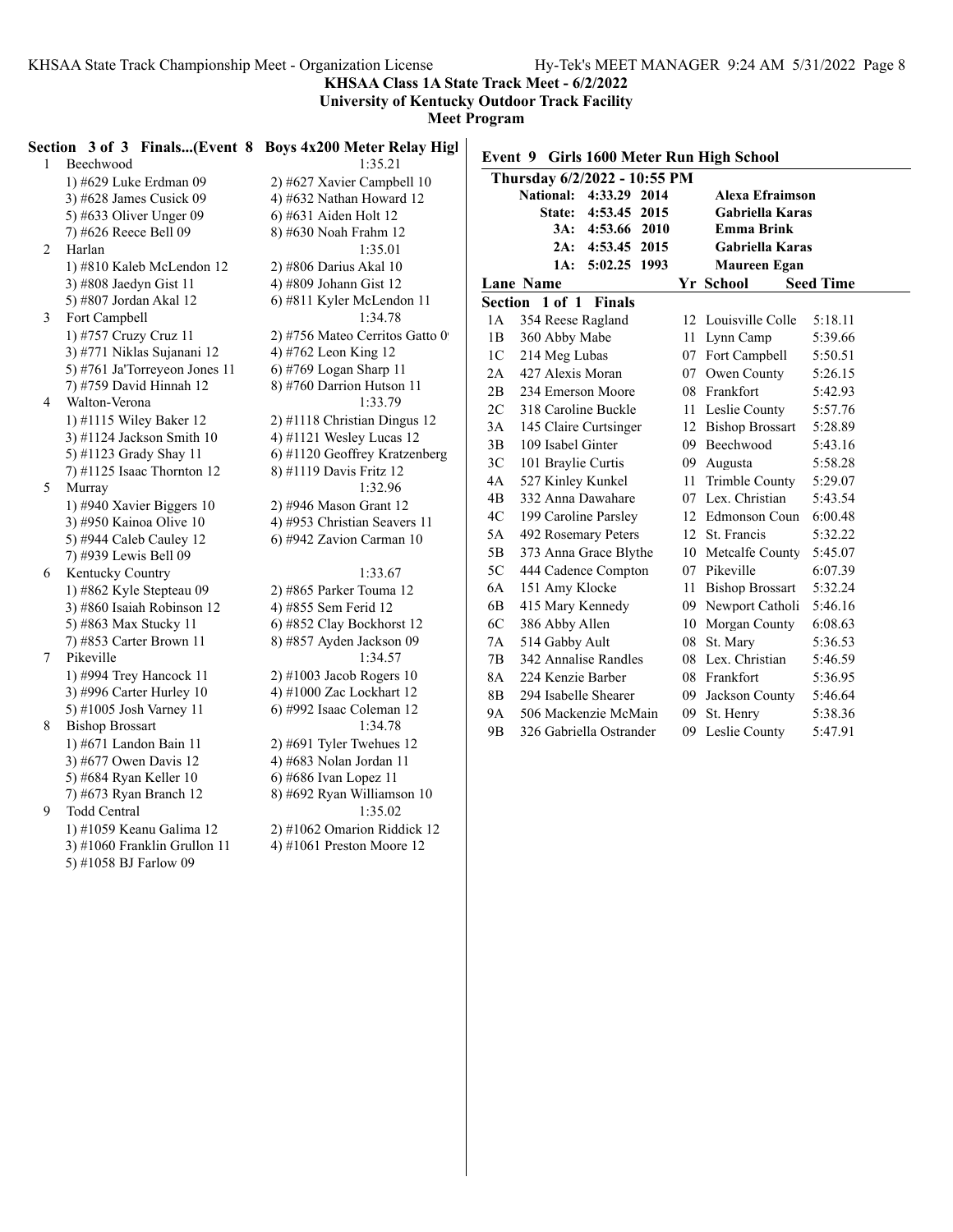### **KHSAA Class 1A State Track Meet - 6/2/2022**

**University of Kentucky Outdoor Track Facility**

**Meet Program**

| <b>Boys 1600 Meter Run High School</b><br>Event 10 |                                  |    |                        |                  |  |  |
|----------------------------------------------------|----------------------------------|----|------------------------|------------------|--|--|
|                                                    | Thursday 6/2/2022 - 11:05 PM     |    |                        |                  |  |  |
|                                                    | <b>National:</b><br>3:59.51 2001 |    | <b>Alan Webb</b>       |                  |  |  |
|                                                    | State:<br>4:09.99 2013           |    | <b>Jacob Thomson</b>   |                  |  |  |
|                                                    | 4:10.15 2015<br>3A:              |    | <b>Ben Young</b>       |                  |  |  |
|                                                    | 4:15.96<br>2A:<br>1996           |    | <b>La'Mone Owens</b>   |                  |  |  |
|                                                    | 4:09.99<br>2013<br>1A:           |    | <b>Jacob Thomson</b>   |                  |  |  |
|                                                    | <b>Lane Name</b>                 |    | Yr School              | <b>Seed Time</b> |  |  |
| Section                                            | 1 of 1<br><b>Finals</b>          |    |                        |                  |  |  |
| 1A                                                 | 634 Natnael Weldemichael         |    | 12 Beechwood           | 4:30.40          |  |  |
| 1B                                                 | 727 Brady Bischoff               |    | 12 Danville            | 4:41.24          |  |  |
| 1C                                                 | 796 Zach Jewell                  | 12 | Green County           | 4:50.38          |  |  |
| 2A                                                 | 1122 Carson Milner               | 11 | Walton-Verona          | 4:30.91          |  |  |
| 2B                                                 | 919 Brevon Ricker                |    | 09 Menifee County      | 4:43.52          |  |  |
| 2C                                                 | 1103 Ethan Martin                |    | 09 Villa Madonna       | 4:51.42          |  |  |
| 3A                                                 | 896 Roman Sierpina               |    | 09 Louisville Colle    | 4:34.70          |  |  |
| 3B                                                 | 631 Aiden Holt                   |    | 12 Beechwood           | 4:44.32          |  |  |
| 3C                                                 | 726 Garrett Scott                |    | 11 Cumberland Co.      | 4:51.45          |  |  |
| 4A                                                 | 816 Josiah Claunch               |    | 10 Highlands Latin     | 4:35.13          |  |  |
| 4B                                                 | 817 Clayton Nau                  | 10 | Highlands Latin        | 4:44.38          |  |  |
| 4C                                                 | 907 Raul Sanchez                 | 11 | Mayfield               | 4:55.12          |  |  |
| 5A                                                 | 997 Drew Hurley                  |    | 12 Pikeville           | 4:35.23          |  |  |
| 5B                                                 | 673 Ryan Branch                  |    | 12 Bishop Brossart     | 4:44.97          |  |  |
| 5C                                                 | 1148 Robel Schwarz               |    | 11 Williamsburg        | 5:04.67          |  |  |
| 6A                                                 | 1052 Dixon Ryan                  | 11 | St. Henry              | 4:37.34          |  |  |
| 6B                                                 | 1077 Jessup Smith                | 11 | Trimble County         | 4:45.94          |  |  |
| 6C                                                 | 985 Jack Darling                 | 09 | Owsley County          | 5:06.11          |  |  |
| 7A                                                 | 787 Chase Sweger                 |    | 12 Frankfort           | 4:39.41          |  |  |
| 7В                                                 | 861 Ryan Shaps                   |    | 09 Kentucky Count      | 4:46.75          |  |  |
| 8A                                                 | 798 Jayden Marr                  | 10 | Green County           | 4:39.79          |  |  |
| 8B                                                 | 687 Parker Losure                | 12 | <b>Bishop Brossart</b> | 4:48.19          |  |  |
| <b>9A</b>                                          | 1157 Joel McCain                 | 12 | Williamstown           | 4:40.47          |  |  |
| 9 <sub>B</sub>                                     | 1084 Cole Glover                 | 09 | University Hts         | 4:49.85          |  |  |

# **Event 11 Girls 4x100 Meter Relay High School**

|         | Thursday 6/2/2022 - 11:25 AM |            |      |                  |                               |  |  |  |
|---------|------------------------------|------------|------|------------------|-------------------------------|--|--|--|
|         | National:                    | 44.50      | 2004 |                  | <b>Long Beach Poly</b>        |  |  |  |
|         | <b>State:</b>                | 47.35 2018 |      |                  | <b>Tates Creek</b>            |  |  |  |
|         | $3A$ :                       | 47.35 2018 |      |                  | <b>Tates Creek</b>            |  |  |  |
|         | 2A:                          | 48.66 1991 |      |                  | <b>Fort Campbell</b>          |  |  |  |
|         | 1A:                          | 49.75      | 2013 | <b>St. Henry</b> |                               |  |  |  |
|         | <b>Lane Team</b>             |            |      | Relay            | <b>Seed Time</b>              |  |  |  |
| Section | $1$ of $3$                   | Finals     |      |                  |                               |  |  |  |
| 3       | Green County                 |            |      |                  | 55.41                         |  |  |  |
|         | 1) #258 Emma Renfrow 12      |            |      |                  | 2) #257 Brianna Purvis 12     |  |  |  |
|         | 3) #259 Makyla Shively 08    |            |      |                  | 4) #254 Amelia Creason 11     |  |  |  |
|         | 5) #252 Cate Coppola 09      |            |      |                  | 6) #249 Mia Blaydes 09        |  |  |  |
|         | 7) #255 Emma Emmons 08       |            |      |                  |                               |  |  |  |
| 4       | Owen County                  |            |      |                  | 55.29                         |  |  |  |
|         | 1) #422 Macie Chappell 12    |            |      |                  | 2) #431 Jubilee Towles 12     |  |  |  |
|         | 3) #430 Shya Smith 09        |            |      |                  | 4) #420 Savannah Anderson 09  |  |  |  |
|         | 5) #421 Adi Bowling 10       |            |      |                  | $6)$ #424 Reese Griffin 09    |  |  |  |
|         | 7) #423 Destiny Goodrich 12  |            |      |                  | 8) #426 McKenna McNay 11      |  |  |  |
| 5       | Shelby Valley                |            |      | 55.06            |                               |  |  |  |
|         | 1) #476 Sierra Allen 11      |            |      |                  | 2) #477 Desiree McClanahan 11 |  |  |  |
|         | 3) #475 Gabrielle Allen 09   |            |      |                  | 4) #478 Faith Newsome 11      |  |  |  |
|         | 5) #479 Kyla Worrix 11       |            |      |                  |                               |  |  |  |
| 6       | <b>Edmonson County</b>       |            |      |                  | 55.23                         |  |  |  |
|         | 1) #196 Jenna Cook 09        |            |      |                  | 2) #194 Emma Grace Cena 12    |  |  |  |
|         | 3) #195 Christina Compton 11 |            |      |                  | 4) #202 Lilly Jane Vincent 11 |  |  |  |
|         | 5) #203 Emma White 11        |            |      |                  | 6) #201 Kenadi Swihart 09     |  |  |  |
|         | 7) #198 Peytin Manor 07      |            |      |                  |                               |  |  |  |
| 7       | Frankfort                    |            |      |                  | 55.31                         |  |  |  |
|         | 1) #241 Maddie Starkey 08    |            |      |                  | 2) #226 Savannah Cambron 07   |  |  |  |
|         | 3) #227 Jamaya Chenault 12   |            |      |                  | 4) #239 Rebekah Pires 07      |  |  |  |
|         | 5) #229 Rhealee Ellis 10     |            |      |                  | 6) #228 Nycolle Crepaldi 09   |  |  |  |
|         | 7) #231 Emani Jones 10       |            |      |                  | 8) #237 Amaya Perry 12        |  |  |  |
| 8       | Villa Madonna                |            |      |                  | 55.51                         |  |  |  |
|         | 1) #545 Mackenzie Kessans 12 |            |      |                  | 2) #548 Brooklyn Pickens 11   |  |  |  |
|         | 3) #549 Izzie Ramundo 10     |            |      |                  | 4) #552 Sofia Virzi 09        |  |  |  |
|         | 5) #550 Rachel Raziano 12    |            |      |                  | 6) #547 Abigail Meyers 12     |  |  |  |
|         | 7) #542 Sophie Cordonnier 09 |            |      |                  | 8) #543 Abby Ernst 12         |  |  |  |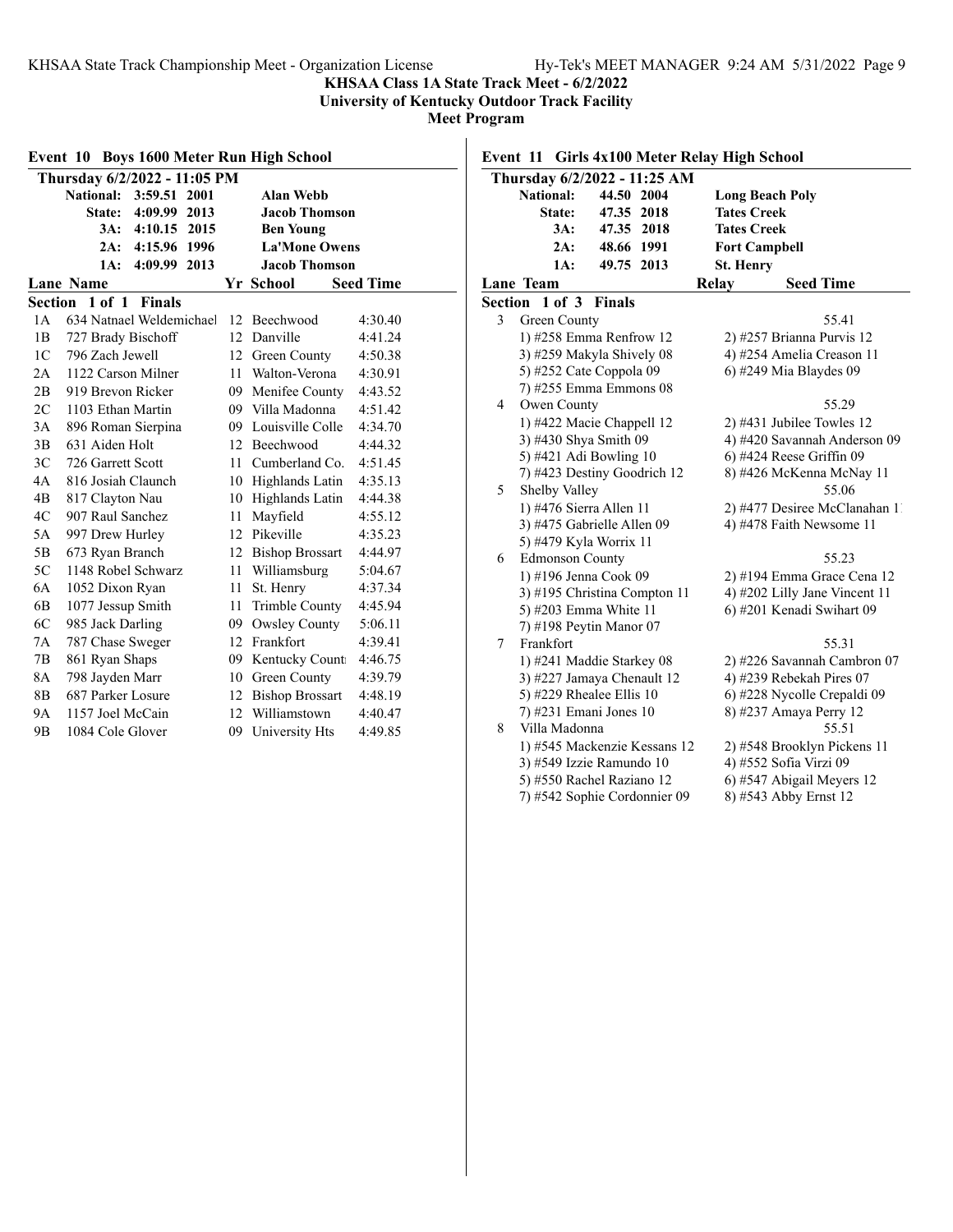**KHSAA Class 1A State Track Meet - 6/2/2022**

#### **University of Kentucky Outdoor Track Facility Meet Program**

| $\mathbf{1}$   | Section 2 of 3 Finals(Event 11 Girls 4x100 Meter Relay Hights)<br>Mayfield | 54.78                                              | $\mathbf{1}$   | Section 3 of 3 Finals<br>Williamsburg                   | 54.07                   |
|----------------|----------------------------------------------------------------------------|----------------------------------------------------|----------------|---------------------------------------------------------|-------------------------|
|                | 1) #365 Ella Smith 11                                                      | 2) #364 Camea Hunt 08                              |                | 1) #597 Madison Taylor 12                               | 2) #596 Arianna Ramir   |
|                | 3) #362 Qui Qui Fox 08                                                     | 4) #363 Kate Henderson 12                          |                | 3) #586 Zoie Brown 11                                   | 4) #593 Madison Peace   |
|                | 5) #361 Sanaa Anam 08                                                      |                                                    |                | 5) #591 Lylah Mattingly 10                              | 6) #600 Heidi Wiles 09  |
| $\overline{2}$ | Walden                                                                     | 54.69                                              |                | 7) #588 Braylee Evans $07$                              | 8) #590 Alana Mah 11    |
|                | 1) #554 June Cubbage-Troop 10                                              | 2) #558 Amelia Svidal 11                           | $\overline{2}$ | <b>Brown</b>                                            | 53.32                   |
|                | 3) #559 Natalie Svidal 08                                                  | 4) #556 Sarah Hassan 12                            |                | 1) #164 Peyton Jones 10                                 | 2) #166 Chabely Perez   |
|                | 5) #557 Charlotte Pappas 07                                                | $6$ ) #555 Lauren Green 08                         |                | 3) #162 Owen Goodman 12                                 | 4) #165 Lucy O'Brien (  |
|                | 7) #553 Dylan Braun Webb 07                                                | 8) #560 Aubrey White $10$                          |                | 5) #161 Adelynn Emmett 07                               |                         |
| 3              | Williamstown                                                               | 54.66                                              | $\mathfrak{Z}$ | <b>Fulton County</b>                                    | 53.26                   |
|                | 1) #609 Tanya Streine 09                                                   | 2) #601 Lily Fabela 09                             |                | 1) #242 Ja'Mesha Brown 09                               | 2) #243 Javona Davis 1  |
|                | 3) #611 Kailey Varner 12                                                   | 4) #607 Trinity Pence 12                           |                | $3)$ #245 Jaleeha Smith 08                              | 4) #246 Anijiha Tucker  |
|                | 5) #604 Chloe Lanter 09                                                    | 6) #605 Harper Mann 09                             |                | 5) #244 Emily Scott 11                                  |                         |
|                | 7) #606 Brooklyn Osborne 09                                                | 8) #602 Victoria Fryman 12                         | $\overline{4}$ | Murray                                                  | 52.68                   |
| 4              | Lou. Holy Cross                                                            | 54.18                                              |                |                                                         | 2) #390 Hollis Bourque  |
|                | 1) #284 Emma Baxter 10                                                     | 2) #286 Trinity Howard 10                          |                | 1) #389 Canyon Bourque 10<br>3) #399 Kaydence Kindle 07 | 4) #402 Jenna Turley 1  |
|                | 3) #292 Mattie Streble 11                                                  | 4) #293 Callahan Wiegandt 12                       |                | 5) #396 Layla Green 08                                  |                         |
|                |                                                                            |                                                    |                |                                                         | 6) #397 Farris Howard   |
|                | 5) #288 Emily Kulp 10<br>7) #287 Becca Kaelin 11                           | 6) #285 Kelsey Ellis 09<br>8) #290 Breaze Oneal 09 | 5              | 7) #404 Alyssa Watkins 11<br>Owensboro Cath.            | 52.45                   |
| 5              | Pikeville                                                                  | 54.09                                              |                |                                                         |                         |
|                |                                                                            |                                                    |                | 1) #436 Carol Staples 12                                | 2) #435 Maleigha Shelt  |
|                | 1) #447 Olivia Hamilton 11                                                 | 2) #446 Kylie G Hall 10                            |                | 3) #432 Mallary Bailey 10                               | 4) #433 Emilee Cecil 1  |
|                | 3) #445 Mattie Crum 12                                                     | 4) #450 Taylor Mckinney 12                         |                | 5) #434 Abby Payne 10                                   |                         |
|                | 5) #448 Mackenzie Joseph 07                                                | $6)$ #452 Ava Rogers 08                            | 6              | Fort Campbell                                           | 52.60                   |
|                | 7) #451 Maria Perez 08                                                     |                                                    |                | 1) #221 Savannah Ziegler 11                             | 2) #220 Natalie Winter  |
| 6              | Newport                                                                    | 54.12                                              |                | 3) #219 Gianna Verdone 12                               | 4) #209 Charlize Cruz   |
|                | 1) #405 Nacell Anderson 10                                                 | 2) #409 Darnasia Howard 08                         |                | 5) #211 Jerni Hicks 08                                  | 6) #217 Pyper Sain 12   |
|                | 3) #406 Zada Chambers $07$                                                 | 4) #407 Jasmin Davis 10                            | 7              | <b>Bishop Brossart</b>                                  | 52.85                   |
|                | 5) #408 Layla Feinauer 07                                                  | 6) #411 Jasmine Thompson 08                        |                | 1) #141 Lexi Braun 09                                   | 2) #149 Hayley Hickm    |
| $\tau$         | Leslie County                                                              | 54.36                                              |                | 3) #156 Rylee Schultz 12                                | 4) #148 Chloe Hein 11   |
|                | 1) #323 Ava Napier 08                                                      | 2) #327 Emily Roark 09                             |                | 5) #159 Zoey Woosley 09                                 | 6) #152 Hannah Krame    |
|                | 3) #328 Hayley Smith 08                                                    | 4) #321 Eden Melton 10                             |                | 7) #154 Sophie Neufelder 12                             | 8) #140 Emma Bezold     |
|                | 5) #326 Gabriella Ostrander 09                                             | 6) #324 Iris Napier $10$                           | 8              | Somerset                                                | 53.28                   |
|                | $(7)$ #329 Peyton Turner 08                                                | 8) #320 Jaelyn Johnson 07                          |                | 1) #481 Hannaha Boyer 09                                | 2) #483 Grace Burgess   |
| 8              | Bethlehem                                                                  | 54.69                                              |                | 3) #485 Emily Ham 12                                    | 4) #486 Jolie May 11    |
|                | 1) #125 Rebecca Lee 12                                                     | 2) #137 Khloe Young 09                             |                | 5) #487 Lucy McArthur 12                                | 6) #491 Pearl Wonn 12   |
|                | 3) #126 Mariela Lozano 09                                                  | 4) #134 Carlie Thurmond 10                         |                | 7) #480 Sophie Barnes 08                                | 8) #482 Jailyn Brown (  |
|                | 5) #127 Lilly Meredith 11                                                  | 6) #130 Anna O'Bryan 12                            | 9              | Walton-Verona                                           | 53.79                   |
|                | 7) #131 Molly Parkerson 09                                                 |                                                    |                | 1) #562 Emily Bowlin 10                                 | 2) #566 Olivia Drohan   |
| 9              | St. Henry                                                                  | 54.77                                              |                | 3) #568 Natalie Hall 11                                 | 4) #567 Kassidy Evans   |
|                | 1) #495 Cassidy Cline 11                                                   | 2) #510 Avery Pleiman 09                           |                | 5) #561 Trinity Bauwens 10                              | 6) #571 Jenna Rodgers   |
|                | 3) #502 Kaelyn King 11                                                     | 4) #509 Ava Oleson 09                              |                | 7) #570 Kaylee Neace 11                                 | 8) #573 Ella Shearer 10 |
|                | 5) #496 Jadyn Danbury 11                                                   | 6) #498 Karol Fernandez 09                         |                |                                                         |                         |
|                | 7) #508 Bella Miller 09                                                    | 8) #497 Maggie Farmer 09                           |                |                                                         |                         |

12 2) #596 Arianna Ramirez 11 4) #593 Madison Peace  $10$  $5(9 + 600$  Heidi Wiles 09 07 8) #590 Alana Mah 11  $10^{10}$   $2)$  #166 Chabely Perez Tolon 09  $n 12$  4) #165 Lucy O'Brien 08

n 09 2) #243 Javona Davis 10 3) 4) #246 Anijiha Tucker 08

 $10 \qquad 2)$  #390 Hollis Bourque 12  $3 \times 4$ ) #402 Jenna Turley 11 6) #397 Farris Howard 12

# $2 \quad 2)$  #435 Maleigha Shelton 12

#### 10 4) #433 Emilee Cecil 12 6 Fort Campbell 52.60 er 11  $2)$  #220 Natalie Winters 11  $\frac{3}{2}$  12 4) #209 Charlize Cruz 09 6) #217 Pyper Sain 12 7 Bishop Brossart 52.85 2) #149 Hayley Hickman 11<br>
12 4) #148 Chloe Hein 11 4) #148 Chloe Hein 11 09 6) #152 Hannah Kramer 11  $\text{er } 12 \qquad \qquad 8)$  #140 Emma Bezold 12 8 Somerset 53.28 09 2) #483 Grace Burgess 10 4) #486 Jolie May 11 12 6) #491 Pearl Wonn 12 08 8) #482 Jailyn Brown 09 9 Walton-Verona 53.79 10 2) #566 Olivia Drohan 12 4) #567 Kassidy Evans 10 1s 10 6) #571 Jenna Rodgers 11  $(1 \t 8)$  #573 Ella Shearer 10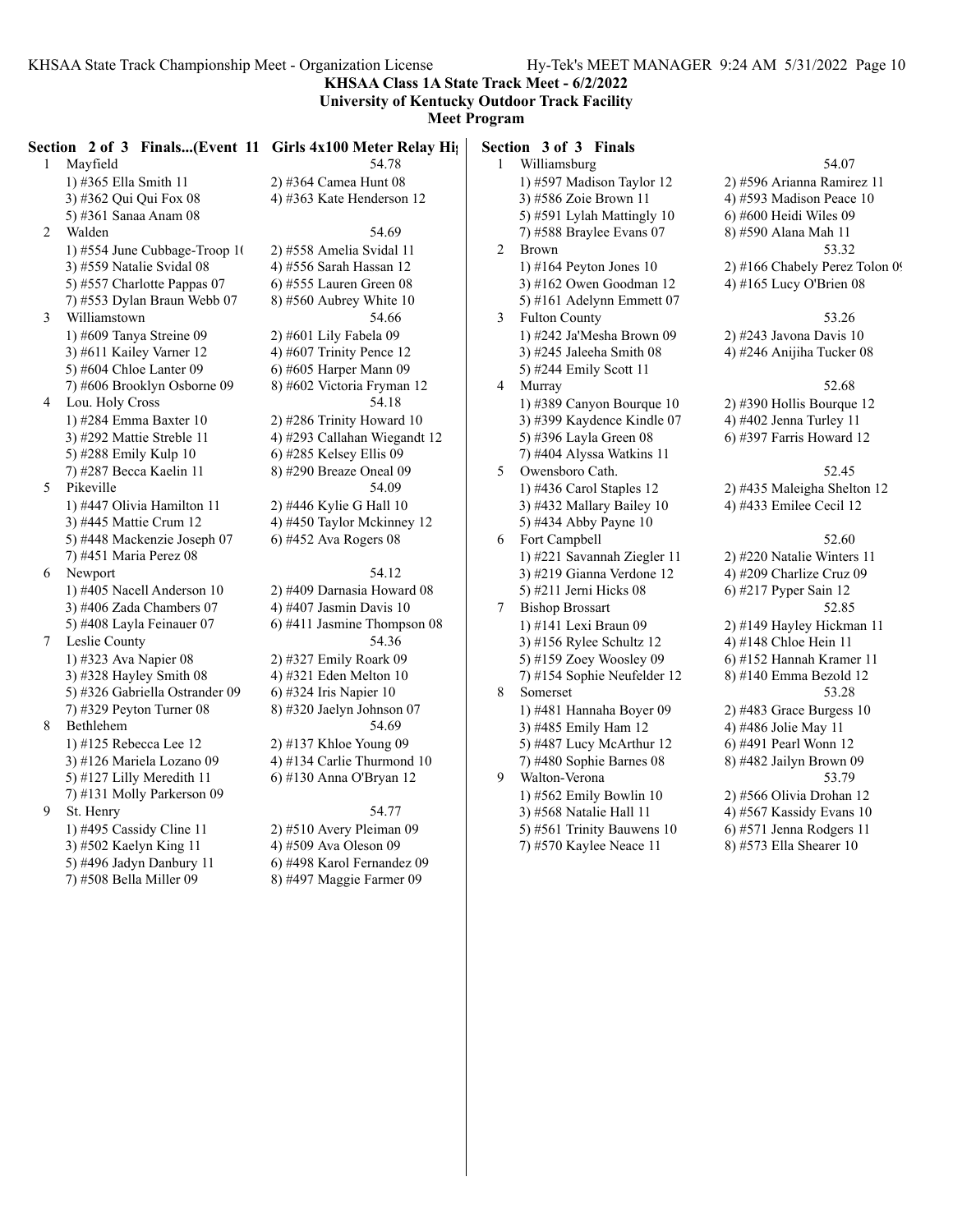**KHSAA Class 1A State Track Meet - 6/2/2022**

**University of Kentucky Outdoor Track Facility Meet Program**

|                | Event 12 Boys 4x100 Meter Relay High School |                                       |  |  |  |
|----------------|---------------------------------------------|---------------------------------------|--|--|--|
|                | Thursday 6/2/2022 - 11:35 AM                |                                       |  |  |  |
|                | <b>National:</b><br>39.76 1998              | <b>Fort Worth - Wyatt High School</b> |  |  |  |
|                | State:<br>41.10 2010                        | Male                                  |  |  |  |
|                | 3A:<br>41.10 2010                           | Male                                  |  |  |  |
|                | 2A:<br>42.54 1986                           | <b>Fort Knox</b>                      |  |  |  |
|                | 1A:<br>42.95 2016                           | <b>Murray</b>                         |  |  |  |
|                | Lane Team                                   | <b>Seed Time</b><br>Relay             |  |  |  |
| <b>Section</b> | 1 of 3<br><b>Finals</b>                     |                                       |  |  |  |
| 2              | Trimble County                              | 47.95                                 |  |  |  |
|                | 1) #1072 Hunter Kelley 12                   | 2) #1070 Owen Jackson 09              |  |  |  |
|                | 3) #1080 Hunter West 12                     | 4) #1076 Nathan Sharp 11              |  |  |  |
|                | 5) #1075 Keenan Sanders 11                  | 6) #1071 Patrick Kainer 11            |  |  |  |
|                | 7) #1065 Miguel Avelar 11                   | 8) #1079 Klayton Welty 12             |  |  |  |
| 3              | Jackson County                              | 47.81                                 |  |  |  |
|                | 1) #848 Noah Collett 09                     | 2) #851 Jayden Hobbs 10               |  |  |  |
|                | 3) #849 Nick Combs 12                       | 4) #850 Trenton Hammonds 12           |  |  |  |
| 4              | Portland Chris.                             | 47.73                                 |  |  |  |
|                | 1) #1007 Nolan Bishoff 09                   | 2) #1009 Jonathan Nagy 08             |  |  |  |
|                | 3) #1011 Austin Weaver 07                   | 4) #1010 Christian Thomas 09          |  |  |  |
|                | 5) #1008 Caleb Howard 10                    |                                       |  |  |  |
| 5              | Beechwood                                   | 47.57                                 |  |  |  |
|                | 1) #629 Luke Erdman 09                      | 2) #627 Xavier Campbell 10            |  |  |  |
|                | 3) #633 Oliver Unger 09                     | 4) #630 Noah Frahm 12                 |  |  |  |
|                | 5) #631 Aiden Holt 12                       | 6) #626 Reece Bell 09                 |  |  |  |
|                | 7) #628 James Cusick 09                     | 8) #632 Nathan Howard 12              |  |  |  |
| 6              | Nicholas County                             | 47.69                                 |  |  |  |
|                | 1) #968 CJ Koeder 12                        | 2) #967 Alex Koeder 09                |  |  |  |
|                | 3) #966 Carter Fryman 10                    | 4) #971 Andrew Watkins 11             |  |  |  |
|                | 5) #965 Dylan Donovan 10                    | $6$ ) #970 Wyatt Simons 08            |  |  |  |
|                | 7) #972 John Taylor Yazell 08               | 8) #969 Braxtyn Mynear 07             |  |  |  |
| 7              | Shelby Valley                               | 47.79                                 |  |  |  |
|                | 1) #1038 Jordan Ratliff 11                  | $2)$ #1037 Giovanni Jones 10          |  |  |  |
|                | 3) #1034 William Bentley 12                 | 4) #1035 Jonathan Fields 10           |  |  |  |
|                | 5) #1036 Thomas Hall 10                     |                                       |  |  |  |
| 8              | Villa Madonna                               | 47.95                                 |  |  |  |
|                | 1) #1102 Jonas Lescoe 12                    | 2) #1093 Eli Cordonnier 11            |  |  |  |
|                | 3) #1105 Mason Slazyk 12                    | 4) #1095 Joey Grannen 11              |  |  |  |
|                | 5) #1096 Connor Gumm 10                     | 6) #1097 Ian Halpin 11                |  |  |  |
|                | 7) #1101 Noah Kolar 12                      | 8) #1104 Hunter Pickens 11            |  |  |  |

**Section 2 of 3 Finals** 

| 1 | Monroe County                  | 47.56                         |
|---|--------------------------------|-------------------------------|
|   | 1) #931 Brayden Baxter 08      | 2) #935 Lucas Howard 11       |
|   | 3) #938 Greg Simmons 09        | 4) #937 Tate Sheffield $11$   |
|   | 5) #932 Jose Farfan 11         | 6) #933 Devin Goolsby 11      |
|   | 7) #934 Jackson Hollinsworth 1 |                               |
| 2 | Bethlehem                      | 47.47                         |
|   | 1) #655 Jordan Brady 12        | 2) #652 Isaiah Ballard 10     |
|   | 3) #662 Nick Osborne 11        | 4) #1164 Martaveous Smith 10  |
|   | 5) #664 Will Ray 10            | 6) #656 Ryan Fabek 07         |
|   | 7) #654 Caden Boren 11         | 8) #669 Zane Wickcliffe 11    |
| 3 | McLean County                  | 47.05                         |
|   | 1) #909 Zach Clayton 11        | 2) #911 Bryce Durbin 12       |
|   | 3) #914 Kadyn McElvain 12      | 4) #915 Edwin Millay 12       |
|   | 5) #917 Hunter Stratton 07     | 6) #913 Lyric Groves $08$     |
|   | 7) #910 Braiden Davis 09       | 8) #916 Caleb Stein 12        |
| 4 | Bellevue                       | 46.82                         |
|   | 1) #636 Logan Allen 12         | 2) #646 Zachary Noonchester 1 |
|   | 3) #650 Henrik Steffens 12     | 4) #639 Jonah Ellis 10        |
|   | 5) #647 Keegan Rizzo 11        | 6) #638 Chase Craig 10        |
|   | 7) #640 Marcelo Herald 09      | 8) #644 Steven Meyers 11      |
| 5 | Fort Knox                      | 46.65                         |
|   | 1) #786 Lionel Taylor Jr 12    | 2) #784 Joseph Hinds 09       |
|   | 3) #783 Christopher Hinds 09   | 4) #779 Julio Gracia 11       |
|   | 5) #782 Jason Hemingway 12     | 6) #774 Teo Allen 07          |
|   | 7) #780 Jamarion Gray 08       | 8) #785 Allston Leggette 11   |
| 6 | Danville                       | 46.81                         |
|   | 1) #732 Elijah Kinley 11       | 2) #729 Ryan Clarkson 12      |
|   | 3) #728 Caleb Burns 12         | 4) #731 Jerome Johnson 12     |
|   | 5) #733 Ridhard Norris 10      | 6) #734 Demetrius Spoonamore  |
|   | 7) #737 Wayne Swing 12         | 8) #727 Brady Bischoff 12     |
| 7 | Newport Catholic               | 47.02                         |
|   | 1) #958 Charlie Ford 09        | 2) #964 Christian Woods 10    |
|   | 3) #959 Thomas Krallman 11     | 4) #960 Coby Kramer 11        |
|   | 5) #961 Brayden Leger 10       | 6) #963 William Rapier 11     |
|   | 7) #957 Ryan Desmond 10        | 8) #962 Kameron Patterson 10  |
| 8 | University Hts                 | 47.21                         |
|   | 1) #1092 Trey Wyatt 12         | 2) #1088 Griffin McCoy 09     |
|   | 3) #1091 Luke Shouse 11        | 4) #1085 Ethan Hale 11        |
|   | 5) #1087 Clayton Lester 08     | 6) #1090 Mason Price 12       |
|   | 7) #1082 Connor Dill 12        |                               |
| 9 | Campbellsville                 | 47.51                         |
|   | 1) #714 Camren Vicari 10       | 2) #713 Charles Tucker 10     |
|   | 3) #711 Gabriel Noyola 08      | 4) #715 Deondre Weathers 10   |
|   | 5) #708 John Gholston 08       | 6) #710 Dayvion Long 11       |
|   | 7) #709 Anthony Goins 08       | 8) #712 TiOnday Slaughter 08  |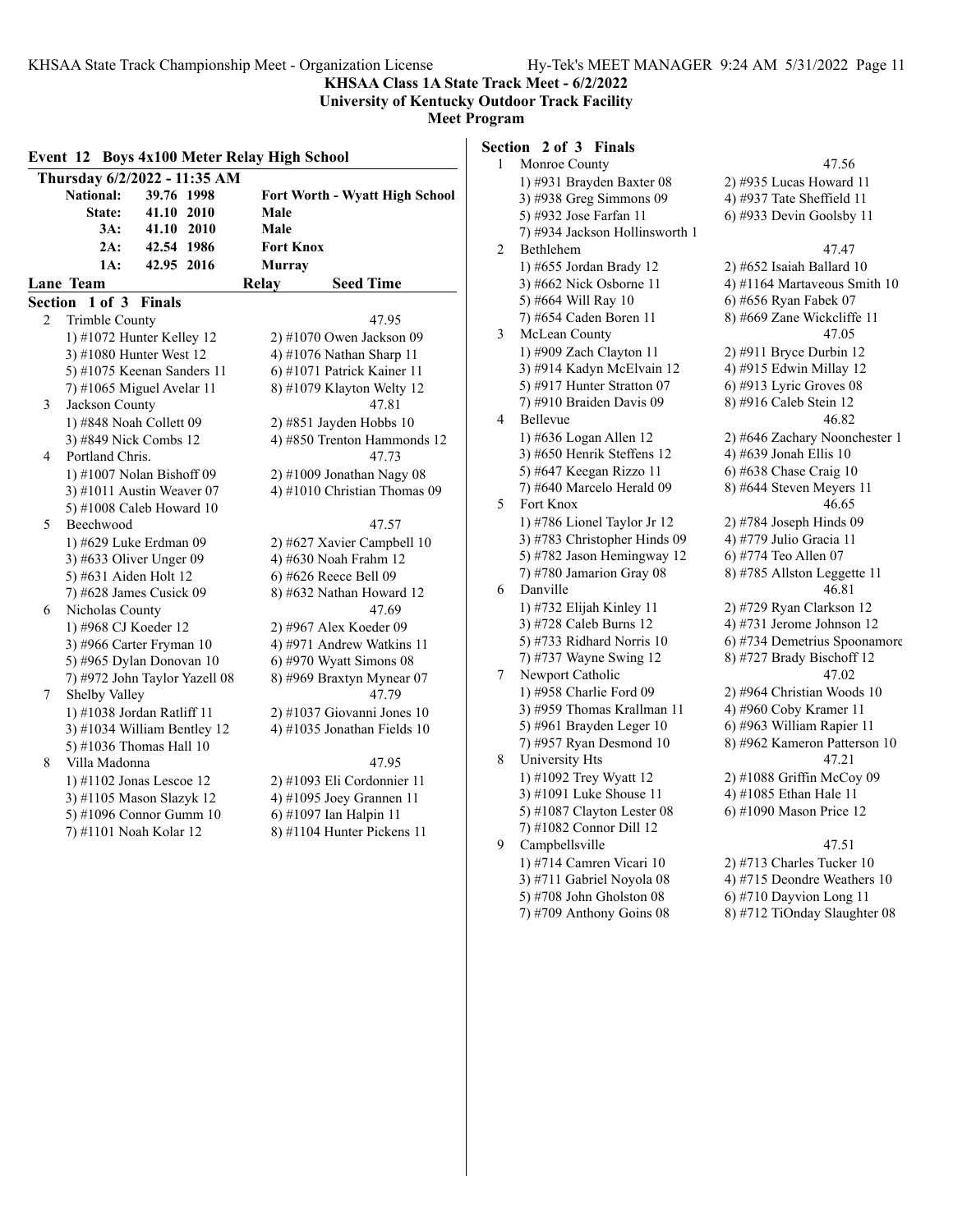**KHSAA Class 1A State Track Meet - 6/2/2022**

**University of Kentucky Outdoor Track Facility**

**Meet Program**

#### **Section 3 of 3 Finals...(Event 12 Boys 4x100 Meter Relay Hig**

1 Kentucky Country 46.51 1) #853 Carter Brown 11 2) #852 Clay Bockhorst 12 3) #860 Isaiah Robinson 12  $\qquad$  4) #862 Kyle Stepteau 09 5) #855 Sem Ferid 12 6) #863 Max Stucky 11 7) #859 Ahilan Rangaswamy 11 8) #854 Bryce Davis 09 2 Williamsburg 46.22 1) #1147 Max Rose 10 2) #1138 Bronson Bates 12 3)  $\#1142$  Ben Hale 11  $\qquad \qquad$  4)  $\#1149$  Martin Shannon 11 5) #1139 Riley Chinn 10 6) #1141 Nate Goodin 09 7) #1150 Hunter Thomas 10 8) #1145 Landon Lowrie 09 3 Fort Campbell 45.89 1) #757 Cruzy Cruz 11 2) #762 Leon King 12 3) #771 Niklas Sujanani 12 4) #756 Mateo Cerritos Gatto 0 5) #761 Ja'Torreyeon Jones 11  $\qquad$  6) #769 Logan Sharp 11 7) #759 David Hinnah 12 8) #758 Patrick Hayes 12 4 Bishop Brossart 45.79 1) #686 Ivan Lopez 11 2) #691 Tyler Twehues 12 3) #683 Nolan Jordan 11 4) #679 Domyniq Hadden 09 5) #671 Landon Bain 11 6) #677 Owen Davis 12 7) #684 Ryan Keller 10 8) #692 Ryan Williamson 10 5 Murray 44.24 1) #940 Xavier Biggers 10 2) #946 Mason Grant 12 3) #950 Kainoa Olive 10 4) #953 Christian Seavers 11 5) #944 Caleb Cauley 12 6) #939 Lewis Bell 09 7) #942 Zavion Carman 10 6 Walton-Verona 45.62 1) #1115 Wiley Baker 12 2) #1121 Wesley Lucas 12 3) #1124 Jackson Smith 10 4) #1120 Geoffrey Kratzenberg 5) #1118 Christian Dingus 12 6) #1123 Grady Shay 11 7) #1119 Davis Fritz 12 8) #1125 Isaac Thornton 12 7 Harlan 45.85 1) #810 Kaleb McLendon 12 2) #806 Darius Akal 10 3)  $\#808$  Jaedyn Gist 11 4)  $\#809$  Johann Gist 12 5) #807 Jordan Akal 12 6) #811 Kyler McLendon 11 8 Lou. Holy Cross 46.05 1) #836 Keith Hadley 09 2) #837 Jayse Hardesty 10 3) #845 Nate Siegrist 12 4) #846 Malek Stratton 12 5) #844 Jaxson Ruccio 09 6) #834 Tyler Ballard 11 7) #841 Maddox Pence 10 8) #843 Alex Riley 10

9 Pikeville 46.40 1) #994 Trey Hancock 11 2) #991 Blake Birchfield 11 3) #1001 Logan Reed 11 4) #989 Brendon Anthony 09 6) #990 Westin Bevins 10

#### **Event 13 Girls 400 Meter Dash High School Thursday 6/2/2022 - 11:45 AM National: 50.74 2000 Monique Henderson State: 54.60 2014 Kianna Gray 3A: 54.60 2014 Kianna Gray 2A: 55.46 1995 Shekera Weston 1A: 55.91 2018 Saleia Porter Lane School Name Seed Time Yr Section 1 of 3 Finals** 3 329 Peyton Turner 08 Leslie County 1:05.71 4 426 McKenna McNay 11 Owen County 1:05.47 5 116 Lana Holt 09 Beechwood 1:05.43 6 183 Azalia Ford 09 Danville 1:05.47 7 224 Kenzie Barber 08 Frankfort 1:05.51 8 583 Dakota Tyler 09 Whitefield Acade 1:06.31 **Section 2 of 3 Finals** 1 387 Anna Cantrell 10 Morgan County 1:05.27 2 135 Zoe Thurmond 07 Bethlehem 1:04.87 3 321 Eden Melton 10 Leslie County 1:04.54 4 265 Lexus Ralph 11 Hancock County 1:04.23 5 521 Danielle Craig 12 Trimble County 1:04.14 6 215 Isabella Palenzuela 07 Fort Campbell 1:04.21 7 138 Karly Williams 09 Betsy Layne 1:04.24 8 418 Olivia Schumacher 09 Newport Catholi 1:04.71 9 526 Rebecca Kainer 10 Trimble County 1:04.90 **Section 3 of 3 Finals** 1 488 Isabella Mckenzie 09 Somerset 1:04.06 2 535 Piper Hancock 12 University Hts 1:03.76 3 140 Emma Bezold 12 Bishop Brossart 1:03.49 4 129 Tessa Miles 09 Bethlehem 1:02.92 5 141 Lexi Braun 09 Bishop Brossart 1:02.01 6 338 Lilianne Hutchinson 11 Lex. Christian 1:02.28 7 335 Olivia Griese 12 Lex. Christian 1:03.36 8 354 Reese Ragland 12 Louisville Colle 1:03.63 9 593 Madison Peace 10 Williamsburg 1:04.00

#### **Event 14 Boys 400 Meter Dash High School**

| Thursday 6/2/2022 - 11:55 AM |                     |            |  |                      |                      |  |                  |
|------------------------------|---------------------|------------|--|----------------------|----------------------|--|------------------|
|                              | <b>National:</b>    | 45.19 2015 |  |                      | Michael Norman       |  |                  |
|                              | State:              | 47.09 2015 |  |                      | William Allen        |  |                  |
|                              | 3A:                 | 47.09 2015 |  | <b>William Allen</b> |                      |  |                  |
|                              | 2A:                 | 48.23 1985 |  |                      | <b>Shawn Jackson</b> |  |                  |
|                              | 1A:                 | 48.40 1980 |  |                      | <b>James Jones</b>   |  |                  |
|                              | Lane Name           |            |  |                      | Yr School            |  | <b>Seed Time</b> |
| Section 1 of 3 Finals        |                     |            |  |                      |                      |  |                  |
| 3                            | 793 Gage Bale       |            |  |                      | 09 Green County      |  | 55.12            |
| 4                            | 961 Brayden Leger   |            |  |                      | 10 Newport Catholi   |  | 54.74            |
| 5                            | 924 Cayden Grigsby  |            |  |                      | 10 Middlesboro       |  | 54.40            |
| 6                            | 1090 Mason Price    |            |  |                      | 12 University Hts    |  | 54.59            |
| $\tau$                       | 1057 Fisher Borders |            |  |                      | 10 Todd Central      |  | 54.79            |
| 8                            | 1149 Martin Shannon |            |  |                      | 11 Williamsburg      |  | 55.36            |
|                              |                     |            |  |                      |                      |  |                  |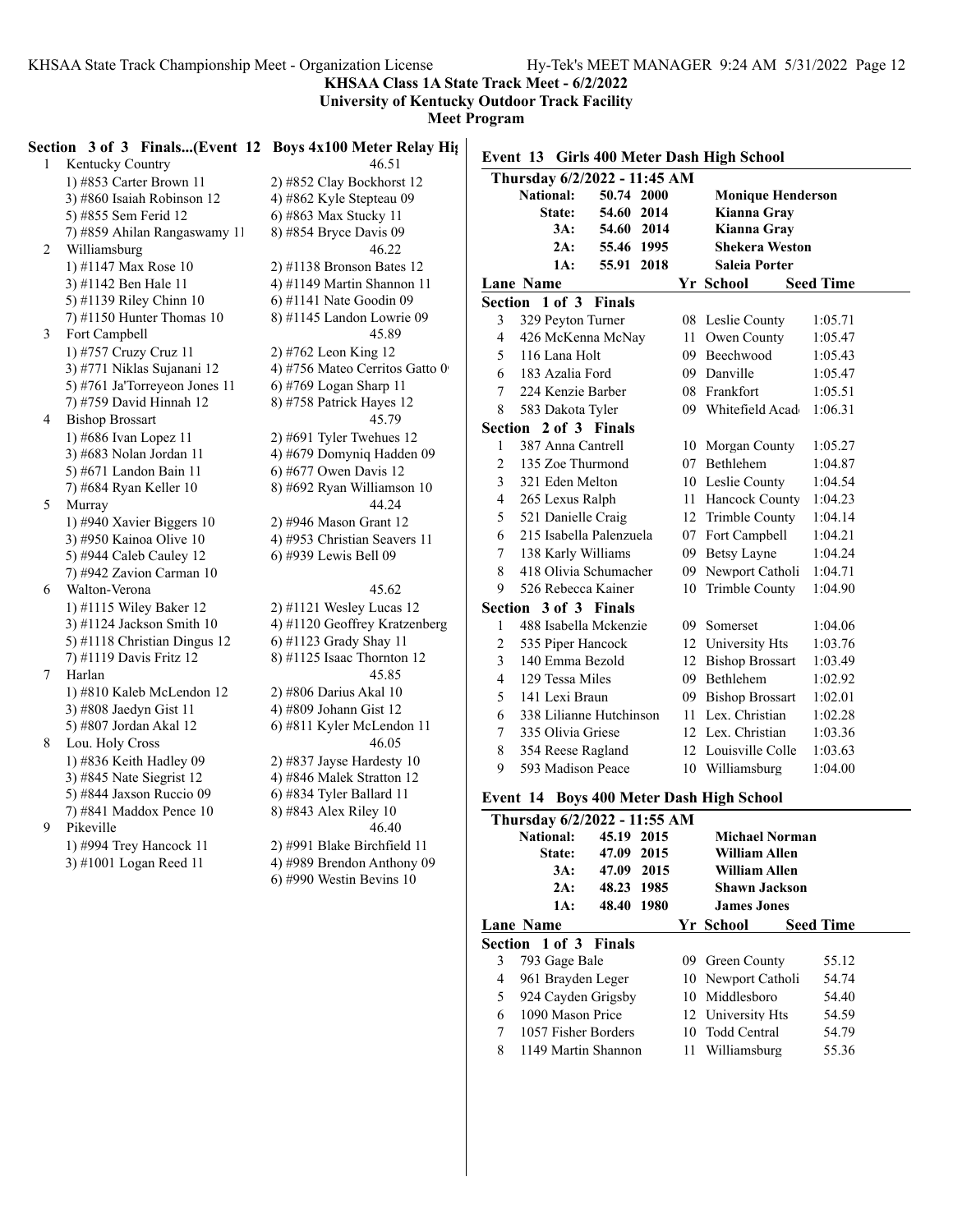**KHSAA Class 1A State Track Meet - 6/2/2022**

**University of Kentucky Outdoor Track Facility**

**Meet Program**

#### Section 2 of 3 Finals...(Event 14 Boys 400 Meter Dash High ! **Section 3 of 3 Finals**

| 1 | 805 Cooper Jones             | 08 | <b>Hancock County</b>  | 54.32 |
|---|------------------------------|----|------------------------|-------|
| 2 | 974 Gabe Carter              | 10 | Owen County            | 53.75 |
| 3 | 831 Dalton Sunday            | 12 | Cov. Holy Cross        | 53.50 |
| 4 | 981 Brandon Snell            | 11 | Owen County            | 53.43 |
| 5 | 830 Joseph Mullins           | 12 | Cov. Holy Cross        | 53.27 |
| 6 | 1160 Riley Morris            | 10 | Williamstown           | 53.34 |
| 7 | 1018 Taylor Ousley           | 11 | Prestonsburg           | 53.46 |
| 8 | 803 Jullian Seymour          | 10 | Green County           | 53.50 |
| 9 | 671 Landon Bain              | 11 | <b>Bishop Brossart</b> | 54.17 |
|   | <b>Section 3 of 3 Finals</b> |    |                        |       |
| 1 | 899 Oliver Veliquette        | 10 | Louisville Colle       | 53.05 |
| 2 | 756 Mateo Cerritos Gatto     | 09 | Fort Campbell          | 52.96 |
| 3 | 865 Parker Touma             | 12 | Kentucky Count         | 51.89 |
| 4 | 1067 Matthew Craig           | 12 | Trimble County         | 51.11 |
| 5 | 777 Malik Blunt              | 12 | Fort Knox              | 50.05 |
| 6 | 781 Tristin Griffin          | 12 | Fort Knox              | 50.15 |
| 7 | 996 Carter Hurley            | 10 | Pikeville              | 51.88 |
| 8 | 968 CJ Koeder                |    | 12 Nicholas County     | 52.06 |
| 9 | 705 Gavin Yusko              |    | 12 Calvary             | 53.01 |
|   |                              |    |                        |       |

#### **Event 15 Girls 300 Meter Hurdles High School**

|   | Thursday 6/2/2022 - 12:10 PM |            |  |    |                       |                  |       |  |
|---|------------------------------|------------|--|----|-----------------------|------------------|-------|--|
|   | <b>National:</b>             | 39.98 2001 |  |    | <b>Lashinda Demus</b> |                  |       |  |
|   | <b>State:</b>                | 43.00 1995 |  |    | Shonna Johnson        |                  |       |  |
|   | 3A:                          | 43.00 1995 |  |    | <b>Shonna Johnson</b> |                  |       |  |
|   | 2A:                          | 44.77 2013 |  |    | <b>Abby Wiggins</b>   |                  |       |  |
|   | 1A:                          | 44.56 2004 |  |    | <b>LeShea Preston</b> |                  |       |  |
|   | Lane Name                    |            |  |    | Yr School             | <b>Seed Time</b> |       |  |
|   | Section 1 of 3 Finals        |            |  |    |                       |                  |       |  |
| 3 | 280 Ulla Dodd                |            |  | 09 | Highlands Latin       |                  | 53.12 |  |
| 4 | 249 Mia Blaydes              |            |  | 09 | Green County          |                  | 53.02 |  |
| 5 | 328 Hayley Smith             |            |  |    | 08 Leslie County      |                  | 52.70 |  |
| 6 | 432 Mallary Bailey           |            |  |    | 10 Owensboro Cath     |                  | 52.87 |  |
| 7 | 279 Molly-Louise Denley      |            |  |    | 09 Highlands Latin    |                  | 53.07 |  |
| 8 | 502 Kaelyn King              |            |  | 11 | St. Henry             |                  | 53.22 |  |
|   | Section 2 of 3 Finals        |            |  |    |                       |                  |       |  |
| 1 | 117 Naomi Howard             |            |  |    | 09 Beechwood          |                  | 52.62 |  |
| 2 | 181 Jazelynn Doneghy         |            |  | 09 | Danville              |                  | 52.55 |  |
| 3 | 134 Carlie Thurmond          |            |  |    | 10 Bethlehem          |                  | 52.13 |  |
| 4 | 388 Heaven Carver            |            |  |    | 12 Morgan County      |                  | 51.69 |  |
| 5 | 494 Lizzie Casey             |            |  | 09 | St. Henry             |                  | 51.57 |  |
| 6 | 377 Ryleigh Ausmus           |            |  | 10 | Middlesboro           |                  | 51.63 |  |
| 7 | 532 Emma Dill                |            |  |    | 08 University Hts     |                  | 51.84 |  |
| 8 | 396 Layla Green              |            |  | 08 | Murray                |                  | 52.29 |  |
| 9 | 323 Ava Napier               |            |  |    | 08 Leslie County      |                  | 52.58 |  |
|   |                              |            |  |    |                       |                  |       |  |

|                               | силл эмэ гшав         |                     |       |
|-------------------------------|-----------------------|---------------------|-------|
|                               | 355 Gabbie Schulten   | 10 Louisville Colle | 51.28 |
| $\mathfrak{D}_{\mathfrak{p}}$ | 545 Mackenzie Kessans | 12 Villa Madonna    | 50.41 |
| 3                             | 463 Sophie Maynard    | 08 Raceland         | 50.36 |
| 4                             | 591 Lylah Mattingly   | 10 Williamsburg     | 49.82 |
| 5                             | 247 Ava Mylor         | 11 Gallatin County  | 48.00 |
| 6                             | 236 Katie Norman      | 10 Frankfort        | 49.81 |
|                               | 153 Kaitlyn Kramer    | 09 Bishop Brossart  | 50.28 |
| 8                             | 219 Gianna Verdone    | 12 Fort Campbell    | 50.41 |
| 9                             | 520 Makayla Abbott    | 12 Trimble County   | 50.79 |
|                               |                       |                     |       |

#### **Event 16 Boys 300 Meter Hurdles High School**

|                | Thursday 6/2/2022 - 12:20 PM |               |             |     |                       |                  |
|----------------|------------------------------|---------------|-------------|-----|-----------------------|------------------|
|                | <b>National:</b>             | 35.02 2009    |             |     | <b>Reggie Wyatt</b>   |                  |
|                | State:                       | 36.74         | 2021        |     | <b>Mario Paul</b>     |                  |
|                | 3A:                          | 36.74         | <b>2010</b> |     | <b>Mario Paul</b>     |                  |
|                | 2A:                          | 38.21         | 2018        |     | <b>Aaron Johnson</b>  |                  |
|                | $1A$ :                       | 38.37 2013    |             |     | <b>Khalil Maynard</b> |                  |
|                | <b>Lane Name</b>             |               |             |     | Yr School             | <b>Seed Time</b> |
| Section        | 1 of 3                       | <b>Finals</b> |             |     |                       |                  |
| 3              | 1039 Guy Bailey              |               |             | 10  | Somerset              | 45.70            |
| 4              | 633 Oliver Unger             |               |             |     | 09 Beechwood          | 45.39            |
| 5              | 1017 Bryan Maynard           |               |             |     | 10 Prestonsburg       | 45.12            |
| 6              | 903 Timothy Bennett          |               |             |     | 10 Mayfield           | 45.17            |
| 7              | 1161 CJ Tien                 |               |             |     | 12 Williamstown       | 45.44            |
| 8              | 1147 Max Rose                |               |             |     | 10 Williamsburg       | 46.01            |
|                | Section 2 of 3 Finals        |               |             |     |                       |                  |
| $\mathbf{1}$   | 963 William Rapier           |               |             |     | 11 Newport Catholi    | 45.04            |
| $\overline{c}$ | 789 Omarion Pierce           |               |             | 11. | <b>Fulton County</b>  | 44.60            |
| 3              | 646 Zachary Noonchester      |               |             |     | 12 Bellevue           | 44.28            |
| 4              | 670 Jaxson Burchett          |               |             |     | 11 Betsy Layne        | 44.15            |
| 5              | 1046 Josh Brockman           |               |             | 10  | St. Henry             | 43.70            |
| 6              | 948 Keaton McCoy             |               |             |     | 12 Murray             | 44.10            |
| 7              | 1068 Dru Ferguson            |               |             | 12  | Trimble County        | 44.18            |
| 8              | 1006 Kendal Wright           |               |             |     | 12 Pikeville          | 44.49            |
| 9              | 965 Dylan Donovan            |               |             |     | 10 Nicholas County    | 44.71            |
|                | Section 3 of 3 Finals        |               |             |     |                       |                  |
| 1              | 898 Julien Veliquette        |               |             |     | 09 Louisville Colle   | 43.48            |
| 2              | 815 Parker Boyd              |               |             |     | 09 Highlands Latin    | 43.43            |
| 3              | 797 Jacob Keith              |               |             |     | 12 Green County       | 41.88            |
| 4              | 914 Kadyn McElvain           |               |             |     | 12 McLean County      | 41.44            |
| 5              | 1123 Grady Shay              |               |             |     | 11 Walton-Verona      | 40.88            |
| 6              | 1082 Connor Dill             |               |             | 12  | University Hts        | 41.09            |
| 7              | 1118 Christian Dingus        |               |             |     | 12 Walton-Verona      | 41.52            |
| 8              | 632 Nathan Howard            |               |             |     | 12 Beechwood          | 42.17            |
| 9              | 834 Tyler Ballard            |               |             | 11  | Lou. Holy Cross       | 43.46            |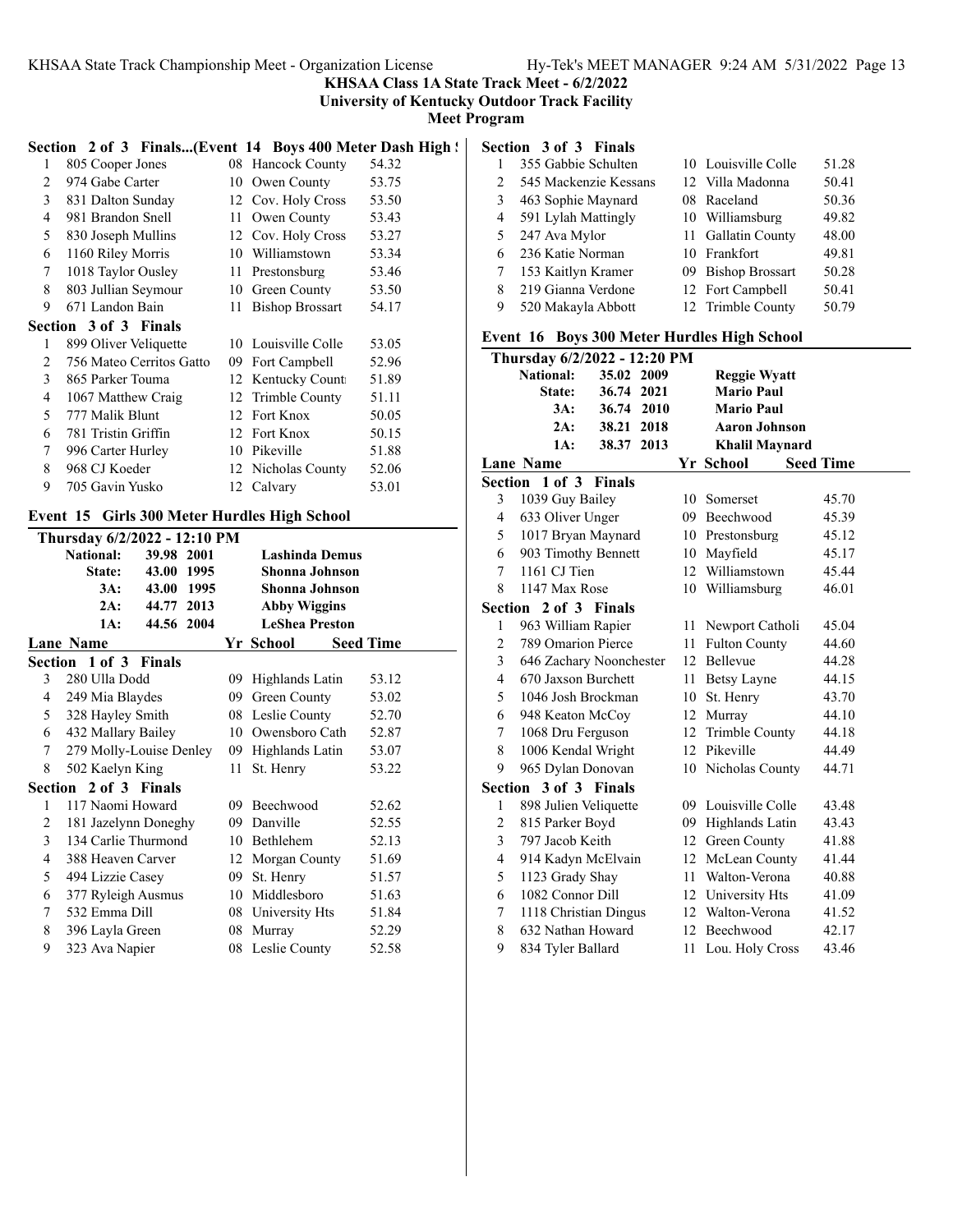**KHSAA Class 1A State Track Meet - 6/2/2022**

**University of Kentucky Outdoor Track Facility**

**Meet Program**

| Event 17 Girls 800 Meter Run High School |                                       |                                                                       |      |                                    |                  |  |  |  |
|------------------------------------------|---------------------------------------|-----------------------------------------------------------------------|------|------------------------------------|------------------|--|--|--|
|                                          | Thursday 6/2/2022 - 12:30 PM          |                                                                       |      |                                    |                  |  |  |  |
|                                          |                                       | National: 2:02.04 2011                                                |      | Amy Weissenbach                    |                  |  |  |  |
|                                          |                                       | State: 2:11.06 2018                                                   |      | <b>Phoebe McCowan</b>              |                  |  |  |  |
|                                          |                                       | 3A: 2:11.06 2018                                                      |      | <b>Phoebe McCowan</b>              |                  |  |  |  |
|                                          |                                       | 2A: 2:14.66 2014                                                      |      | <b>Gabriella Karas</b>             |                  |  |  |  |
|                                          | 1A:                                   | 2:16.70 1987                                                          |      | <b>Mary Dwyer</b>                  |                  |  |  |  |
|                                          | <b>Lane Name</b>                      |                                                                       |      | Yr School                          | <b>Seed Time</b> |  |  |  |
| 1 A                                      | Section 1 of 2 Finals                 |                                                                       |      |                                    | 2:36.60          |  |  |  |
|                                          | 563 Lindsey Brooks<br>575 Alexis Bond |                                                                       |      | 09 Walton-Verona<br>11 West Carter | 2:45.40          |  |  |  |
| 1B                                       | 2A 129 Tessa Miles                    |                                                                       |      | 09 Bethlehem                       | 2:36.75          |  |  |  |
|                                          | 3A 312 Andrea Rice                    |                                                                       |      | 12 Kentucky Count                  | 2:36.86          |  |  |  |
|                                          | 4A 318 Caroline Buckle                |                                                                       |      | 11 Leslie County                   | 2:36.92          |  |  |  |
| 5A                                       | 204 Cariann Williams                  |                                                                       |      | 08 Edmonson Coun                   | 2:37.13          |  |  |  |
| 6A                                       |                                       | 344 Hannah Seamands                                                   |      | 11 Lex. Christian                  | 2:37.37          |  |  |  |
| 7A                                       |                                       |                                                                       |      | 07 Fort Campbell                   | 2:37.45          |  |  |  |
| 8A                                       | 214 Meg Lubas<br>538 Maddie Bailey    |                                                                       |      | 10 Villa Madonna                   | 2:37.57          |  |  |  |
| 9A                                       | 398 Leah Jenkins                      |                                                                       | 09.  | Murray                             | 2:42.63          |  |  |  |
|                                          | Section 2 of 2 Finals                 |                                                                       |      |                                    |                  |  |  |  |
| 1А                                       | 354 Reese Ragland                     |                                                                       |      | 12 Louisville Colle                | 2:25.07          |  |  |  |
| 1B                                       | 370 Taylor Parks                      |                                                                       |      | 11 Menifee County                  | 2:32.20          |  |  |  |
| 2A                                       | 345 Annie Sewell                      |                                                                       |      | 08 Lex. Christian                  | 2:27.61          |  |  |  |
| 2В                                       | 415 Mary Kennedy                      |                                                                       |      | 09 Newport Catholi                 | 2:32.28          |  |  |  |
| 3A                                       | 427 Alexis Moran                      |                                                                       |      | 07 Owen County                     | 2:27.99          |  |  |  |
| 3B                                       | 158 Alia Thomas                       |                                                                       |      | 09 Bishop Brossart                 | 2:32.84          |  |  |  |
| 4Α                                       | 492 Rosemary Peters                   |                                                                       |      | 12 St. Francis                     | 2:28.84          |  |  |  |
| 4B                                       |                                       | 326 Gabriella Ostrander                                               |      | 09 Leslie County                   | 2:33.40          |  |  |  |
| 5Α                                       |                                       | 469 Catherine Graves                                                  |      | 12 Sayre                           | 2:29.35          |  |  |  |
| 5В                                       | 150 Izzy Hummel                       |                                                                       |      | 09 Bishop Brossart                 | 2:35.56          |  |  |  |
| 6A                                       |                                       | 507 Reganne McMain                                                    | 11 - | St. Henry                          | 2:29.61          |  |  |  |
| 7Α                                       | 352 Ashley Kara                       |                                                                       |      | 09 Louisville Colle                | 2:29.93          |  |  |  |
| 8A                                       |                                       | 506 Mackenzie McMain                                                  |      | 09 St. Henry                       | 2:30.87          |  |  |  |
| 9Α                                       |                                       | 111 Becca Grunkemeyer                                                 |      | 12 Beechwood                       | 2:31.91          |  |  |  |
|                                          |                                       |                                                                       |      |                                    |                  |  |  |  |
| Event 18                                 |                                       | <b>Boys 800 Meter Run High School</b><br>Thursday 6/2/2022 - 12:40 PM |      |                                    |                  |  |  |  |
|                                          | <b>National:</b>                      | 1:46.45 1996                                                          |      | <b>Michael Granville</b>           |                  |  |  |  |
|                                          | State:                                | 2012<br>1:49.96                                                       |      | <b>Tretez Kinnaird</b>             |                  |  |  |  |
|                                          | $3A$ :                                | 1:49.96<br>2012                                                       |      | <b>Tretez Kinnaird</b>             |                  |  |  |  |
|                                          | 2A:                                   | 1:54.06<br>2008                                                       |      | <b>Thomas Canary</b>               |                  |  |  |  |
|                                          | 1A:                                   | 1:54.47<br>1981                                                       |      | <b>Sam Love</b>                    |                  |  |  |  |
|                                          | <b>Lane Name</b>                      |                                                                       |      | Yr School                          | <b>Seed Time</b> |  |  |  |
|                                          | Section 1 of 2 Finals                 |                                                                       |      |                                    |                  |  |  |  |
| 1А                                       | 726 Garrett Scott                     |                                                                       | 11   | Cumberland Co.                     | 2:08.11          |  |  |  |
| 1B                                       | 867 Matthew Buckle                    |                                                                       | 11 - | Leslie County                      | 2:17.28          |  |  |  |
| 2A                                       | 737 Wayne Swing                       |                                                                       |      | 12 Danville                        | 2:08.23          |  |  |  |
| 3A                                       | 704 Lucas Toro                        |                                                                       |      | 10 Calvary                         | 2:08.69          |  |  |  |
| 4A                                       | 1032 Caleb Turner                     |                                                                       |      | 09 Sayre                           | 2:08.98          |  |  |  |
| 5A                                       |                                       | 745 Keghan Thompson                                                   | 11   | East Ridge                         | 2:09.24          |  |  |  |
| 6A                                       | 798 Jayden Marr                       |                                                                       |      | 10 Green County                    | 2:09.68          |  |  |  |
| 7A                                       |                                       | 941 Guervenson Binfield-?                                             |      | 07 Murray                          | 2:09.88          |  |  |  |
| 8A                                       | 1095 Joey Grannen                     |                                                                       |      | 11 Villa Madonna                   | 2:09.98          |  |  |  |
| 9Α                                       | 1148 Robel Schwarz                    |                                                                       | 11   | Williamsburg                       | 2:16.74          |  |  |  |

### **Section 2 of 2 Finals**

| 1 A            | 1067 Matthew Craig       |     | 12 Trimble County  | 1:59.16 |
|----------------|--------------------------|-----|--------------------|---------|
| 1B             | 1136 Kaden Wilson        |     | 12 West Carter     | 2:06.16 |
| 2A             | 839 Triston Key          |     | 11 Lou. Holy Cross | 2:00.13 |
| 2B             | 673 Ryan Branch          |     | 12 Bishop Brossart | 2:06.69 |
| 3A             | 816 Josiah Claunch       | 10  | Highlands Latin    | 2:02.00 |
| 3B             | 764 William Lubas        |     | 11 Fort Campbell   | 2:07.15 |
| 4A             | 702 Brent Smith          |     | 12 Calvary         | 2:02.82 |
| 4 <sub>B</sub> | 791 Collin Shay          |     | 10 Gallatin County | 2:07.27 |
| 5A             | 1157 Joel McCain         |     | 12 Williamstown    | 2:02.96 |
| 5B             | 620 Conner Snapp         | 10  | Augusta            | 2:07.85 |
| 6A             | 1122 Carson Milner       | 11  | Walton-Verona      | 2:03.45 |
| 7A             | 787 Chase Sweger         |     | 12 Frankfort       | 2:04.14 |
| 8A             | 886 Shaun Ware           | 09. | Lex. Christian     | 2:04.72 |
| 9A             | 634 Natnael Weldemichael |     | 12 Beechwood       | 2:05.34 |
|                |                          |     |                    |         |

#### **Event 19 Girls 200 Meter Dash High School**

|                               | Thursday 6/2/2022 - 12:50 PM |               |      |    |                            |                  |
|-------------------------------|------------------------------|---------------|------|----|----------------------------|------------------|
|                               | National:                    | 22.52 2003    |      |    | <b>Allyson Felix</b>       |                  |
|                               | State:                       | 24.09 2014    |      |    | Kianna Gray                |                  |
|                               | 3A:                          | 24.09 2014    |      |    | Kianna Gray                |                  |
|                               | $2A$ :                       | 24.86 1996    |      |    | <b>Shekera Weston</b>      |                  |
|                               | 2A:                          | 24.86 1998    |      |    | <b>Danielle Carruthers</b> |                  |
|                               | 1A:                          | 24.82         | 2007 |    | <b>Sharika Smith</b>       |                  |
| <b>Lane Name</b><br>Yr School |                              |               |      |    |                            | <b>Seed Time</b> |
|                               | Section 1 of 3               | <b>Finals</b> |      |    |                            |                  |
| 3                             | 185 Kaidence Key             |               |      |    | 09 Danville                | 28.53            |
| 4                             | 481 Hannaha Boyer            |               |      |    | 09 Somerset                | 28.44            |
| 5                             | 574 Jessi Hammes             |               |      |    | 10 Washington Cou          | 28.41            |
| 6                             | 138 Karly Williams           |               |      |    | 09 Betsy Layne             | 28.43            |
| $\tau$                        | 381 Thalia Partin            |               |      | 08 | Middlesboro                | 28.49            |
| 8                             | 211 Jerni Hicks              |               |      | 08 | Fort Campbell              | 28.61            |
| Section                       |                              | 2 of 3 Finals |      |    |                            |                  |
| 1                             | 422 Macie Chappell           |               |      |    | 12 Owen County             | 28.38            |
| 2                             | 390 Hollis Bourque           |               |      |    | 12 Murray                  | 28.25            |
| 3                             | 446 Kylie G Hall             |               |      |    | 10 Pikeville               | 28.18            |
| $\overline{4}$                | 405 Nacell Anderson          |               |      |    | 10 Newport                 | 27.92            |
| 5                             | 468 Jermani Morris           |               |      |    | 10 Russellville            | 27.89            |
| 6                             | 338 Lilianne Hutchinson      |               |      |    | 11 Lex. Christian          | 27.90            |
| 7                             | 247 Ava Mylor                |               |      |    | 11 Gallatin County         | 28.12            |
| 8                             | 366 Kashlynn Rice            |               |      |    | 11 McLean County           | 28.20            |
| 9                             | 202 Lilly Jane Vincent       |               |      |    | 11 Edmonson Coun           | 28.29            |
|                               | Section 3 of 3 Finals        |               |      |    |                            |                  |
| 1                             | 152 Hannah Kramer            |               |      |    | 11 Bishop Brossart         | 27.78            |
| 2                             | 166 Chabely Perez Tolon      |               |      | 09 | <b>Brown</b>               | 27.70            |
| 3                             | 236 Katie Norman             |               |      |    | 10 Frankfort               | 27.49            |
| 4                             | 148 Chloe Hein               |               |      | 11 | <b>Bishop Brossart</b>     | 26.58            |
| 5                             | 442 Taesha Speaks            |               |      |    | 12 Paris                   | 25.78            |
| 6                             | 439 Briley Cline             |               |      |    | 10 Paris                   | 26.57            |
| 7                             | 593 Madison Peace            |               |      |    | 10 Williamsburg            | 27.33            |
| 8                             | 321 Eden Melton              |               |      |    | 10 Leslie County           | 27.65            |
| 9                             | 164 Peyton Jones             |               |      | 10 | Brown                      | 27.73            |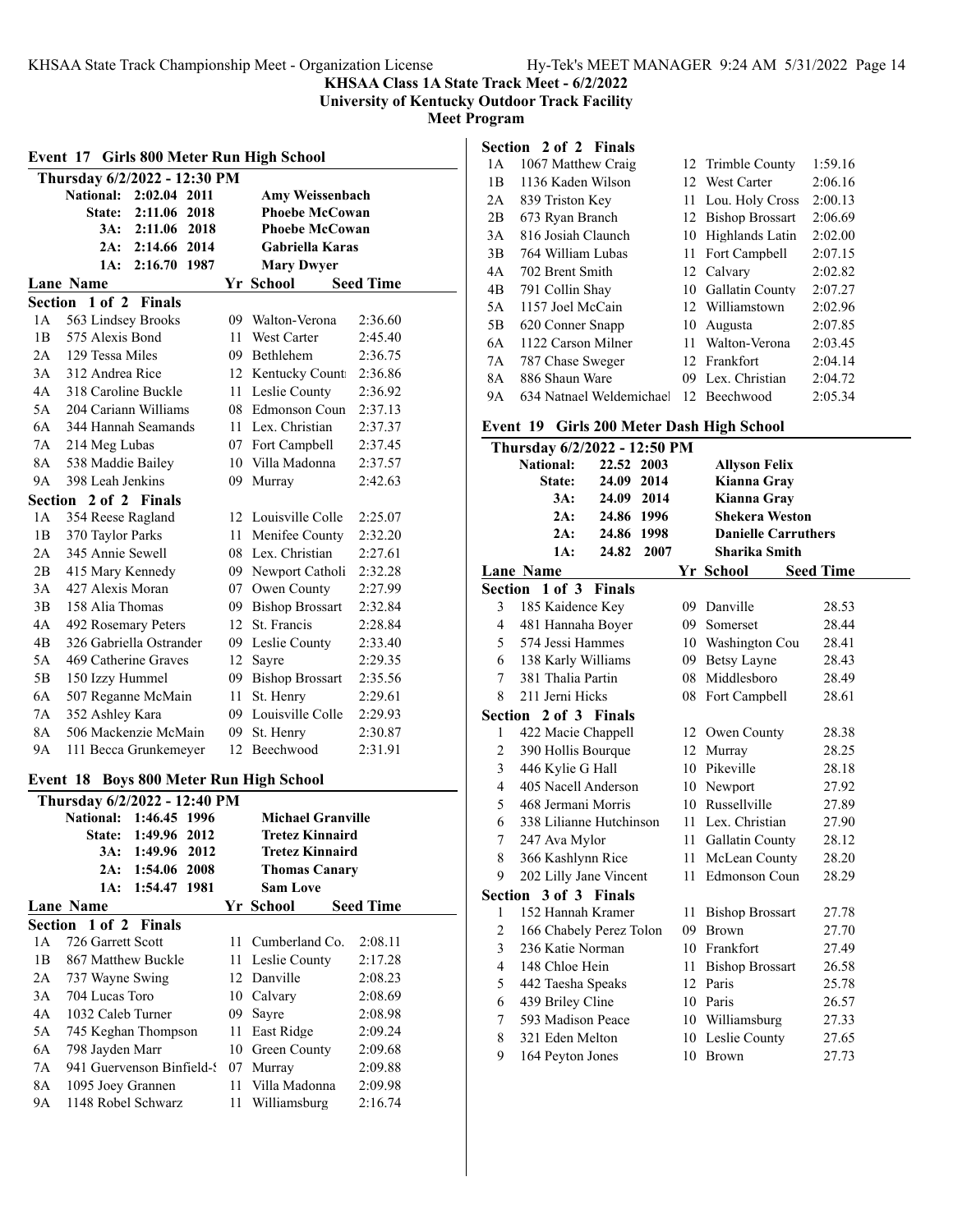### **KHSAA Class 1A State Track Meet - 6/2/2022**

**University of Kentucky Outdoor Track Facility**

**Meet Program**

| <b>Boys 200 Meter Dash High School</b><br>Event 20 |                       |                             |    |                         |                  |
|----------------------------------------------------|-----------------------|-----------------------------|----|-------------------------|------------------|
|                                                    |                       | Thursday 6/2/2022 - 1:00 PM |    |                         |                  |
|                                                    | <b>National:</b>      | 20.13 1985                  |    | <b>Roy Martin</b>       |                  |
|                                                    | State:                | 20.73<br>2019               |    | <b>Langston Jackson</b> |                  |
|                                                    | 3A:                   | 20.73<br>2019               |    | <b>Langston Jackson</b> |                  |
|                                                    | 2A:                   | 21.53 1995                  |    | <b>Josh Ellis</b>       |                  |
|                                                    | 1A:                   | 21.67 2019                  |    | <b>Isiah Pantiere</b>   |                  |
|                                                    | <b>Lane Name</b>      |                             |    | Yr School               | <b>Seed Time</b> |
|                                                    | Section 1 of 3        | <b>Finals</b>               |    |                         |                  |
| 3                                                  | 1090 Mason Price      |                             |    | 12 University Hts       | 24.15            |
| 4                                                  | 1062 Omarion Riddick  |                             | 12 | <b>Todd Central</b>     | 24.14            |
| 5                                                  | 862 Kyle Stepteau     |                             | 09 | Kentucky Count          | 24.01            |
| 6                                                  | 1031 Christian Waugh  |                             | 11 | Raceland                | 24.02            |
| 7                                                  | 850 Trenton Hammonds  |                             |    | 12 Jackson County       | 24.15            |
| 8                                                  | 714 Camren Vicari     |                             |    | 10 Campbellsville       | 24.17            |
|                                                    | Section 2 of 3 Finals |                             |    |                         |                  |
| 1                                                  | 1069 Ricky Gray       |                             | 11 | Trimble County          | 23.99            |
| $\overline{c}$                                     | 940 Xavier Biggers    |                             |    | 10 Murray               | 23.88            |
| 3                                                  | 968 CJ Koeder         |                             |    | 12 Nicholas County      | 23.72            |
| $\overline{4}$                                     | 880 Xavier Brown      |                             |    | 12 Lex. Christian       | 23.68            |
| 5                                                  | 1000 Zac Lockhart     |                             |    | 12 Pikeville            | 23.56            |
| 6                                                  | 719 Tristan Davidson  |                             |    | 12 Crittenden Co.       | 23.65            |
| 7                                                  | 809 Johann Gist       |                             |    | 12 Harlan               | 23.69            |
| 8                                                  | 1059 Keanu Galima     |                             |    | 12 Todd Central         | 23.83            |
| 9                                                  | 1039 Guy Bailey       |                             | 10 | Somerset                | 23.91            |
|                                                    | Section 3 of 3 Finals |                             |    |                         |                  |
| 1                                                  | 771 Niklas Sujanani   |                             | 12 | Fort Campbell           | 23.51            |
| $\overline{c}$                                     | 845 Nate Siegrist     |                             |    | 12 Lou. Holy Cross      | 23.32            |
| 3                                                  | 691 Tyler Twehues     |                             |    | 12 Bishop Brossart      | 23.25            |
| $\overline{4}$                                     | 781 Tristin Griffin   |                             |    | 12 Fort Knox            | 23.05            |
| 5                                                  | 777 Malik Blunt       |                             |    | 12 Fort Knox            | 22.39            |
| 6                                                  | 1124 Jackson Smith    |                             |    | 10 Walton-Verona        | 22.83            |
| 7                                                  | 929 Anthony Cole      |                             |    | 10 Model                | 23.17            |
| 8                                                  | 1123 Grady Shay       |                             | 11 | Walton-Verona           | 23.26            |
| 9                                                  | 865 Parker Touma      |                             |    | 12 Kentucky Count       | 23.33            |

### **Event 21 Girls 3200 Meter Run High School**

|                | Thursday 6/2/2022 - 1:10 PM      |                  |                              |                  |  |  |
|----------------|----------------------------------|------------------|------------------------------|------------------|--|--|
|                | <b>National:</b><br>9:47.88 2018 |                  | <b>Katelyn Touhy</b>         |                  |  |  |
|                | State: 10:35.36 2017             |                  | Michaela Reinhart            |                  |  |  |
|                | 3A: 10:39.56 2004                |                  | <b>Maddie Schueler</b>       |                  |  |  |
|                | 2A: 10:35.36 2017                |                  | Michaela Reinhart            |                  |  |  |
|                | 2015<br>1A: 10:55.11             |                  | <b>Caroline Gosser</b>       |                  |  |  |
|                | Lane Name                        |                  | Yr School                    | <b>Seed Time</b> |  |  |
|                | Section 1 of 1<br><b>Finals</b>  |                  |                              |                  |  |  |
| 1A             | 151 Amy Klocke                   | 11               | <b>Bishop Brossart</b>       | 11:37.46         |  |  |
| 1B             | 333 Emma Clare Doepke            | 10               | Lex. Christian               | 12:46.97         |  |  |
| 1 <sup>C</sup> | 251 Carlee Coffey                | 12 <sup>12</sup> | Green County                 | 13:27.91         |  |  |
| 2A             | 539 Lexi Baker                   |                  | 12 Villa Madonna             | 11:47.58         |  |  |
| 2B             | 101 Braylie Curtis               | 09               | Augusta                      | 12:49.32         |  |  |
| 2C             | 315 Weslyn McIntosh              | 11               | Lee County                   | 13:29.49         |  |  |
| 3A             | 313 Haley Schoenegge             |                  | 11 Kentucky Count 11:55.24   |                  |  |  |
| 3B             | 294 Isabelle Shearer             | 09.              | Jackson County               | 12:53.73         |  |  |
| 3 <sup>C</sup> | 374 Jalisa London                | 07               | Metcalfe County 13:40.82     |                  |  |  |
| 4A             | 145 Claire Curtsinger            | 12               | <b>Bishop Brossart</b>       | 12:00.18         |  |  |
| 4B             | 115 Catie Hazzard                | 10               | Beechwood                    | 12:56.67         |  |  |
| 4C             | 356 Eva Shannon                  |                  | 11 Louisville Colle 13:46.72 |                  |  |  |
| 5A             | 527 Kinley Kunkel                |                  | 11 Trimble County 12:05.10   |                  |  |  |
| 5B             | 281 Sophie Krumhansl             | 11               | Highlands Latin              | 13:04.64         |  |  |
| 5C             | 395 Jade Green                   | 08               | Murray                       | 13:52.23         |  |  |
| 6A             | 109 Isabel Ginter                | 09               | Beechwood                    | 12:13.86         |  |  |
| 6B             | 305 Ava Hurwitz                  | 10               | Kentucky Count: 13:12.27     |                  |  |  |
| 6C             | 462 Kaylee Holbert               | 12               | Raceland                     | 14:05.11         |  |  |
| 7A             | 343 Lillian Samford              | 11               | Lex. Christian               | 12:23.82         |  |  |
| 7B             | 318 Caroline Buckle              | 11               | Leslie County                | 13:13.53         |  |  |
| 8A             | 544 Charli Gerrein               |                  | 09 Villa Madonna             | 12:33.67         |  |  |
| 8B             | 170 Kaylee Holtzapple            | 10               | Calvary                      | 13:20.60         |  |  |
| <b>9A</b>      | 514 Gabby Ault                   | 08               | St. Mary                     | 12:38.30         |  |  |
| 9Β             | 444 Cadence Compton              | 07               | Pikeville                    | 13:27.81         |  |  |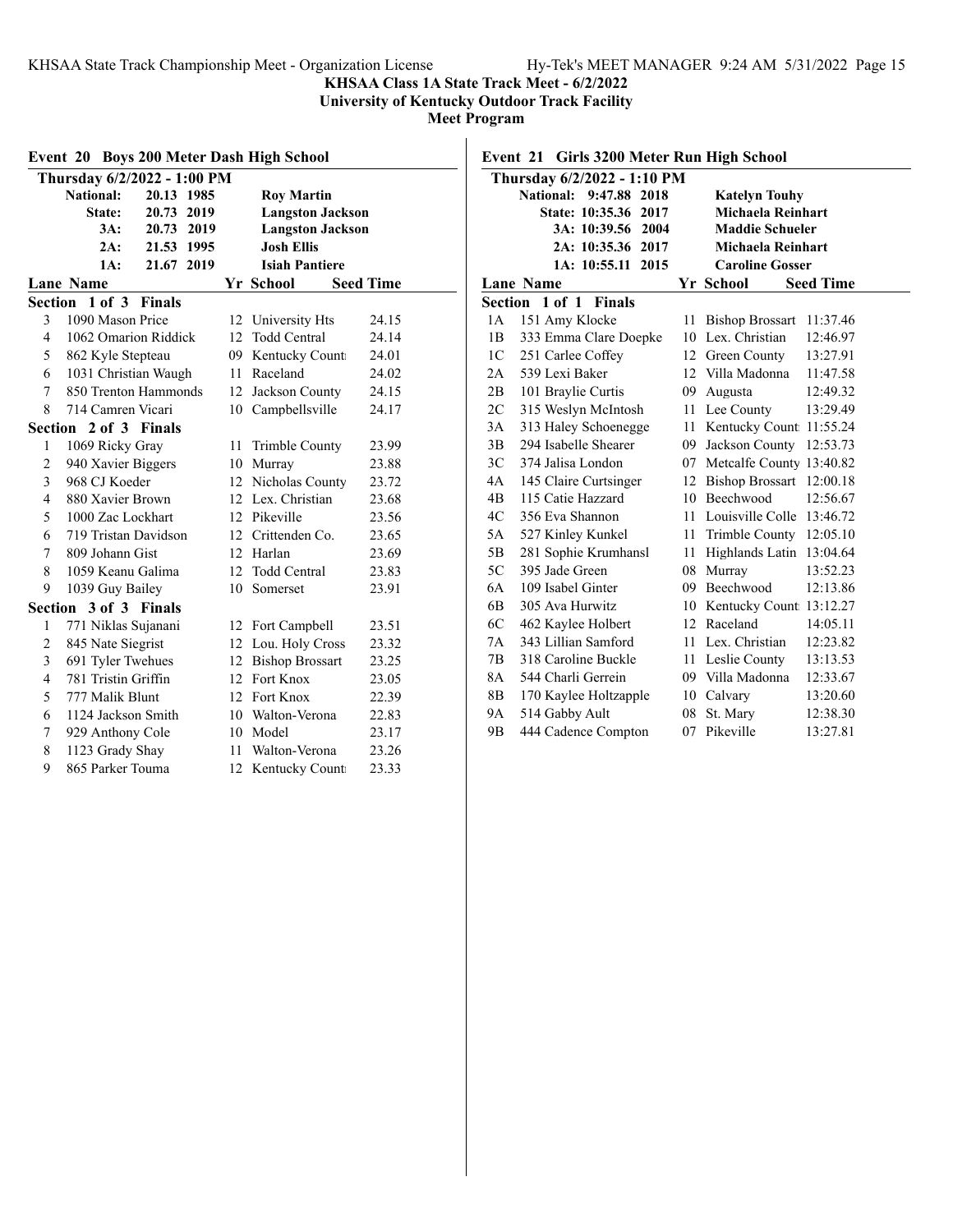### **KHSAA Class 1A State Track Meet - 6/2/2022**

**University of Kentucky Outdoor Track Facility**

**Meet Program**

| Event 22 Boys 3200 Meter Run High School       |                              |    |                          |                  |  |  |  |
|------------------------------------------------|------------------------------|----|--------------------------|------------------|--|--|--|
|                                                | Thursday 6/2/2022 - 1:25 PM  |    |                          |                  |  |  |  |
|                                                | National:<br>8:34.23<br>2008 |    | <b>German Fernandez</b>  |                  |  |  |  |
|                                                | 9:07.17<br>State:<br>2013    |    | <b>Jacob Thomson</b>     |                  |  |  |  |
|                                                | 9:12.19<br>2003<br>3A:       |    | <b>Bobby Curtis</b>      |                  |  |  |  |
|                                                | 9:26.40<br>1983<br>2A:       |    | <b>Mike Wilson</b>       |                  |  |  |  |
| 1A:<br>2013<br><b>Jacob Thomson</b><br>9:07.17 |                              |    |                          |                  |  |  |  |
|                                                | <b>Lane Name</b>             |    | Yr School                | <b>Seed Time</b> |  |  |  |
| Section                                        | 1 of 1<br><b>Finals</b>      |    |                          |                  |  |  |  |
| 1A                                             | 634 Natnael Weldemichael     | 12 | Beechwood                | 9:48.01          |  |  |  |
| 1B                                             | 832 Wyatt Sunday             | 11 | Cov. Holy Cross 10:27.13 |                  |  |  |  |
| 1 <sup>C</sup>                                 | 813 Asher Bitner             | 09 | Highlands Latin          | 10:46.09         |  |  |  |
| 2A                                             | 1052 Dixon Ryan              | 11 | St. Henry                | 10:01.86         |  |  |  |
| 2B                                             | 617 Matthew Jones            | 12 | Augusta                  | 10:28.39         |  |  |  |
| 2C                                             | 919 Brevon Ricker            | 09 | Menifee County           | 10:49.84         |  |  |  |
| 3A                                             | 896 Roman Sierpina           |    | 09 Louisville Colle      | 10:05.50         |  |  |  |
| 3B                                             | 930 Sahil Kutty-Poffenber    | 11 | Model                    | 10:30.22         |  |  |  |
| 3C                                             | 1084 Cole Glover             | 09 | University Hts           | 10:54.22         |  |  |  |
| 4A                                             | 1122 Carson Milner           | 11 | Walton-Verona            | 10:12.29         |  |  |  |
| 4B                                             | 884 Cole Roberson            | 10 | Lex. Christian           | 10:31.57         |  |  |  |
| 4C                                             | 754 Joshua Blanton           |    | 07 Fort Campbell         | 11:13.65         |  |  |  |
| 5A                                             | 688 Nathan Ruth              | 10 | <b>Bishop Brossart</b>   | 10:16.22         |  |  |  |
| 5B                                             | 814 Benjamin Bitner          | 09 | Highlands Latin          | 10:33.33         |  |  |  |
| 5C                                             | 985 Jack Darling             |    | 09 Owsley County         | 11:26.18         |  |  |  |
| 6A                                             | 1048 Lake Durrett            | 10 | St. Henry                | 10:16.90         |  |  |  |
| 6B                                             | 1077 Jessup Smith            | 11 | <b>Trimble County</b>    | 10:37.29         |  |  |  |
| 6C                                             | 847 Morgan Bellamy           | 12 | Jackson County           | 12:02.46         |  |  |  |
| 7A                                             | 687 Parker Losure            | 12 | <b>Bishop Brossart</b>   | 10:17.03         |  |  |  |
| 7В                                             | 665 Isaac Riggs              | 09 | <b>Bethlehem</b>         | 10:38.92         |  |  |  |
| 8A                                             | 1100 Adam Kolar              | 10 | Villa Madonna            | 10:22.11         |  |  |  |
| 8B                                             | 615 Bryant Curtis            | 10 | Augusta                  | 10:44.60         |  |  |  |
| 9Α                                             | 997 Drew Hurley              | 12 | Pikeville                | 10:25.31         |  |  |  |
| 9 <sub>B</sub>                                 | 796 Zach Jewell              | 12 | <b>Green County</b>      | 10:45.73         |  |  |  |

# **Event 23 Girls 4x400 Meter Relay High School**

|   | Thursday 6/2/2022 - 1:40 PM      |                              |
|---|----------------------------------|------------------------------|
|   | <b>National:</b><br>3:35.49 2004 | <b>Long Beach Poly</b>       |
|   | 3:52.97 1984<br><b>State:</b>    | <b>Ballard</b>               |
|   | 3A: 3:52.97 1984                 | <b>Ballard</b>               |
|   | 2A: 3:56.07 2019                 | <b>Mercer County</b>         |
|   | 1A:<br>3:58.87 1982              | <b>Fort Campbell</b>         |
|   | Lane Team                        | <b>Seed Time</b><br>Relay    |
|   | Section 1 of 3<br><b>Finals</b>  |                              |
| 3 | Jenkins                          | 4:48.24                      |
|   | 1) #295 Mason Ballou 12          | $2)$ #296 Alyssa Fields 10   |
|   | 3) #298 Hope Roark 10            | 4) #299 Emma Stewart 10      |
|   | 5) #300 Traistine White 08       | 6) #297 Makayla Morris 08    |
| 4 | Fort Campbell                    | 4:44.45                      |
|   | 1) #213 Kennedy Leary 08         | $2)$ #207 Lauren Blanton 09  |
|   | 3) #205 Anna Allen 09            | 4) #208 Theadora Bober-McDo  |
|   | 5) #215 Isabella Palenzuela 07   | 6) #218 Madeline Thompson 09 |
| 5 | Williamstown                     | 4:40.32                      |
|   | 1) #601 Lily Fabela 09           | 2) #602 Victoria Fryman 12   |
|   | 3) #605 Harper Mann 09           | 4) #611 Kailey Varner 12     |
|   | 5) #603 Abby Knarr 09            | 6) #604 Chloe Lanter 09      |
|   | 7) #608 Skyanna Shepherd 12      | 8) #607 Trinity Pence 12     |
| 6 | Harlan                           | 4:42.35                      |
|   | 1) #276 Willow Schwenke 12       | 2) #275 Mia Pace 11          |
|   | 3) #272 Peighton Jones 11        | 4) #271 Abbie Jones 09       |
|   | 5) #274 Emma Owens 11            |                              |
| 7 | Hancock County                   | 4:45.54                      |
|   | 1) #270 Sydney Weatherholt 10    | 2) #268 Allyson Voyles 12    |
|   | 3) #266 Isabella Ross 08         | 4) #265 Lexus Ralph 11       |
|   | 5) #267 Alaina Rudd 08           | 6) #261 Abi Decker 07        |
|   | $(7)$ #262 Carolina Jones 07     | 8) #269 Tessa Walls 07       |
| 8 | <b>West Carter</b>               | 4:56.89                      |
|   | 1) #575 Alexis Bond 11           | $2)$ #576 Destiny Davis 10   |
|   | 3) #581 Elizabeth Middleton 12   | 4) #582 Keyera Reynolds 10   |
|   | 5) #580 Kaylee Kinney 10         | 6) #579 Kristen King $10$    |
|   | 7) #577 Jenna Jordan 10          | 8) #578 Kinzie Kilgore 09    |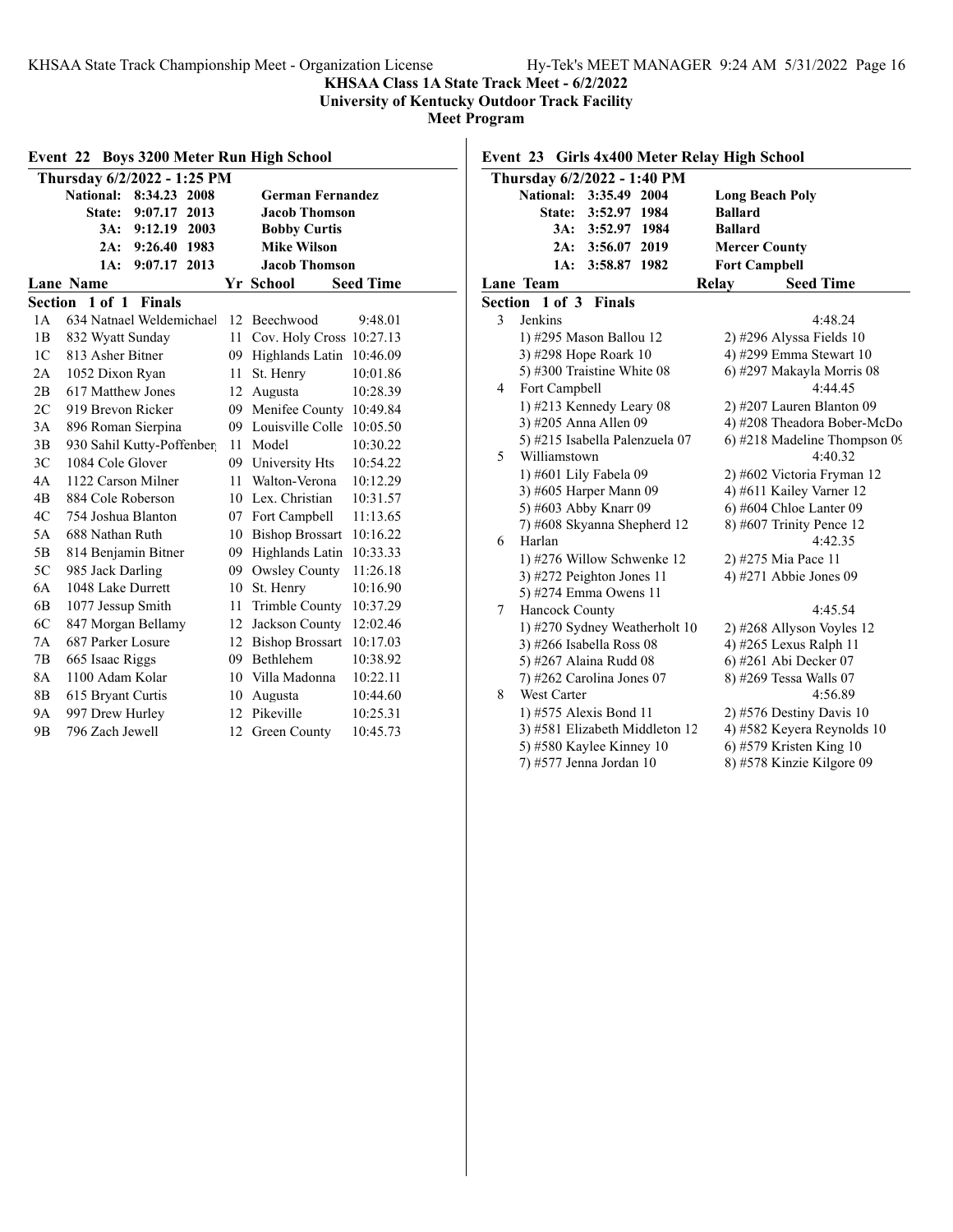**KHSAA Class 1A State Track Meet - 6/2/2022 University of Kentucky Outdoor Track Facility**

**Meet Program**

|   | Section 2 of 3 Finals(Event 23 Girls 4x400 Meter Relay High |                                | Section 3 of 3 Finals          |                       |
|---|-------------------------------------------------------------|--------------------------------|--------------------------------|-----------------------|
|   | 1 Danville                                                  | 4:38.46                        | $\mathbf{1}$<br>Trimble County |                       |
|   | 1) #187 Chloe Strysick 11                                   | 2) #184 Makayley Hughes $10$   | 1) #520 Makayla Abbott 12      | $2)$ #52              |
|   | 3) #189 Amarie Wright $10$                                  | 4) #183 Azalia Ford 09         | 3) #526 Rebecca Kainer 10      | 4) #52                |
|   | 5) #181 Jazelynn Doneghy 09                                 | $(6)$ #182 Layla Emerson 10    | 5) #529 Ainslie Stark 07       | $6)$ #522             |
|   | 7) #186 Malia Riley 09                                      | 8) #188 Karolyn Valko 11       | 7) #525 Harmony Johnson 11     | 8) #52                |
| 2 | Kentucky Country                                            | 4:36.61                        | 2<br>Walton-Verona             |                       |
|   | 1) #312 Andrea Rice 12                                      | $(2)$ #313 Haley Schoenegge 11 | 1) #569 Dixie Hensley 09       | 2) #57(               |
|   | 3) #311 Sonia Panchal 12                                    | 4) #309 Maddox Miller 11       | 3) #563 Lindsey Brooks 09      | 4) #572               |
|   | 5) #302 Abby Caudill 12                                     | $6$ ) #308 Megan Maines 12     | 5) #561 Trinity Bauwens 10     | $6)$ #562             |
|   | 7) #304 Natalie Hayden 11                                   | 8) #307 Symone Jackson 10      | 7) #567 Kassidy Evans 10       | 8) #56                |
| 3 | Beechwood                                                   | 4:33.06                        | 3<br>Somerset                  |                       |
|   | 1) #105 Riley Atmore 09                                     | 2) #111 Becca Grunkemeyer 12   | 1) #487 Lucy McArthur 12       | 2) #48(               |
|   | 3) #113 Juliana Gutierrez 09                                | 4) #116 Lana Holt 09           | 3) #481 Hannaha Boyer 09       | 4) #48:               |
|   | 5) #117 Naomi Howard 09                                     | 6) #118 Sarah Sizemore 11      | 5) #485 Emily Ham 12           | 6) #49.               |
|   | 7) #106 Maryah Counts 10                                    | 8) #112 Sarah Grunkemeyer 10   | 7) #484 Jazlyn Durham 10       | $8)$ #482             |
| 4 | Villa Madonna                                               | 4:29.90                        | Lex. Christian<br>4            |                       |
|   | 1) #545 Mackenzie Kessans 12                                | 2) #548 Brooklyn Pickens 11    | 1) #338 Lilianne Hutchinson 11 | $2)$ #34:             |
|   | 3) #552 Sofia Virzi 09                                      | 4) #538 Maddie Bailey $10$     | 3) #339 Lindsay Joseph 08      | 4) #33:               |
|   | 5) #551 Sarah Rice 12                                       | 6) #543 Abby Ernst 12          | 5) #336 Violet Griese 07       | $6)$ #33 <sup>2</sup> |
|   | 7) #544 Charli Gerrein 09                                   | 8) #547 Abigail Meyers 12      | 7) #344 Hannah Seamands 11     | 8) #33                |
| 5 | <b>Edmonson County</b>                                      | 4:29.14                        | <b>Bishop Brossart</b><br>5    |                       |
|   | 1) #202 Lilly Jane Vincent 11                               | 2) #204 Cariann Williams 08    | 1) #152 Hannah Kramer 11       | $2)$ #14              |
|   | 3) #199 Caroline Parsley 12                                 | 4) #201 Kenadi Swihart 09      | 3) #141 Lexi Braun 09          | 4) #15                |
|   | 5) #194 Emma Grace Cena 12                                  | 6) #196 Jenna Cook 09          | 5) #153 Kaitlyn Kramer 09      | $6)$ #142             |
|   | 7) #193 Hannah Cassady 07                                   |                                | 7) #159 Zoey Woosley 09        | $8)$ #15              |
| 6 | Louisville Colle                                            | 4:29.59                        | St. Henry<br>6                 |                       |
|   | 1) #353 Eva Martin 10                                       | 2) #355 Gabbie Schulten 10     | 1) #495 Cassidy Cline 11       | $2)$ #49.             |
|   | 3) #357 Maya Surrenti 12                                    | 4) #354 Reese Ragland 12       | 3) #506 Mackenzie McMain 09    | 4) #50′               |
|   | 5) #358 Riley Webb 09                                       | 6) #352 Ashley Kara 09         | 5) #511 Grace Southard $10$    | $6)$ #49              |
|   | 7) #350 Meredith Holbrook 08                                |                                | 7) #503 Sara Kleier 10         | 8) #502               |
| 7 | University Hts                                              | 4:32.88                        | Owen County<br>7               |                       |
|   | 1) #530 Aliviah Acree 09                                    | 2) #532 Emma Dill 08           | 1) #422 Macie Chappell 12      | 2) #42.               |
|   | 3) #533 Audrey Grise 10                                     | 4) #535 Piper Hancock $12$     | 3) #427 Alexis Moran 07        | 4) #42(               |
|   | 5) #534 Kendall Hancock 07                                  | $(6)$ #536 Maddie Martin 10    | 5) #421 Adi Bowling 10         | $6)$ #42              |
|   | 7) #537 Lucinda Wilkins 10                                  |                                | 7) #424 Reese Griffin 09       | $8)$ #43              |
| 8 | Green County                                                | 4:36.01                        | Leslie County<br>8             |                       |
|   | 1) #249 Mia Blaydes 09                                      | 2) #255 Emma Emmons 08         | 1) #321 Eden Melton 10         | $2)$ #32 $($          |
|   | 3) #248 Meredith Abell 09                                   | 4) #252 Cate Coppola 09        | 3) #329 Peyton Turner 08       | 4) #32                |
|   | 5) #258 Emma Renfrow 12                                     | 6) #257 Brianna Purvis 12      | 5) #327 Emily Roark 09         | 6) #31                |
|   | 7) #254 Amelia Creason 11                                   | 8) #251 Carlee Coffey 12       | 7) #328 Hayley Smith 08        | $8)$ #32:             |
| 9 | Williamsburg                                                | 4:37.62                        | 9<br>Bethlehem                 |                       |
|   | 1) #587 Hannah Creekmore 09                                 | 2) #592 Emma Meadors 09        | 1) #135 Zoe Thurmond $07$      | $2)$ #13 <sup>'</sup> |
|   | 3) #585 Ashlyn Brandenburg 08                               | 4) #591 Lylah Mattingly 10     | 3) #129 Tessa Miles 09         | 4) #12                |
|   | 5) #586 Zoie Brown 11                                       | 6) #593 Madison Peace $10$     | 5) #119 Mia Burress 09         | $6)$ #13.             |
|   | 7) #598 Heaven Warren 11                                    | 8) #595 Kaylee Rains 07        | $(7)$ #132 Harper Smith 09     | $8)$ #13              |
|   |                                                             |                                |                                |                       |

4:28.70 1 Danielle Craig 12 7 Kinley Kunkel 11 2 Adeline Howerton 10 8 Matelyn Smith 10 4:28.14 0 Kaylee Neace 11 2 Olivia Sams 10 2 Emily Bowlin 10 6 Olivia Drohan 12 4:25.86 0 Sophie Barnes 08 8 Isabella Mckenzie 09 1 Pearl Wonn 12 2 Jailyn Brown 09  $4:22.67$ 5 Annie Sewell 08 5 Olivia Griese 12 7 Jenna Raye Hopper 10 1 Lucy Cranfill 09  $4:13.30$ 0 Emma Bezold 12 4 Sophie Neufelder 12 2 Lia Callahan 12 1 Amy Klocke 11  $4:22.13$ 4 Lizzie Casey 09 7 Reganne McMain 11 6 Jadyn Danbury 11 2 Kaelyn King 11 4:23.67 3 Destiny Goodrich 12 6 McKenna McNay 11 0 Savannah Anderson 09 1 Jubilee Towles 12  $4:26.13$ 6 Gabriella Ostrander 09 0 Jaelyn Johnson 07 8 Caroline Buckle 11 5 Kenley Napier 07 4:28.16 7 Khloe Young 09 8 Ashlyn Miles 09 3 Presley Sparks 10 7) #132 Harper Smith 09 8) #136 Mackenzie Welsh 09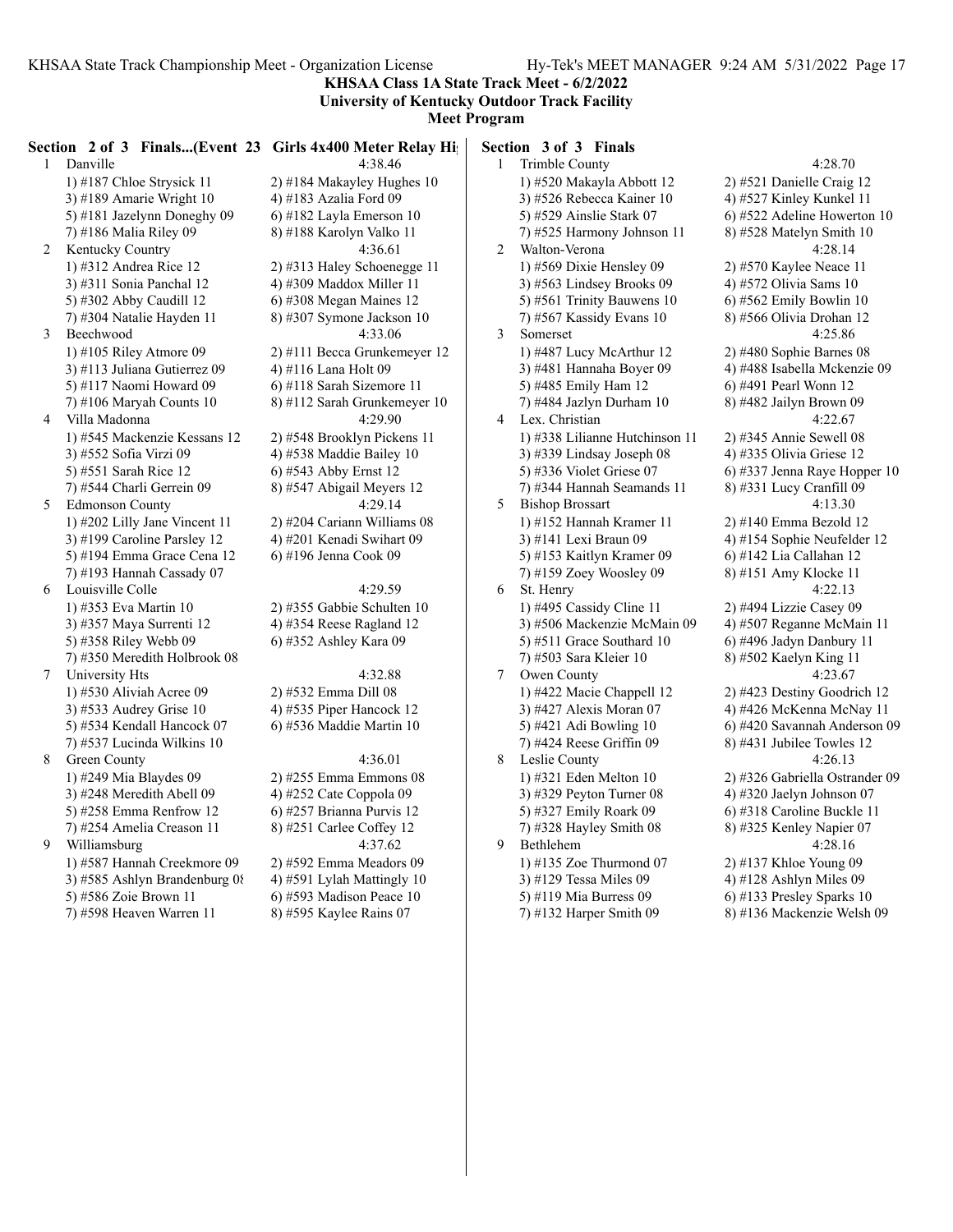**KHSAA Class 1A State Track Meet - 6/2/2022 University of Kentucky Outdoor Track Facility**

#### **Meet Program**

|   | Thursday 6/2/2022 - 1:55 PM                                                 |                                                           |
|---|-----------------------------------------------------------------------------|-----------------------------------------------------------|
|   | National: 3:07.40 1985<br><b>State:</b><br>3:16.78 1985<br>3A: 3:16.78 1985 | <b>Hawthorne High School</b><br><b>Eastern</b><br>Eastern |
|   | 2A: 3:19.43 1988                                                            | Paducah Tilghman                                          |
|   | 1A:<br>3:21.40 1982                                                         | <b>Trigg County</b>                                       |
|   | <b>Lane</b> Team                                                            | Relay<br><b>Seed Time</b>                                 |
|   | Section 1 of 3<br><b>Finals</b>                                             |                                                           |
| 3 | Leslie County                                                               | 3:50.10                                                   |
|   | 1) #867 Matthew Buckle 11                                                   | 2) #876 Wyatt Ostrander 11                                |
|   | 3) #871 Korbin Fletcher 08                                                  | 4) #878 Gage Witt 10                                      |
|   | 5) #868 Taylor Callahan 12                                                  | 6) #872 Cole Hensley 08                                   |
|   | 7) #873 Grayson Lewis 11                                                    | 8) #874 Ming Melton 10                                    |
| 4 | Raceland                                                                    | 3:46.38                                                   |
|   | 1) #1023 Cole Conlon 12                                                     | 2) #1030 Ty Tyson 10                                      |
|   | 3) #1031 Christian Waugh 11                                                 | 4) #1029 Grant Stephens 12                                |
|   | 5) #1020 Cameron Bell 10                                                    | 6) #1027 Bryson Rowsey 08                                 |
|   | 7) #1022 Max Burton 08                                                      | 8) #1028 Garrison Stephens 09                             |
| 5 | Bellevue                                                                    | 3:45.36                                                   |
|   | 1) #636 Logan Allen 12                                                      | 2) #639 Jonah Ellis 10                                    |
|   | 3) #650 Henrik Steffens 12                                                  | 4) #646 Zachary Noonchester 1                             |
|   | 5) #642 Nathan Long 12                                                      | 6) #648 Curtis Rust 10                                    |
|   | 7) #640 Marcelo Herald 09                                                   | 8) #637 William Clark 12                                  |
| 6 | Trimble County                                                              | 3:45.45                                                   |
|   | 1) #1077 Jessup Smith 11                                                    | $2)$ #1067 Matthew Craig 12                               |
|   | 3) #1068 Dru Ferguson 12                                                    | 4) #1069 Ricky Gray 11                                    |
|   | 5) #1066 Hunter Bachmann 10                                                 | 6) #1078 Walker Tingle $12$                               |
|   | 7) #1076 Nathan Sharp 11                                                    | 8) #1074 Luke Mullins 11                                  |
| 7 | Walton-Verona                                                               | 3:47.76                                                   |
|   | 1) #1115 Wiley Baker 12                                                     | 2) #1116 Isaac Cockrell 12                                |
|   | 3) #1121 Wesley Lucas 12                                                    | 4) #1119 Davis Fritz 12                                   |
|   | 5) #1122 Carson Milner 11                                                   | 6) #1118 Christian Dingus 12                              |
|   | 7) #1125 Isaac Thornton $12$                                                | 8) #1124 Jackson Smith 10                                 |
| 8 | Middlesboro                                                                 | 3:52.90                                                   |
|   | 1) #926 Ashton Osbourne 11                                                  | 2) #927 Tyler Sturgill 11                                 |
|   | 3) #923 Kameron Delph 08                                                    | 4) #924 Cayden Grigsby 10                                 |

# **Section 2 of 3 Finals**

| 1 | McLean County                  | 3:44.20                        |
|---|--------------------------------|--------------------------------|
|   | 1) #909 Zach Clayton 11        | 2) #915 Edwin Millay 12        |
|   | 3) #911 Bryce Durbin 12        | 4) #914 Kadyn McElvain 12      |
|   | 5) #916 Caleb Stein 12         | 6) #910 Braiden Davis 09       |
|   | 7) #912 Jackson Galloway 08    | 8) #917 Hunter Stratton 07     |
| 2 | Crittenden Co.                 | 3:43.67                        |
|   | 1) #720 Nate Faith 11          | 2) #724 Rowen Perkins 11       |
|   | 3) #719 Tristan Davidson 12    | 4) #723 Kaleb Nesbitt 11       |
|   | 5) #721 Jordan Hardesty 11     | 6) #722 Isaac James 07         |
| 3 | Lou. Holy Cross                | 3:42.82                        |
|   | 1) #834 Tyler Ballard 11       | 2) #835 Ryan Britz 09          |
|   | 3) #837 Jayse Hardesty 10      | 4) #842 Jaron Rhea 11          |
|   | 5) #839 Triston Key 11         | 6) #838 Dylan Jacobs 10        |
|   | 7) #840 Mason Miles 10         | 8) #843 Alex Riley 10          |
| 4 | University Hts                 | 3:42.35                        |
|   | 1) #1082 Connor Dill 12        | 2) #1092 Trey Wyatt 12         |
|   | 3) #1091 Luke Shouse 11        | 4) #1090 Mason Price 12        |
|   | 5) #1087 Clayton Lester 08     | 6) #1084 Cole Glover 09        |
|   | 7) #1088 Griffin McCoy 09      | 8) #1086 Chase Hendricks 12    |
| 5 | Fort Campbell                  | 3:40.66                        |
|   | 1) #756 Mateo Cerritos Gatto 0 | 2) #772 Amari Waddy 11         |
|   | 3) #764 William Lubas 11       | 4) #763 Aidan Lindemen 12      |
|   | 5) #773 Xezavier Westbrook 10  | 6) #769 Logan Sharp 11         |
|   | 7) #761 Ja'Torreyeon Jones 11  | 8) #767 Ian Rasario 10         |
| 6 | Highlands Latin                | 3:41.52                        |
|   | 1) #815 Parker Boyd 09         | 2) #821 Josh Vander Woude 09   |
|   | 3) #819 Jonny Steinrock 12     | 4) #816 Josiah Claunch 10      |
|   | 5) #820 Brendan Vander Woude   | 6) #813 Asher Bitner 09        |
|   | 7) #817 Clayton Nau 10         |                                |
| 7 | West Carter                    | 3:42.46                        |
|   | 1) #1130 Connor Greene 11      | 2) #1128 Timothy Fields 11     |
|   | 3) #1134 Harley Richards 11    | 4) #1136 Kaden Wilson 12       |
|   | 5) #1129 Jordan Fuston 10      | 6) #1133 Isaac Owens 09        |
|   | 7) #1127 Dwaylon Dean 09       | 8) #1135 Ben Wallace 12        |
| 8 | Villa Madonna                  | 3:42.86                        |
|   | 1) #1094 Keegan Davis 11       | 2) #1102 Jonas Lescoe 12       |
|   | 3) #1105 Mason Slazyk 12       | 4) #1101 Noah Kolar 12         |
|   | 5) #1099 Troy Hu 12            | 6) #1096 Connor Gumm 10        |
|   | 7) #1098 Adam Hassoun 10       | 8) #1095 Joey Grannen 11       |
| 9 | Murray                         | 3:43.98                        |
|   | 1) #944 Caleb Cauley 12        | 2) #948 Keaton McCoy 12        |
|   | 3) #942 Zavion Carman 10       | 4) #941 Guervenson Binfield-S: |
|   | 5) #947 Jimmy Kjellberg 09     | 6) #950 Kainoa Olive 10        |
|   | 7) #955 Luke Tompkins 10       |                                |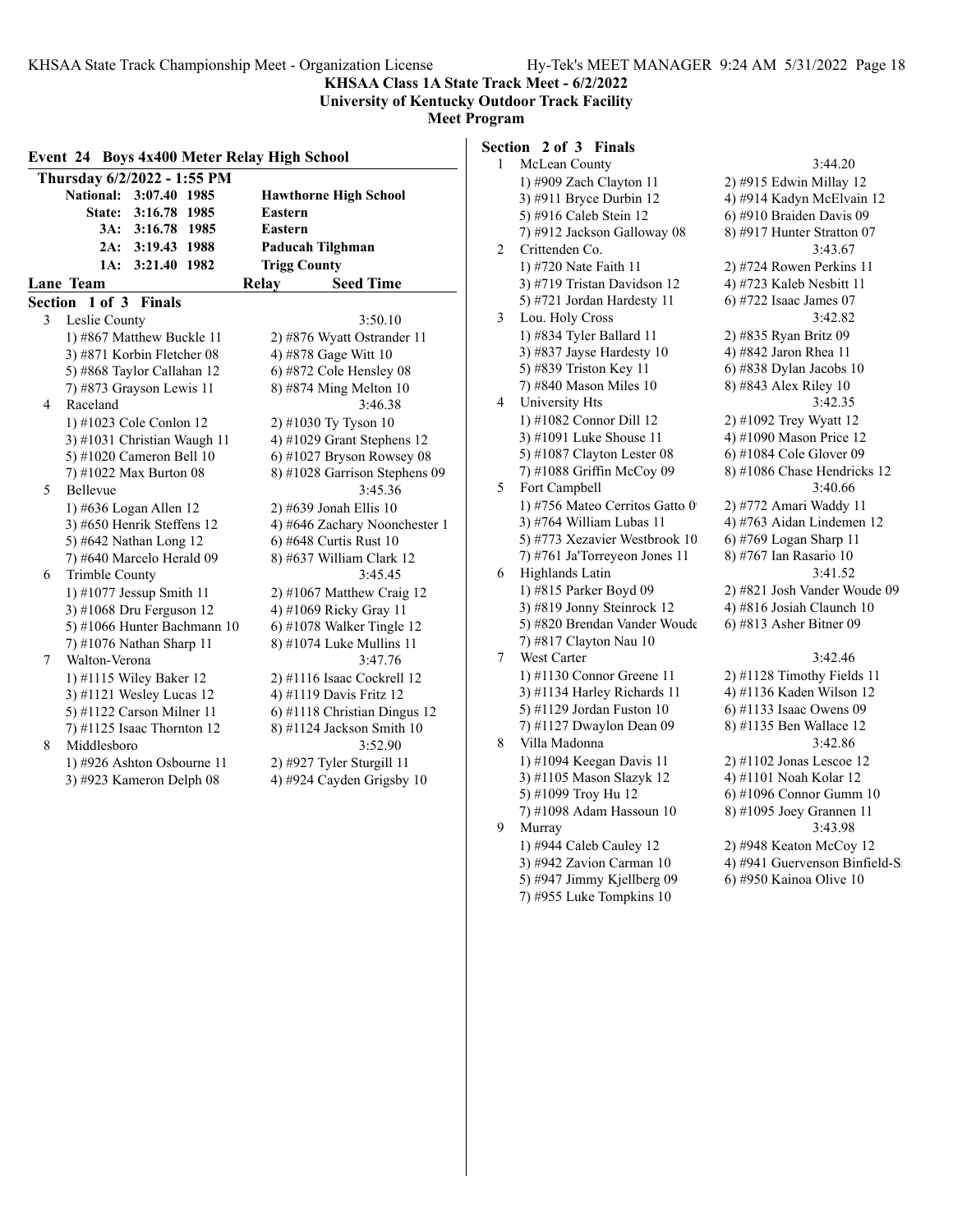**KHSAA Class 1A State Track Meet - 6/2/2022**

**University of Kentucky Outdoor Track Facility**

**Meet Program**

|   | Section 3 of 3 Finals(Event 24 Boys 4x400 Meter Relay Hights) |                              |                  |                                     |                              |                  |
|---|---------------------------------------------------------------|------------------------------|------------------|-------------------------------------|------------------------------|------------------|
|   | Owen County<br>$\mathbf{1}$                                   | 3:39.56                      |                  | Event 25 Girls Shot Put High School |                              |                  |
|   | 1) #980 Orlando Rosell 12                                     | 2) #974 Gabe Carter 10       |                  | Thursday 6/2/2022 - 10:30 AM        |                              |                  |
|   | 3) #979 Connor Ogden 12                                       | 4) #981 Brandon Snell 11     |                  | National: 57-01.25 2017             | <b>Alyssa Wilson</b>         |                  |
|   | 5) #984 Sawyer Wilhoite 10                                    | 6) #975 Carson Cram 09       |                  | State: 43-07.25 1994                | <b>Carla Prewitt</b>         |                  |
|   | 7) #976 Paul DeMarie 10                                       | 8) #983 Hunter Steffen 12    |                  | 3A: 43-07.25 1994                   | <b>Carla Prewitt</b>         |                  |
|   | 2<br>Kentucky Country                                         | 3:38.60                      |                  | 2A: 42-10.50 2006                   | Pam Bell                     |                  |
|   | 1) #865 Parker Touma 12                                       | 2) #853 Carter Brown 11      |                  | 40-04 1999<br>1A:                   | <b>Shelley Mayes</b>         |                  |
|   | 3) #863 Max Stucky 11                                         | 4) #855 Sem Ferid 12         | Pos              | <b>Name</b>                         | Yr School                    | <b>Seed Mark</b> |
|   | 5) #864 Charles Thomas 09                                     | 6) #852 Clay Bockhorst 12    |                  | Flight 1 of 2 Finals                |                              |                  |
|   | 7) #858 Logan Purkiss 12                                      | 8) #859 Ahilan Rangaswamy 11 | 1                | 180 Abby Duvall                     | 11 Cumberland Co. 26-03.50   |                  |
| 3 | Fort Knox                                                     | 3:37.72                      | $\overline{c}$   | 293 Callahan Wiegandt               | 12 Lou. Holy Cross 28-02.00  |                  |
|   | 1) #778 Darrion Bogan 11                                      | 2) #785 Allston Leggette 11  | 3                | 369 Aubrey Golden                   | 08 Menifee County 28-02.00   |                  |
|   | 3) #786 Lionel Taylor Jr 12                                   | 4) #780 Jamarion Gray 08     | 4                | 242 Ja'Mesha Brown                  | 09 Fulton County             | 28-04.75         |
|   | 5) #781 Tristin Griffin 12                                    | 6) #775 Nathan Arreguin 08   | 5                | 523 Kaci Huff                       | 12 Trimble County 29-02.00   |                  |
|   | 7) #776 Jack Beaulieu 07                                      | 8) #774 Teo Allen 07         | 6                | 178 Karsyn Potter                   | 10 Crittenden Co.            | 29-03.25         |
|   | <b>Bishop Brossart</b><br>4                                   | 3:37.30                      | 7                | 359 Brooklynn Huff                  | 10 Ludlow                    | 29-06.50         |
|   | 1) #676 Ryan Clines $10$                                      | 2) #677 Owen Davis 12        | 8                | 382 Keaton Hall                     | 12 Model                     | 29-08.50         |
|   | 3) #685 David Leuderalbert 11                                 | 4) #673 Ryan Branch 12       | 9                | 104 Emma Hall                       | 12 Bath County               | 29-08.75         |
|   | 5) #691 Tyler Twehues $12$                                    | 6) #690 Andrew Schwartz 12   | 10               | 372 Morgan Wells                    | 11 Menifee County 29-11.75   |                  |
|   | 7) #686 Ivan Lopez 11                                         | 8) #671 Landon Bain 11       | 11               | 453 Rylee Theiss                    | 10 Pikeville                 | 30-00.75         |
| 5 | Williamstown                                                  | 3:37.11                      | 12               | 273 Marissa Marlowe                 | 11 Harlan                    | 30-01.00         |
|   | 1) #1152 McKinnley Cheeks 12                                  | 2) #1158 Alex Mirones 11     | 13               | 410 Andora Riley                    | 09 Newport                   | 30-01.25         |
|   | 3) #1157 Joel McCain 12                                       | 4) #1160 Riley Morris 10     |                  |                                     |                              |                  |
|   | 5) #1153 Layne Clark 10                                       | 6) #1161 CJ Tien 12          |                  | Flight 2 of 2 Finals                |                              |                  |
|   | 7) #1162 Honore Yangoua 10                                    | 8) #1163 Javonte Yangoua 08  | 1                | 513 Joleigh Woolf                   | 10 St. Henry                 | 30-03.00         |
| 6 | Green County                                                  | 3:37.13                      | 2                | 458 Marissa Stephens                | 12 Presentation              | 30-05.25         |
|   | 1) #803 Jullian Seymour 10                                    | 2) #793 Gage Bale 09         | 3                | 400 Jade Oakley                     | 12 Murray                    | 30-08.50         |
|   | 3) #801 Darian Mitchell 12                                    | 4) #797 Jacob Keith 12       | 4                | 200 Karrington Peger                | 12 Edmonson Coun 31-02.50    |                  |
|   | 5) #794 Jake Bishop 10                                        | 6) #798 Jayden Marr 10       | 5                | 440 Riah Oliver                     | 12 Paris                     | 31-03.50         |
|   | 7) #796 Zach Jewell 12                                        | 8) #792 Darius Anderson 07   | 6                | 609 Tanya Streine                   | 09 Williamstown              | 31-06.50         |
|   | Calvary<br>7                                                  | 3:37.54                      | $\boldsymbol{7}$ | 240 Amyah Robinson                  | 10 Frankfort                 | 32-02.50         |
|   | 1) #705 Gavin Yusko 12                                        | 2) #697 Andre Antoine 09     | 8                | 319 Baylee Davidson                 | 11 Leslie County             | 32-04.25         |
|   | 3) #704 Lucas Toro 10                                         | 4) #702 Brent Smith 12       | 9                | 227 Jamaya Chenault                 | 12 Frankfort                 | 32-05.25         |
|   | 5) #698 Eli Craven 09                                         | 6) #703 Garrison Taylor 10   | 10               | 465 S. Mackenzie Lawson             | 12 Red Bird                  | 32-10.50         |
|   | 7) #701 Jackson Reagor 09                                     | 8) #699 Scott Heyob 11       | 11               | 351 Kira Johnson                    | 11 Louisville Colle 34-07.50 |                  |
|   | 8<br>Beechwood                                                | 3:38.07                      | 12               | 564 Maggie Buerger                  | 12 Walton-Verona 37-01.25    |                  |
|   | 1) #633 Oliver Unger 09                                       | $2)$ #632 Nathan Howard 12   |                  |                                     |                              |                  |
|   | 3) #628 James Cusick 09                                       | 4) #634 Natnael Weldemichael |                  |                                     |                              |                  |
|   | 5) #631 Aiden Holt 12                                         | 6) #635 Samson Weldemichael  |                  |                                     |                              |                  |
| 9 | 7) #629 Luke Erdman 09                                        | 8) #626 Reece Bell 09        |                  |                                     |                              |                  |
|   | Danville                                                      | 3:39.29                      |                  |                                     |                              |                  |
|   | 1) #727 Brady Bischoff 12                                     | 2) #737 Wayne Swing 12       |                  |                                     |                              |                  |
|   | 3) #731 Jerome Johnson 12                                     | 4) #729 Ryan Clarkson 12     |                  |                                     |                              |                  |
|   | 5) #730 Tyler Clarkson 09                                     | $(6)$ #735 Hyrum Swing 08    |                  |                                     |                              |                  |

7) #736 Thomas Swing 09 8) #733 Ridhard Norris 10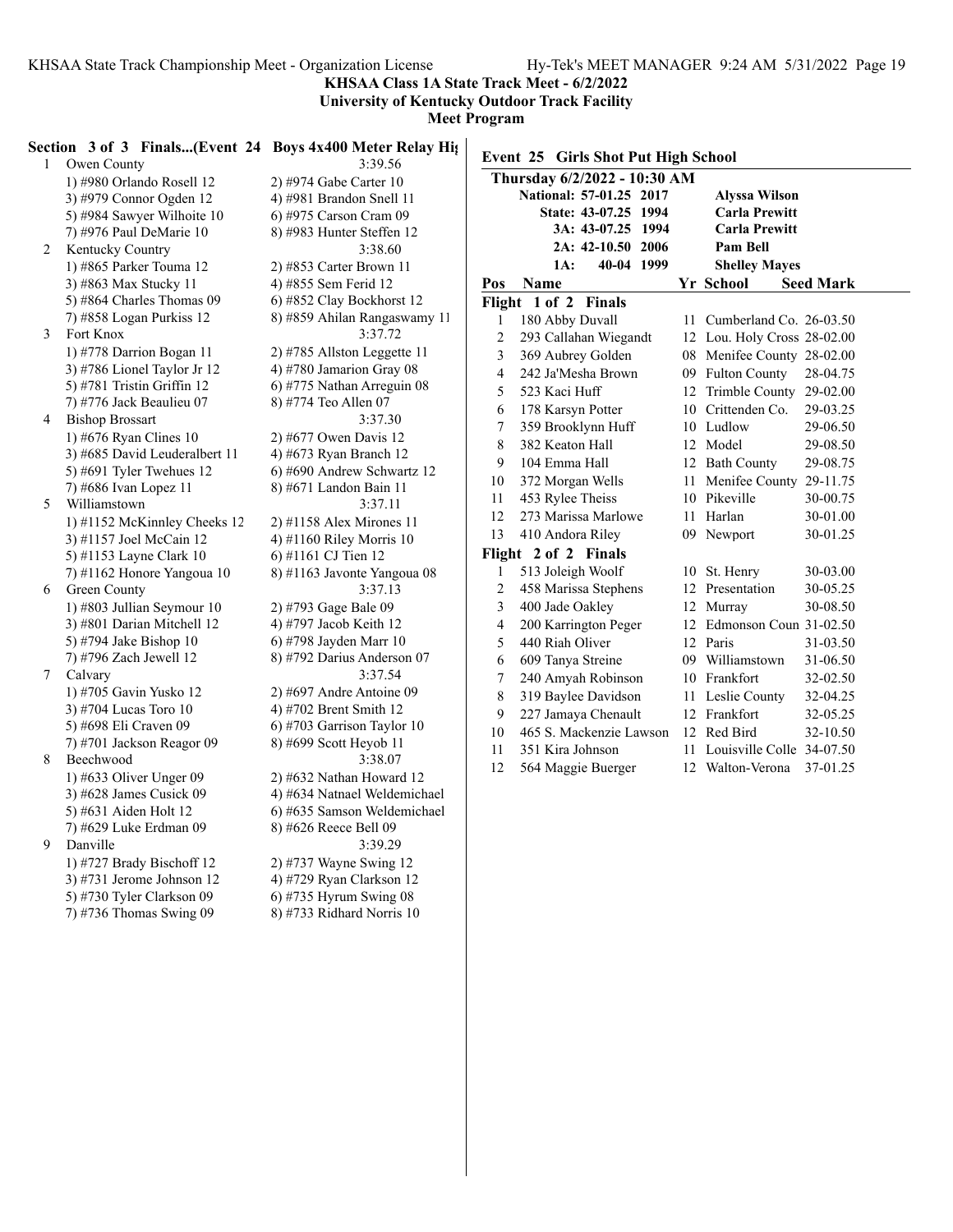### **KHSAA Class 1A State Track Meet - 6/2/2022**

**University of Kentucky Outdoor Track Facility**

**Meet Program**

|                | <b>Event 26 Boys Shot Put High School</b> |    |                              |                  |  |  |  |
|----------------|-------------------------------------------|----|------------------------------|------------------|--|--|--|
|                | Thursday 6/2/2022 - 9:00 AM               |    |                              |                  |  |  |  |
|                | <b>National:</b><br>77-00<br>1979         |    | <b>Michael Carter</b>        |                  |  |  |  |
|                | 67-00 1969<br>State:                      |    | <b>Jesse Stuart</b>          |                  |  |  |  |
|                | 3A: 63-09.50 2018                         |    | <b>Bryan Hudson</b>          |                  |  |  |  |
|                | 2A: 65-07.50 2003                         |    | <b>Andy Fryman</b>           |                  |  |  |  |
|                | 67-00 1969<br><b>Jesse Stuart</b><br>1A:  |    |                              |                  |  |  |  |
| Pos            | Name                                      |    | Yr School                    | <b>Seed Mark</b> |  |  |  |
|                | Flight 1 of 2 Finals                      |    |                              |                  |  |  |  |
| 1              | 856 Xavier Hayden                         | 11 | Kentucky Count 37-07.50      |                  |  |  |  |
| $\overline{2}$ | 768 Kendall Reed                          | 12 | Fort Campbell                | 39-09.50         |  |  |  |
| 3              | 1033 Haydon Wilson                        | 12 | Sayre                        | 40-03.25         |  |  |  |
| $\overline{4}$ | 889 Jagur Eickoff                         |    | 12 Lloyd Memorial 41-00.00   |                  |  |  |  |
| 5              | 1050 Sean Ihrig                           | 11 | St. Henry                    | $41 - 03.00$     |  |  |  |
| 6              | 717 Evan Searcy                           |    | 11 Carroll County            | 41-04.50         |  |  |  |
| 7              | 693 Payton Gilvin                         |    | 12 Bracken County 41-06.00   |                  |  |  |  |
| 8              | 663 Luke Popovich                         |    | 10 Bethlehem                 | 42-00.00         |  |  |  |
| 9              | 753 Kasey Webb                            |    | 10 Edmonson Coun 42-03.75    |                  |  |  |  |
| 10             | 689 Thomas Sayers                         |    | 12 Bishop Brossart 42-04.75  |                  |  |  |  |
| 11             | 707 Levi Dicken                           | 10 | Campbellsville               | 42-07.25         |  |  |  |
| 12             | 977 Griffin Gentry                        |    | 10 Owen County               | 42-10.50         |  |  |  |
|                | Flight 2 of 2 Finals                      |    |                              |                  |  |  |  |
| 1              | 928 Zach Tong                             | 12 | Middlesboro                  | 43-00.25         |  |  |  |
| $\overline{2}$ | 725 Elijah Bullock                        |    | 09 Cumberland Co. 43-05.00   |                  |  |  |  |
| 3              | 1002 Alex Rogers                          | 12 | Pikeville                    | 43-10.00         |  |  |  |
| $\overline{4}$ | 993 Landon Hammock                        |    | 12 Pikeville                 | 44-08.75         |  |  |  |
| 5              | 694 Charles Price                         |    | 10 Breathitt County 44-11.00 |                  |  |  |  |
| 6              | 627 Xavier Campbell                       |    | 10 Beechwood                 | 45-01.75         |  |  |  |
| 7              | 1064 Xazvion West                         |    | 12 Todd Central              | 45-03.50         |  |  |  |
| 8              | 1081 Sam Cotthoff                         |    | 12 University Hts            | 45-07.75         |  |  |  |
| 9              | 800 Kelson McKinney                       |    | 10 Green County              | 46-00.50         |  |  |  |
| 10             | 845 Nate Siegrist                         |    | 12 Lou. Holy Cross 47-10.75  |                  |  |  |  |
| 11             | 1138 Bronson Bates                        |    | 12 Williamsburg              | 48-01.25         |  |  |  |
| 12             | 812 Cade Middleton                        |    | 12 Harlan                    | 51-06.50         |  |  |  |

### **Event 27 Girls Discus Throw High School**

|                | Thursday 6/2/2022 - 9:00 AM     |      |                         |                  |  |  |
|----------------|---------------------------------|------|-------------------------|------------------|--|--|
|                | <b>National:</b><br>191-06 2012 |      | <b>Shelby Vaughan</b>   |                  |  |  |
|                | 143-09<br>2021<br>State:        |      | <b>Brooklyn Hammons</b> |                  |  |  |
|                | 3A:<br>143-09<br>2021           |      | <b>Brooklyn Hammons</b> |                  |  |  |
|                | 142-02 2015<br>2A:              |      | <b>Lilli Popovich</b>   |                  |  |  |
|                | 125-09 2011<br>1A:              |      | <b>Brianna McCarthy</b> |                  |  |  |
| Pos            | Name                            |      | Yr School               | <b>Seed Mark</b> |  |  |
| Flight         | 1 of 2 Finals                   |      |                         |                  |  |  |
| 1              | 223 Amirah Aaron Wizzart        | 10   | Fort Knox               | $83 - 11$        |  |  |
| 2              | 130 Anna O'Bryan                |      | 12 Bethlehem            | $83 - 11$        |  |  |
| 3              | 610 BrentLee Threlkeld          | 11.  | Williamstown            | 84-03            |  |  |
| $\overline{4}$ | 240 Amyah Robinson              |      | 10 Frankfort            | 85-02            |  |  |
| 5              | 458 Marissa Stephens            |      | 12 Presentation         | 86-00            |  |  |
| 6              | 440 Riah Oliver                 |      | 12 Paris                | 86-06            |  |  |
| 7              | 410 Andora Riley                |      | 09 Newport              | 86-07            |  |  |
| 8              | 453 Rylee Theiss                |      | 10 Pikeville            | 86-09            |  |  |
| 9              | 375 Autumn Spillman             |      | 10 Metcalfe County      | 87-09            |  |  |
| 10             | 273 Marissa Marlowe             | 11   | Harlan                  | 90-00            |  |  |
| 11             | 107 Amaya Day                   |      | 12 Beechwood            | $90 - 04$        |  |  |
| 12             | 419 Meghan Planck               |      | 11 Nicholas County      | 91-06            |  |  |
| 13             | 192 Pamela Gommels              | 11   | East Ridge              | 93-00            |  |  |
| Flight         | 2 of 2 Finals                   |      |                         |                  |  |  |
| 1              | 523 Kaci Huff                   | 12   | Trimble County          | $93 - 11$        |  |  |
| $\overline{2}$ | 464 Kassie Wallace              |      | 12 Raceland             | $95 - 05$        |  |  |
| 3              | 531 Jaila Batey                 |      | 12 University Hts       | 96-10            |  |  |
| $\overline{4}$ | 351 Kira Johnson                | 11   | Louisville Colle        | 97-08            |  |  |
| 5              | 499 Anna Guard                  | 10   | St. Henry               | 97-09            |  |  |
| 6              | 172 Lillian Burnett             | 11 - | Christian Fship         | 98-00            |  |  |
| 7              | 200 Karrington Peger            |      | 12 Edmonson Coun        | 98-02            |  |  |
| 8              | 319 Baylee Davidson             |      | 11 Leslie County        | 99-11            |  |  |
| 9              | 163 Peyton Goodman              | 11   | <b>Brown</b>            | 101-05           |  |  |
| 10             | 465 S. Mackenzie Lawson         | 12   | Red Bird                | 101-09           |  |  |
| 11             | 400 Jade Oakley                 |      | 12 Murray               | 106-10           |  |  |
| 12             | 564 Maggie Buerger              | 12   | Walton-Verona           | 124-05           |  |  |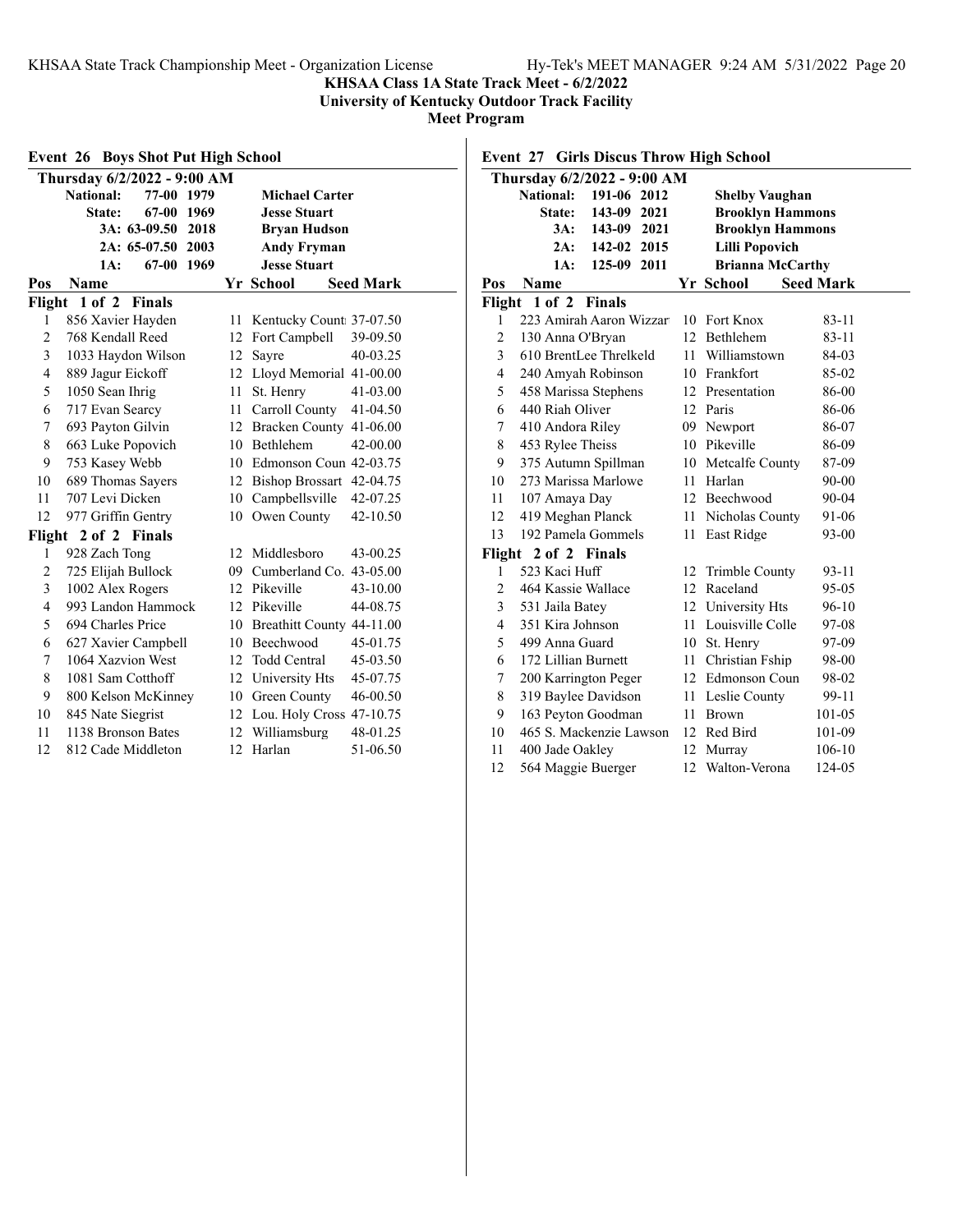**KHSAA Class 1A State Track Meet - 6/2/2022**

**University of Kentucky Outdoor Track Facility**

**Meet Program**

| <b>Event 28 Boys Discus Throw High School</b> |                                 |    |                      |                  |  |  |  |
|-----------------------------------------------|---------------------------------|----|----------------------|------------------|--|--|--|
|                                               | Thursday 6/2/2022 - 10:30 AM    |    |                      |                  |  |  |  |
|                                               | 236-06 2009<br><b>National:</b> |    | <b>Mason Finley</b>  |                  |  |  |  |
|                                               | 2003<br>State:<br>194-11        |    | <b>Andy Fryman</b>   |                  |  |  |  |
|                                               | 193-01<br>2010<br>3A:           |    | <b>Kyle Jenkins</b>  |                  |  |  |  |
|                                               | 2A:<br>194-11 2003              |    | <b>Andy Fryman</b>   |                  |  |  |  |
|                                               | 185-02<br>1984<br>1A:           |    | <b>John Poehlein</b> |                  |  |  |  |
| Pos                                           | Name                            |    | Yr School            | <b>Seed Mark</b> |  |  |  |
|                                               | Flight 1 of 2 Finals            |    |                      |                  |  |  |  |
| 1                                             | 1021 Evan Borroughs             |    | 09 Raceland          | 107-06           |  |  |  |
| $\overline{2}$                                | 856 Xavier Hayden               | 11 | Kentucky Count       | 109-10           |  |  |  |
| 3                                             | 1056 Keanu Ziolkowski           | 10 | St. Henry            | 115-09           |  |  |  |
| $\overline{4}$                                | 949 Will Mitchum                |    | 12 Murray            | 117-03           |  |  |  |
| 5                                             | 693 Payton Gilvin               |    | 12 Bracken County    | 117-04           |  |  |  |
| 6                                             | 740 Eric Jimenez                |    | 12 Dayton            | 118-05           |  |  |  |
| 7                                             | 1033 Haydon Wilson              |    | Sayre                | 119-00           |  |  |  |
| 8                                             | 1063 Angel Villanueve           | 12 | <b>Todd Central</b>  | 119-09           |  |  |  |
| 9                                             | 717 Evan Searcy                 |    | Carroll County<br>11 | 119-09           |  |  |  |
| 10                                            | 1050 Sean Ihrig                 | 11 | St. Henry            | 120-02           |  |  |  |
| 11                                            | 718 Isaac Hovekamp              |    | 12 Christian Fship   | 120-09           |  |  |  |
| 12                                            | 770 Lyndell Smith               | 10 | Fort Campbell        | 122-06           |  |  |  |
| Flight                                        | 2 of 2 Finals                   |    |                      |                  |  |  |  |
| 1                                             | 707 Levi Dicken                 |    | 10 Campbellsville    | 124-04           |  |  |  |
| $\overline{c}$                                | 928 Zach Tong                   |    | 12 Middlesboro       | 124-10           |  |  |  |
| 3                                             | 1064 Xazvion West               | 12 | <b>Todd Central</b>  | 125-05           |  |  |  |
| $\overline{4}$                                | 1002 Alex Rogers                | 12 | Pikeville            | 126-10           |  |  |  |
| 5                                             | 800 Kelson McKinney             |    | 10 Green County      | 129-10           |  |  |  |
| 6                                             | 870 Bradee Davidson             |    | 11 Leslie County     | 130-02           |  |  |  |
| 7                                             | 689 Thomas Sayers               |    | 12 Bishop Brossart   | 130-07           |  |  |  |
| 8                                             | 663 Luke Popovich               |    | 10 Bethlehem         | 133-04           |  |  |  |
| 9                                             | 627 Xavier Campbell             |    | 10 Beechwood         | 134-03           |  |  |  |
| 10                                            | 812 Cade Middleton              |    | 12 Harlan            | 137-11           |  |  |  |
| 11                                            | 1151 Joseph West                | 11 | Williamsburg         | 138-03           |  |  |  |
| 12                                            | 845 Nate Siegrist               | 12 | Lou. Holy Cross      | 144-08           |  |  |  |

**Event 29 Girls Long Jump High School**

|                | Thursday 6/2/2022 - 9:00 AM |    |                             |                  |
|----------------|-----------------------------|----|-----------------------------|------------------|
|                | National: 22-01.75 1976     |    | <b>Kathy McMillan</b>       |                  |
|                | 20-04 1975<br><b>State:</b> |    | <b>Maxine Graham</b>        |                  |
|                | 3A: 19-09.25 2016           |    | <b>Alexis Gibbons</b>       |                  |
|                | 2A:<br>19-00 2021           |    | <b>Emma Lawrence</b>        |                  |
|                | 1A:<br>20-04 1975           |    | <b>Maxine Graham</b>        |                  |
| Pos            | Name                        |    | Yr School                   | <b>Seed Mark</b> |
|                | Flight 1 of 2 Finals        |    |                             |                  |
| 1              | 162 Owen Goodman            | 12 | <b>Brown</b>                | 14-01.00         |
| 2              | 103 Nevaeh Yates            |    | 10 Ballard Memoria 14-01.75 |                  |
| 3              | 221 Savannah Ziegler        |    | 11 Fort Campbell            | 14-02.00         |
| $\overline{4}$ | 243 Javona Davis            |    | 10 Fulton County            | 14-02.50         |
| 5              | 102 Amyah Smith             |    | 09 Ballard Memoria 14-02.75 |                  |
| 6              | 431 Jubilee Towles          | 12 | Owen County                 | 14-03.00         |
| 7              | 276 Willow Schwenke         |    | 12 Harlan                   | 14-03.00         |
| 8              | 159 Zoey Woosley            |    | 09 Bishop Brossart          | 14-03.25         |
| 9              | 483 Grace Burgess           |    | 10 Somerset                 | 14-03.50         |
| 10             | 396 Layla Green             |    | 08 Murray                   | 14-03.75         |
| 11             | 383 Hailee Garmon           |    | 11 Monroe County            | 14-04.00         |
| 12             | 590 Alana Mah               | 11 | Williamsburg                | 14-04.00         |
|                | Flight 2 of 2 Finals        |    |                             |                  |
| 1              | 191 Emily Chaney            |    | 12 East Ridge               | 14-05.50         |
| $\overline{2}$ | 380 Kennadi Larew           | 11 | Middlesboro                 | 14-06.00         |
| 3              | 443 Amelia Casey            |    | 11 Phelps                   | 14-06.00         |
| $\overline{4}$ | 247 Ava Mylor               | 11 | Gallatin County             | 14-06.50         |
| 5              | 181 Jazelynn Doneghy        |    | 09 Danville                 | 15-02.00         |
| 6              | 337 Jenna Raye Hopper       |    | 10 Lex. Christian           | 15-03.00         |
| 7              | 366 Kashlynn Rice           |    | 11 McLean County            | 15-03.75         |
| 8              | 466 Avery Voth              |    | 12 Riverside                | 15-06.00         |
| 9              | 612 Averie Brownell         |    | 12 Wolfe County             | 15-07.50         |
| 10             | 399 Kaydence Kindle         | 07 | Murray                      | 15-11.50         |
| 11             | 558 Amelia Svidal           | 11 | Walden                      | 16-01.00         |
| 12             | 148 Chloe Hein              | 11 | Bishop Brossart 16-07.00    |                  |
|                |                             |    |                             |                  |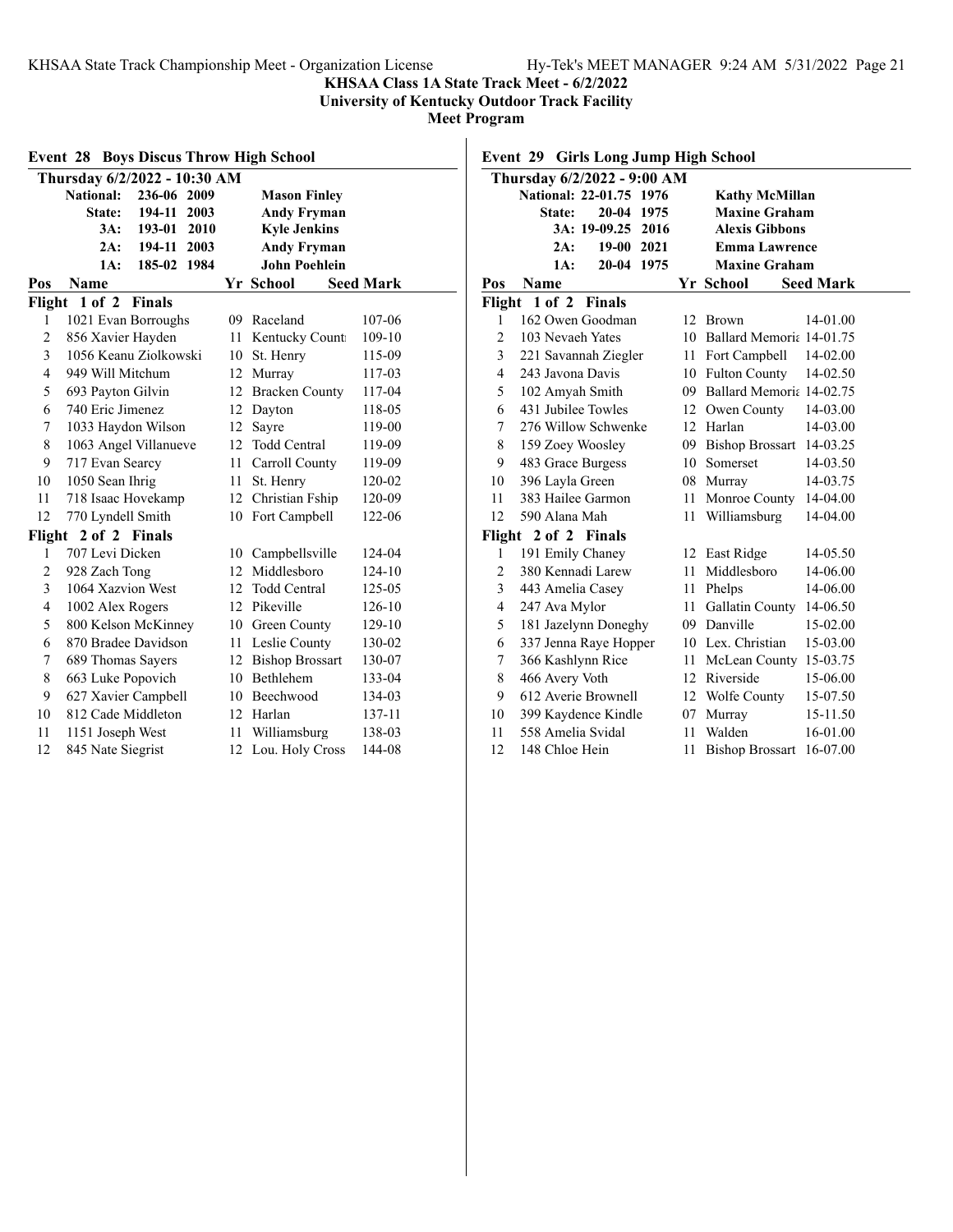**KHSAA Class 1A State Track Meet - 6/2/2022**

**University of Kentucky Outdoor Track Facility**

**Meet Program**

| Event 30<br><b>Boys Long Jump High School</b> |                                         |    |                             |                  |  |  |  |  |
|-----------------------------------------------|-----------------------------------------|----|-----------------------------|------------------|--|--|--|--|
|                                               | Thursday 6/2/2022 - 10:30 AM            |    |                             |                  |  |  |  |  |
|                                               | National: 26-04.75 1989                 |    | <b>James Stallworth</b>     |                  |  |  |  |  |
|                                               | <b>State: 24-00.50</b><br>1985          |    | <b>William White</b>        |                  |  |  |  |  |
|                                               | 3A: 24-00.50<br>1985                    |    | <b>William White</b>        |                  |  |  |  |  |
|                                               | 2A: 23-08.25 2007<br><b>Chrys Jones</b> |    |                             |                  |  |  |  |  |
|                                               | 23-11 1990<br>1A:                       |    | <b>Corey Smith</b>          |                  |  |  |  |  |
| Pos                                           | Name                                    |    | Yr School                   | <b>Seed Mark</b> |  |  |  |  |
| Flight                                        | $1$ of $2$<br><b>Finals</b>             |    |                             |                  |  |  |  |  |
| 1                                             | 1039 Guy Bailey                         | 10 | Somerset                    | 18-08.00         |  |  |  |  |
| $\overline{2}$                                | 1072 Hunter Kelley                      | 12 | Trimble County              | 18-08.00         |  |  |  |  |
| 3                                             | 921 Mason Estes                         |    | 10 Metcalfe County 18-09.00 |                  |  |  |  |  |
| $\overline{4}$                                | 860 Isaiah Robinson                     |    | 12 Kentucky Count 18-09.00  |                  |  |  |  |  |
| 5                                             | 1013 Bryan Amador                       |    | 10 Prestonsburg             | 18-09.00         |  |  |  |  |
| 6                                             | 757 Cruzy Cruz                          | 11 | Fort Campbell               | 18-09.00         |  |  |  |  |
| 7                                             | 1142 Ben Hale                           | 11 | Williamsburg                | 18-09.50         |  |  |  |  |
| 8                                             | 1042 Luke Johnson                       | 11 | St. Francis                 | 18-09.75         |  |  |  |  |
| 9                                             | 1045 Al Bessler                         | 11 | St. Henry                   | 18-09.75         |  |  |  |  |
| 10                                            | 629 Luke Erdman                         |    | 09 Beechwood                | 18-11.75         |  |  |  |  |
| 11                                            | 902 Bray Newborn                        |    | 12 Ludlow                   | 18-11.75         |  |  |  |  |
| 12                                            | 782 Jason Hemingway                     |    | 12 Fort Knox                | 19-00.50         |  |  |  |  |
| 13                                            | 911 Bryce Durbin                        | 12 | McLean County               | 19-01.25         |  |  |  |  |
| Flight                                        | 2 of 2 Finals                           |    |                             |                  |  |  |  |  |
| 1                                             | 810 Kaleb McLendon                      | 12 | Harlan                      | 19-01.50         |  |  |  |  |
| $\overline{c}$                                | 1069 Ricky Gray                         | 11 | Trimble County              | 19-03.50         |  |  |  |  |
| 3                                             | 920 Devan Alderson                      |    | 12 Metcalfe County 19-05.75 |                  |  |  |  |  |
| $\overline{4}$                                | 1026 Mason Lykins                       | 11 | Raceland                    | 19-09.00         |  |  |  |  |
| 5                                             | 936 Travis Pacheco                      |    | 10 Monroe County            | 19-09.50         |  |  |  |  |
| 6                                             | 908 Isaac Stevenson                     | 12 | Mayfield                    | 19-10.50         |  |  |  |  |
| 7                                             | 1041 Grayson Turner                     | 11 | Somerset                    | 19-11.50         |  |  |  |  |
| 8                                             | 628 James Cusick                        |    | 09 Beechwood                | 19-11.75         |  |  |  |  |
| 9                                             | 786 Lionel Taylor Jr                    |    | 12 Fort Knox                | 20-02.25         |  |  |  |  |
| 10                                            | 1000 Zac Lockhart                       |    | 12 Pikeville                | 20-05.50         |  |  |  |  |
| 11                                            | 929 Anthony Cole                        | 10 | Model                       | 20-08.00         |  |  |  |  |
| 12                                            | 903 Timothy Bennett                     | 10 | Mayfield                    | 21-00.50         |  |  |  |  |

**Event 31 Girls Triple Jump High School**

|                | Thursday 6/2/2022 - 10:30 AM |        |                             |                  |  |
|----------------|------------------------------|--------|-----------------------------|------------------|--|
|                | National: 44-02.25 2001      |        | <b>Ychlindria Spears</b>    |                  |  |
|                | State: 41-07.75 2021         |        | <b>Sophie Galloway</b>      |                  |  |
|                | 3A: 41-07.75 2021            |        | <b>Sophie Galloway</b>      |                  |  |
|                | 2A: 40-02.50 2021            |        | <b>Emma Lawrence</b>        |                  |  |
|                | 1A: 39-03.25 2007            |        | Sharika Smith               |                  |  |
| Pos            | Name                         |        | Yr School                   | <b>Seed Mark</b> |  |
|                | Flight 1 of 2 Finals         |        |                             |                  |  |
| 1              | 222 Sarah Jones              |        | 10 Fort Knox                | 30-00.00         |  |
| $\overline{c}$ | 286 Trinity Howard           |        | 10 Lou. Holy Cross 30-09.50 |                  |  |
| 3              | 436 Carol Staples            |        | 12 Owensboro Cath 30-11.50  |                  |  |
| 4              | 463 Sophie Maynard           |        | 08 Raceland                 | 31-00.25         |  |
| 5              | 380 Kennadi Larew            | $11 -$ | Middlesboro                 | 31-01.00         |  |
| 6              | 449 Nicole Lin               |        | 08 Pikeville                | 31-02.25         |  |
| 7              | 567 Kassidy Evans            |        | 10 Walton-Verona            | 31-02.50         |  |
| 8              | 590 Alana Mah                |        | 11 Williamsburg             | 31-05.00         |  |
| 9              | 181 Jazelynn Doneghy         |        | 09 Danville                 | 31-08.00         |  |
| 10             | 205 Anna Allen               |        | 09 Fort Campbell            | 31-11.00         |  |
| 11             | 118 Sarah Sizemore           |        | 11 Beechwood                | 32-00.25         |  |
| 12             | 494 Lizzie Casey             | 09     | St. Henry                   | 32-01.00         |  |
| Flight         | 2 of 2 Finals                |        |                             |                  |  |
| 1              | 459 Makayla Clark            | 12     | Raceland                    | 32-01.75         |  |
| 2              | 230 Shaelynn Hockensmitl     | 11     | Frankfort                   | 32-05.50         |  |
| 3              | 337 Jenna Raye Hopper        |        | 10 Lex. Christian           | 32-05.50         |  |
| $\overline{4}$ | 367 Shalyne Baker            |        | 09 Menifee County 32-09.25  |                  |  |
| 5              | 559 Natalie Svidal           |        | 08 Walden                   | 32-09.50         |  |
| 6              | 365 Ella Smith               | 11     | Mayfield                    | 32-10.00         |  |
| 7              | 143 Miranda Csordas          |        | 11 Bishop Brossart 33-01.50 |                  |  |
| 8              | 485 Emily Ham                | 12     | Somerset                    | 33-09.00         |  |
| 9              | 370 Taylor Parks             | 11 -   | Menifee County 34-00.00     |                  |  |
| 10             | 483 Grace Burgess            |        | 10 Somerset                 | 34-05.75         |  |
| 11             | 466 Avery Voth               |        | 12 Riverside                | 34-06.75         |  |
| 12             | 558 Amelia Svidal            | 11     | Walden                      | 34-10.00         |  |
|                |                              |        |                             |                  |  |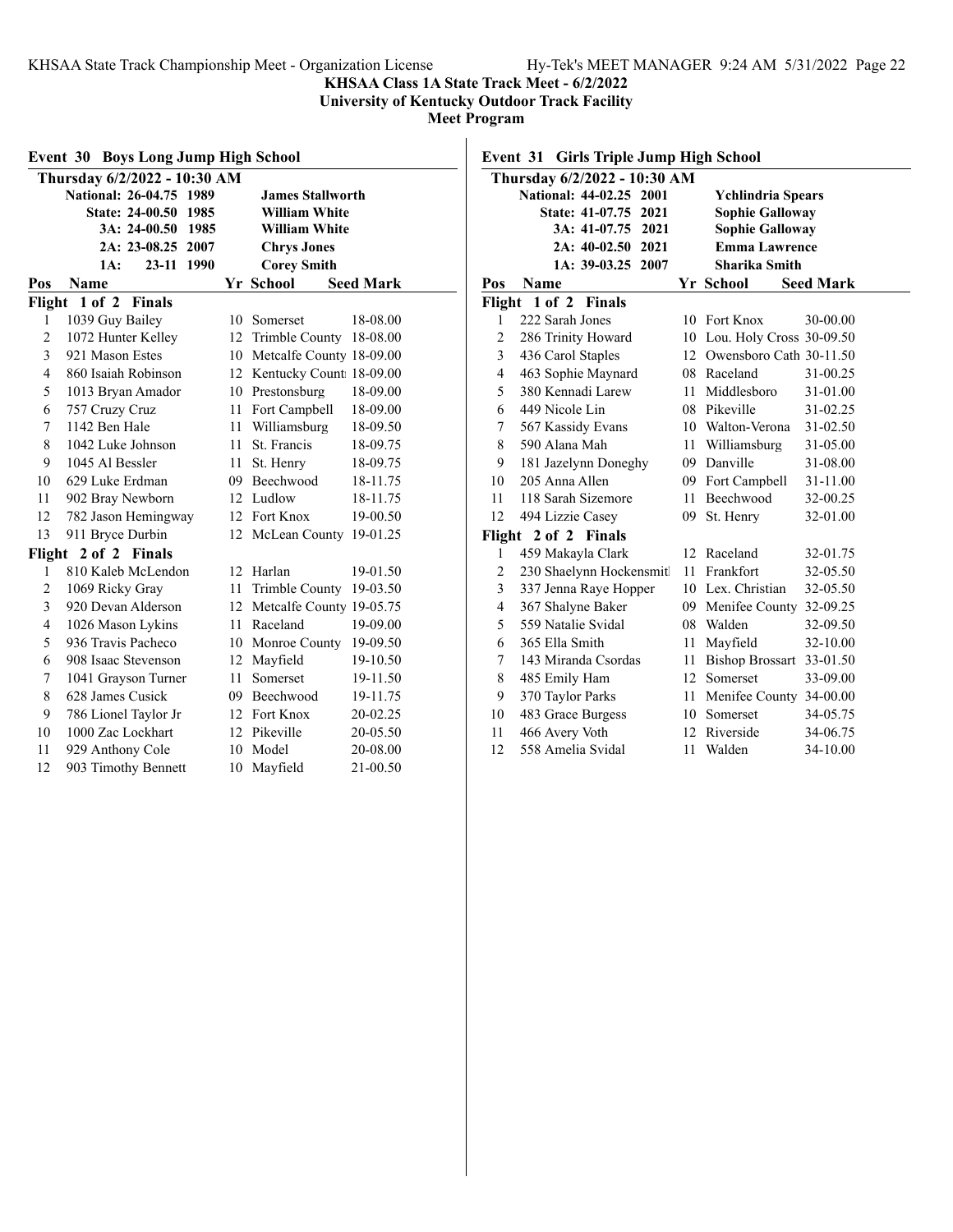**KHSAA Class 1A State Track Meet - 6/2/2022**

**University of Kentucky Outdoor Track Facility**

**Meet Program**

| <b>Event 32 Boys Triple Jump High School</b> |                                        |    |                              |                  |  |  |  |
|----------------------------------------------|----------------------------------------|----|------------------------------|------------------|--|--|--|
|                                              | Thursday 6/2/2022 - 9:00 AM            |    |                              |                  |  |  |  |
|                                              | National: 52-10.50 1980                |    | <b>Charles Mayfield</b>      |                  |  |  |  |
|                                              | <b>State: 50-02.50</b><br>2007         |    | <b>Chrys Jones</b>           |                  |  |  |  |
|                                              | 3A: 49-02.75<br>2017<br>Darian Clyburn |    |                              |                  |  |  |  |
|                                              | $2A: 50-02.50$<br>2007                 |    | <b>Chrys Jones</b>           |                  |  |  |  |
| <b>Chrys Jones</b><br>48-06<br>2006<br>1A:   |                                        |    |                              |                  |  |  |  |
| Pos                                          | Name                                   |    | Yr School                    | <b>Seed Mark</b> |  |  |  |
| Flight                                       | $1$ of $2$<br><b>Finals</b>            |    |                              |                  |  |  |  |
| 1                                            | 844 Jaxson Ruccio                      | 09 | Lou. Holy Cross 36-07.50     |                  |  |  |  |
| $\overline{c}$                               | 621 Matthew Clayborn                   | 10 | Ballard Memoria 37-07.00     |                  |  |  |  |
| 3                                            | 1120 Geoffrey Kratzenber;              | 11 | Walton-Verona                | 38-00.00         |  |  |  |
| 4                                            | 895 Barton Ritchay                     |    | 12 Louisville Colle 38-01.00 |                  |  |  |  |
| 5                                            | 1072 Hunter Kelley                     |    | 12 Trimble County            | 38-03.00         |  |  |  |
| 6                                            | 1139 Riley Chinn                       |    | 10 Williamsburg              | 38-07.25         |  |  |  |
| 7                                            | 971 Andrew Watkins                     | 11 | Nicholas County 38-09.00     |                  |  |  |  |
| 8                                            | 793 Gage Bale                          |    | 09 Green County              | 38-11.50         |  |  |  |
| 9                                            | 1156 Zander Jones                      |    | 12 Williamstown              | 39-01.00         |  |  |  |
| 10                                           | 624 Judah Hill                         |    | 12 Bath County               | 39-02.25         |  |  |  |
| 11                                           | 782 Jason Hemingway                    | 12 | Fort Knox                    | 39-03.00         |  |  |  |
| 12                                           | 1088 Griffin McCoy                     | 09 | University Hts               | 39-05.00         |  |  |  |
| Flight                                       | 2 of 2 Finals                          |    |                              |                  |  |  |  |
| 1                                            | 739 Caleb Crutchfield                  |    | 10 Dayton                    | 39-05.00         |  |  |  |
| 2                                            | 788 Dakyran Gossett                    |    | 12 Fulton County             | 39-06.00         |  |  |  |
| 3                                            | 904 Daniel Coles                       | 12 | Mayfield                     | 39-10.00         |  |  |  |
| $\overline{4}$                               | 876 Wyatt Ostrander                    | 11 | Leslie County                | 40-00.00         |  |  |  |
| 5                                            | 1142 Ben Hale                          | 11 | Williamsburg                 | 40-01.50         |  |  |  |
| 6                                            | 785 Allston Leggette                   | 11 | Fort Knox                    | 40-02.50         |  |  |  |
| 7                                            | 682 Zach Holtz                         |    | 12 Bishop Brossart           | 40-03.50         |  |  |  |
| 8                                            | 696 Jacobe Taylor                      |    | 10 Burgin                    | 40-05.25         |  |  |  |
| 9                                            | 1003 Jacob Rogers                      |    | 10 Pikeville                 | 40-06.00         |  |  |  |
| 10                                           | 1045 Al Bessler                        | 11 | St. Henry                    | 40-07.50         |  |  |  |
| 11                                           | 772 Amari Waddy                        | 11 | Fort Campbell                | 40-11.00         |  |  |  |
| 12                                           | 1041 Grayson Turner                    | 11 | Somerset                     | 41-06.25         |  |  |  |

# **Event 33 Girls High Jump High School**

| Thursday 6/2/2022 - 9:00 AM |                         |              |           |    |                      |                  |
|-----------------------------|-------------------------|--------------|-----------|----|----------------------|------------------|
|                             | <b>National:</b>        | 6-04.50 2015 |           |    | Vashti Cunningham    |                  |
|                             | State:                  | $5 - 10.50$  | 2000      |    | <b>Kelley Bowman</b> |                  |
|                             | 3A:                     | $5-10.25$    | 1982      |    | <b>Robin Gard</b>    |                  |
|                             | 2A:                     |              | 5-10 1982 |    | <b>Sharon Ottens</b> |                  |
|                             | 1A:                     | 5-10.50 2000 |           |    | <b>Kelley Bowman</b> |                  |
| Pos                         | Name                    |              |           |    | Yr School            | <b>Seed Mark</b> |
|                             | Flight 1 of 1 Finals    |              |           |    |                      |                  |
| 1                           | 375 Autumn Spillman     |              |           |    | 10 Metcalfe County   | 4-06.00          |
| 2                           | 385 Ansley Ova Turner   |              |           |    | 08 Monroe County     | 4-06.00          |
| 3                           | 441 Amiyah Speaks       |              |           |    | 12 Paris             | 4-06.00          |
| 4                           | 437 Kara Ward           |              |           |    | 11 Paintsville       | 4-06.00          |
| 5                           | 407 Jasmin Davis        |              |           |    | 10 Newport           | 4-06.00          |
| 6                           | 171 Hope Staley         |              |           |    | 12 Carroll County    | 4-08.00          |
| 7                           | 168 Kate Hatfield       |              |           |    | 08 Burgin            | 4-08.00          |
| 8                           | 399 Kaydence Kindle     |              |           |    | 07 Murray            | 4-08.00          |
| 9                           | 118 Sarah Sizemore      |              |           | 11 | Beechwood            | 4-08.00          |
| 10                          | 176 Payton Maness       |              |           |    | 10 Crittenden Co.    | 4-08.00          |
| 11                          | 455 Kadence McQueen     |              |           |    | 09 Pineville         | 4-08.00          |
| 12                          | 459 Makayla Clark       |              |           | 12 | Raceland             | 4-08.00          |
| 13                          | 551 Sarah Rice          |              |           |    | 12 Villa Madonna     | 4-08.00          |
| 14                          | 456 Kaelyn Benner       |              |           |    | 12 Presentation      | 4-08.00          |
| 15                          | 143 Miranda Csordas     |              |           |    | 11 Bishop Brossart   | 4-08.00          |
| 16                          | 590 Alana Mah           |              |           |    | 11 Williamsburg      | 4-08.00          |
| 17                          | 219 Gianna Verdone      |              |           |    | 12 Fort Campbell     | 4-10.00          |
| 18                          | 405 Nacell Anderson     |              |           |    | 10 Newport           | 4-10.00          |
| 19                          | 495 Cassidy Cline       |              |           | 11 | St. Henry            | $4 - 10.00$      |
| 20                          | 190 Trinity Randolph    |              |           | 12 | Dawson Springs       | $4 - 10.00$      |
| 21                          | 347 Maddie Neary        |              |           |    | 12 Lloyd Memorial    | $4 - 10.00$      |
| 22                          | 279 Molly-Louise Denley |              |           |    | 09 Highlands Latin   | $4 - 10.00$      |
| 23                          | 397 Farris Howard       |              |           | 12 | Murray               | 5-00.00          |
| 24                          | 217 Pyper Sain          |              |           | 12 | Fort Campbell        | 5-00.00          |
| 25                          | 355 Gabbie Schulten     |              |           | 10 | Louisville Colle     | 5-00.00          |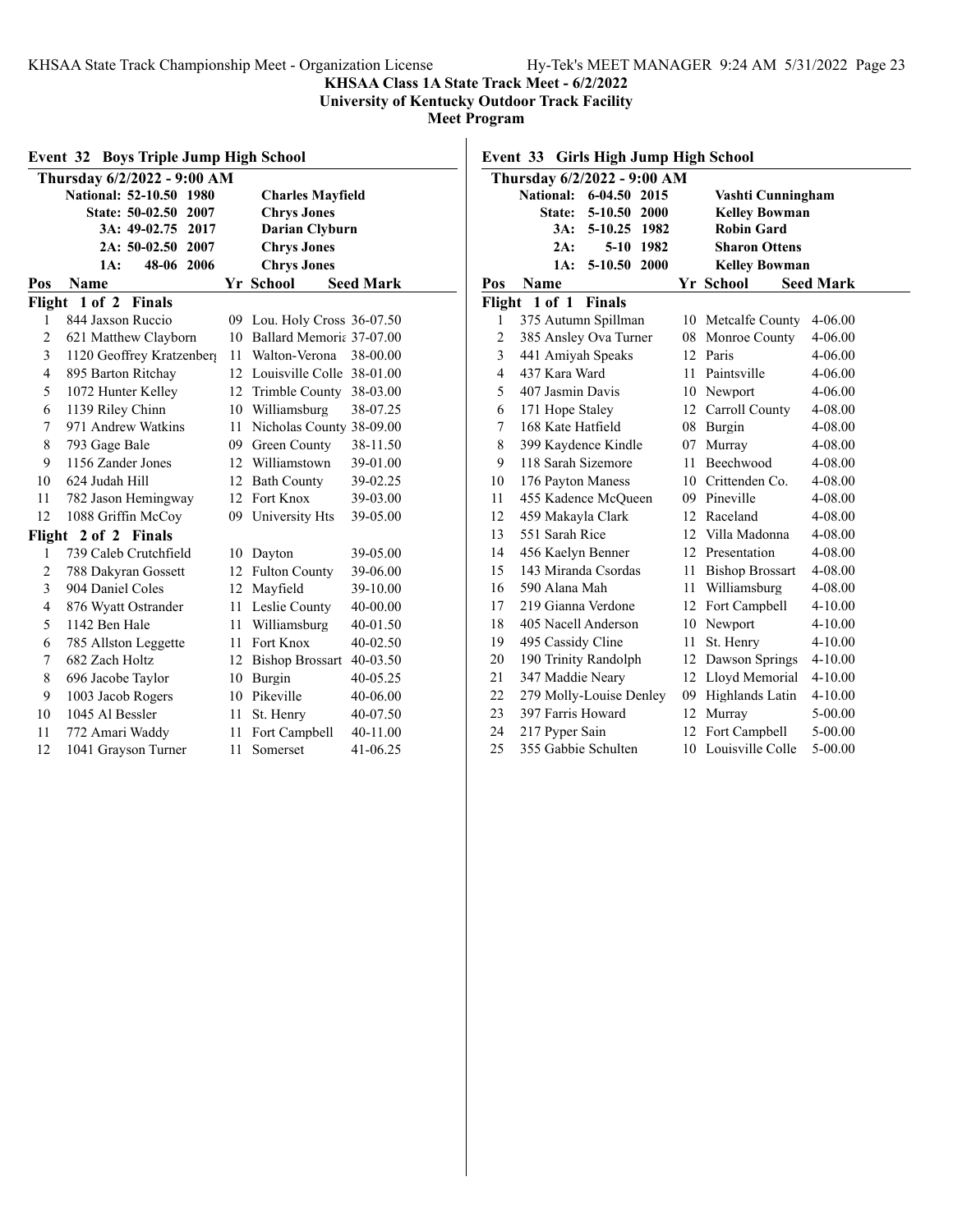**KHSAA Class 1A State Track Meet - 6/2/2022**

**University of Kentucky Outdoor Track Facility**

**Meet Program**

| <b>Boys High Jump High School</b><br>Event 34 |                               |     |                         |                  |
|-----------------------------------------------|-------------------------------|-----|-------------------------|------------------|
|                                               | Thursday 6/2/2022 - 9:00 AM   |     |                         |                  |
|                                               | National:<br>7-06 2017        |     | <b>Vernon Turner</b>    |                  |
|                                               | $6 - 11.25$<br>State:<br>1997 |     | <b>Matt Reecer</b>      |                  |
|                                               | 3A:<br>$6 - 11.25$<br>1997    |     | <b>Matt Reecer</b>      |                  |
|                                               | 2A:<br>$6 - 10.75$<br>1988    |     | <b>Tom Noe</b>          |                  |
|                                               | 2012<br>2A:<br>$6 - 10.75$    |     | <b>Tyler Bray</b>       |                  |
|                                               | 1984<br>1A:<br>$6 - 10.25$    |     | <b>J.B. Brown</b>       |                  |
| Pos                                           | Name                          |     | Yr School               | <b>Seed Mark</b> |
| Flight                                        | 1 of 1<br><b>Finals</b>       |     |                         |                  |
| 1                                             | 1072 Hunter Kelley            | 12  | Trimble County          | 5-08.00          |
| $\overline{c}$                                | 773 Xezavier Westbrook        | 10  | Fort Campbell           | 5-08.00          |
| 3                                             | 1156 Zander Jones             | 12. | Williamstown            | 5-08.00          |
| 4                                             | 682 Zach Holtz                | 12  | <b>Bishop Brossart</b>  | 5-08.00          |
| 5                                             | 942 Zavion Carman             | 10  | Murray                  | 5-08.00          |
| 6                                             | 859 Ahilan Rangaswamy         | 11  | Kentucky Count          | 5-08.00          |
| 7                                             | 1141 Nate Goodin              |     | 09 Williamsburg         | 5-08.00          |
| 8                                             | 716 Seth Franklin             | 10  | Carroll County          | 5-08.00          |
| 9                                             | 1162 Honore Yangoua           |     | 10 Williamstown         | 5-08.00          |
| 10                                            | 624 Judah Hill                |     | 12 Bath County          | 5-08.00          |
| 11                                            | 648 Curtis Rust               |     | 10 Bellevue             | 5-08.00          |
| 12                                            | 789 Omarion Pierce            | 11  | <b>Fulton County</b>    | 5-08.00          |
| 13                                            | 819 Jonny Steinrock           |     | 12 Highlands Latin      | 5-08.00          |
| 14                                            | 1118 Christian Dingus         |     | 12 Walton-Verona        | 5-08.00          |
| 15                                            | 782 Jason Hemingway           |     | 12 Fort Knox            | 5-10.00          |
| 16                                            | 790 Tyller Ragio              | 11  | Gallatin County         | 5-10.00          |
| 17                                            | 1006 Kendal Wright            |     | 12 Pikeville            | 5-10.00          |
| 18                                            | 742 Zack Mason                | 11  | East Ridge              | 5-10.00          |
| 19                                            | 749 Landon Franich            |     | 09 Edmonson Coun        | 5-10.00          |
| 20                                            | 967 Alex Koeder               |     | 09 Nicholas County      | $5 - 10.00$      |
| 21                                            | 1045 Al Bessler               | 11  | St. Henry               | $6 - 00.00$      |
| 22                                            | 695 Austin Sperry             | 09  | <b>Breathitt County</b> | $6 - 00.00$      |
| 23                                            | 772 Amari Waddy               | 11  | Fort Campbell           | $6 - 00.00$      |
| 24                                            | 1026 Mason Lykins             | 11  | Raceland                | $6 - 02.00$      |
| 25                                            | 788 Dakyran Gossett           |     | 12 Fulton County        | $6 - 02.00$      |
| 26                                            | 622 Michael Smith             | 12  | Barbourville            | 6-04.00          |
| 27                                            | 719 Tristan Davidson          | 12  | Crittenden Co.          | $6 - 04.00$      |

**Event 35 Girls Pole Vault High School**

|     | Thursday 6/2/2022 - 9:00 AM |               |      |                 |                        |                  |
|-----|-----------------------------|---------------|------|-----------------|------------------------|------------------|
|     | <b>National:</b>            | 14-04 2017    |      |                 | <b>Rachel Baxter</b>   |                  |
|     | State:                      | 13-03 2017    |      |                 | <b>Jaci Bickett</b>    |                  |
|     | State:                      | $12 - 06$     | 2016 |                 | <b>Kristina Leggas</b> |                  |
|     | 3A:                         | 13-03 2017    |      |                 | Jaci Bickett           |                  |
|     | 2A:                         | $12 - 03$     | 2019 |                 | Raegan Franklin        |                  |
|     | 1A:                         | $12 - 01$     | 2019 |                 | <b>Grace Turner</b>    |                  |
| Pos | Name                        |               |      |                 | Yr School              | <b>Seed Mark</b> |
|     | Flight 1 of 1               | <b>Finals</b> |      |                 |                        |                  |
| 1   | 160 Gineva Riley            |               |      | 11              | <b>Bracken County</b>  | 5-06.00          |
| 2   | 461 Taylor Heath            |               |      | 11              | Raceland               | $6 - 00.00$      |
| 3   | 493 Makayla Breetz          |               |      | 11              | St. Henry              | 7-00.00          |
| 4   | 323 Ava Napier              |               |      |                 | 08 Leslie County       | 7-00.00          |
| 5   | 250 Anna Coffey             |               |      |                 | 12 Green County        | 7-00.00          |
| 6   | 460 Sophie Hale             |               |      | 11              | Raceland               | 7-00.00          |
| 7   | 155 Grace Schroeder         |               |      | 12              | <b>Bishop Brossart</b> | 7-00.00          |
| 8   | 491 Pearl Wonn              |               |      | 12 <sup>1</sup> | Somerset               | 7-06.00          |
| 9   | 144 Anna Curtsinger         |               |      |                 | 07 Bishop Brossart     | 7-06.00          |
| 10  | 212 Jinny Joo               |               |      |                 | 11 Fort Campbell       | 7-06.00          |
| 11  | 327 Emily Roark             |               |      | 09              | Leslie County          | 7-06.00          |
| 12  | 120 Kensey Clayton          |               |      |                 | 10 Bethlehem           | 7-06.00          |
| 13  | 392 Erin Faulkner           |               |      | 12              | Murray                 | 7-06.00          |
| 14  | 487 Lucy McArthur           |               |      | 12              | Somerset               | 8-00.00          |
| 15  | 218 Madeline Thompson       |               |      | 09              | Fort Campbell          | 8-06.00          |
| 16  | 394 Kynzlee Fox             |               |      | 12              | Murrav                 | 8-06.00          |
| 17  | 384 Aubrey Graves           |               |      | 11              | Monroe County          | 9-00.00          |
| 18  | 346 Abbi Berger             |               |      | 11              | Lloyd Memorial         | $9 - 00.00$      |
| 19  | 252 Cate Coppola            |               |      | 09              | Green County           | 9-06.00          |
| 20  | 385 Ansley Ova Turner       |               |      |                 | 08 Monroe County       | 9-06.00          |
| 21  | 501 Lauren Kent             |               |      | 12              | St. Henry              | 11-06.00         |